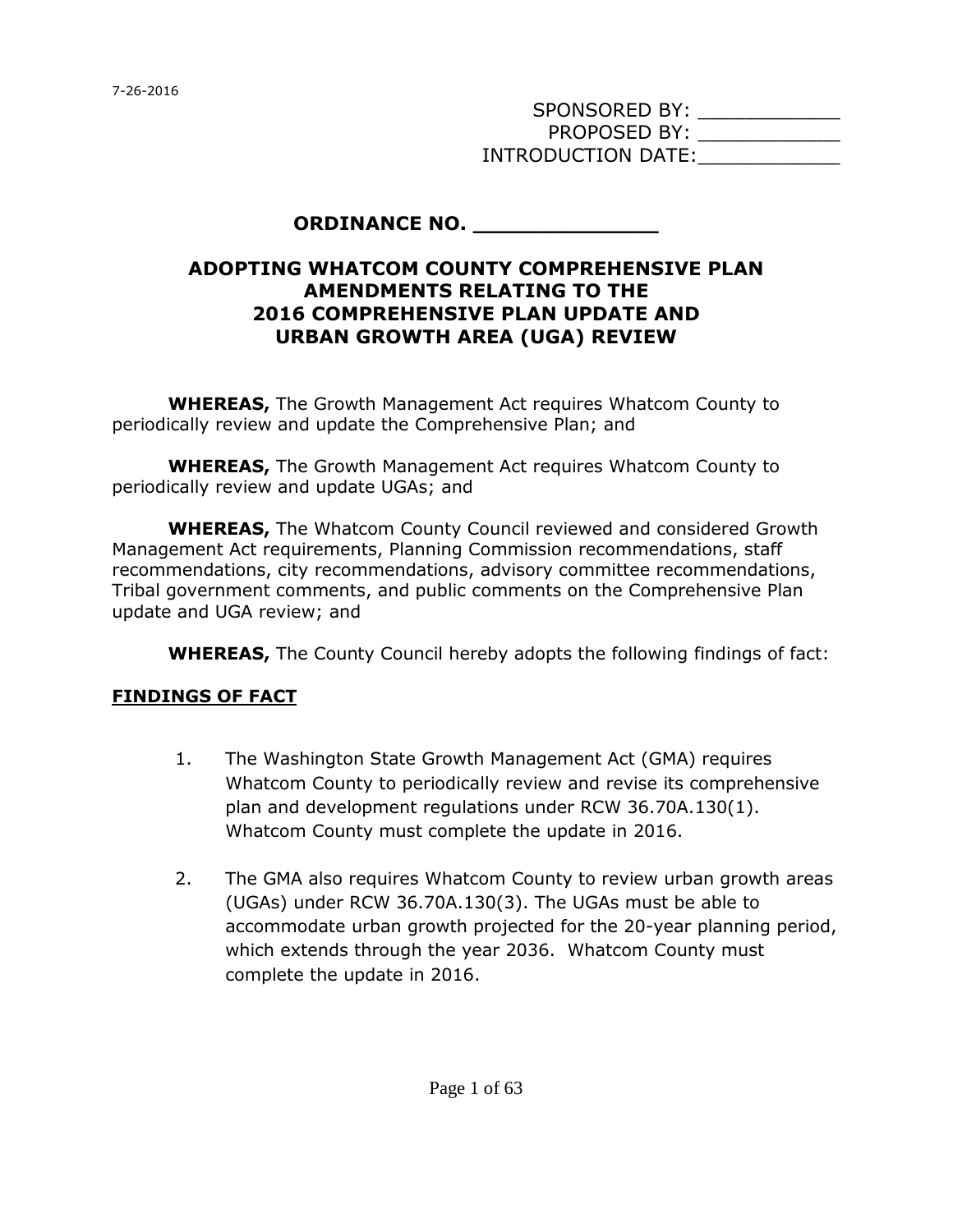- 3. A Draft Environmental Impact Statement (EIS) entitled "Whatcom County 2016 Comprehensive Plan and Development Regulations Update and Urban Growth Areas Review" was issued on March 10, 2015. A public hearing on the Draft EIS was held on April 13, 2015. The written comment period closed on May 15, 2015. A Final EIS was issued on November 12, 2015.
- 4. GMA Planning Goal 11, relating to citizen participation and coordination, is to "Encourage the involvement of citizens in the planning process and ensure coordination between communities and jurisdictions to reconcile conflicts."
- 5. The GMA requires the County to establish and broadly disseminate a public participation program identifying procedures providing for early and continuous public participation in the development and amendment of comprehensive land use plans (RCW 36.70A.140). Whatcom County developed a Public Participation Plan to guide the planning process and has followed that Plan.
- 6. Whatcom County Planning and Development Services Department staff reviewed the Comprehensive Plan and prepared initial recommended amendments based on the following objectives:
	- a. Incorporate comments and recommendations from consultation with Council and Executive-appointed advisory committees, other county departments, cities and agencies;
	- b. Update elements with current information, data or projections relevant to the new twenty-year planning period;
	- c. Remove outdated narrative language regarding process and history of previous planning efforts;
	- d. Update narrative and policies to address current issues and planning initiatives or to reflect new policy direction;
	- e. Convert action items at the end of each chapter into policies or delete action items already accomplished or no longer needed;
	- f. Amend or delete policies that are out of date or duplicative;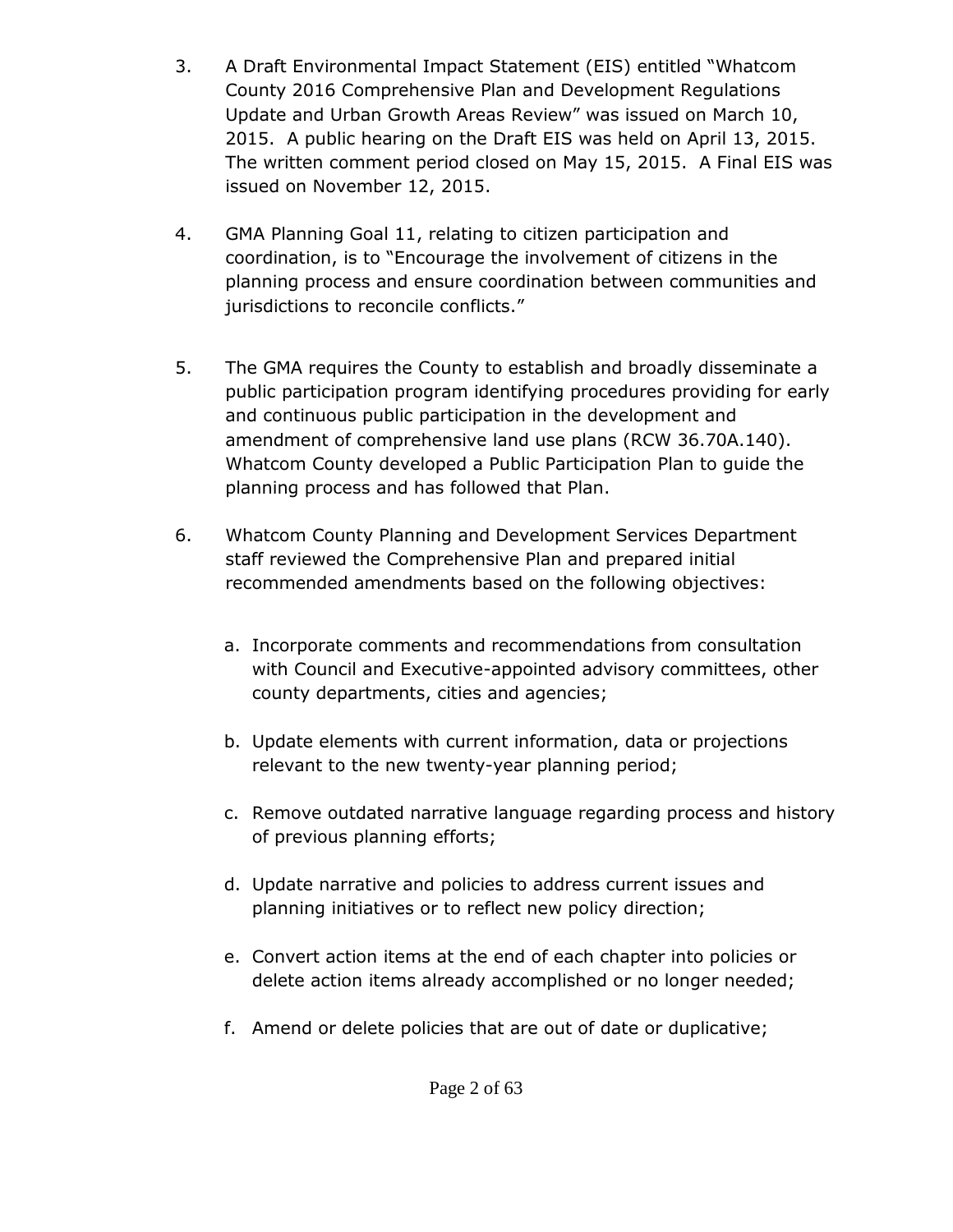- g. Update narrative and policies to achieve internal consistency; and
- h. Achieve consistency with the GMA (incorporate changes based on state legislative updates).
- 7. The Whatcom County Planning Commission held a series of public meetings from March 2015 – January 2016 and a meeting in May 2016. The Planning Commission considered input from a variety of sources including staff recommendations, city recommendations, advisory committee recommendations, Tribal government comments, public comments, and agency comments.
- 8. Notice of proposed amendments was submitted to the Washington State Department of Commerce on April 28, 2016 pursuant to RCW 36.70A.106. WAC 365-196-630(2)(c) states "If the proposed amendment changes during the legislative process, counties and cities may submit supplemental materials to the department without initiating a new sixty-day notice period." Pursuant to WAC 365-196- 630(2)(c), Whatcom County submitted supplemental information to the Department of Commerce on July 22, 2016 showing the proposed amendments as modified during the County Council's review process.
- 9. Proposed Comprehensive Plan amendments have been posted on the County website.
- 10. Notices of the Planning Commission hearings were sent to citizens, media, cities, Tribal governments and other groups on the County's email list on November 25, 2015 and May 12, 2016.
- 11. Notices of the Planning Commission hearings for the subject amendments were published in the Bellingham Herald on November 25, 2015 and May 13, 2016.
- 12. The Planning Commission held public hearings on the subject amendments on December 10, 2015 and May 26, 2016.
- 13. The Planning Commission issued Findings of Fact & Reasons for Action on January 14, 2016 (Comprehensive Plan Chapters 1-11) and May 26, 2016 (Comprehensive Plan Appendices).
- 14. The Whatcom County Council held public hearings on the subject amendments on January 26, March 22, April 5, April 19, May 3, May 17, May 31, June 14, June 28, and August 9, 2016.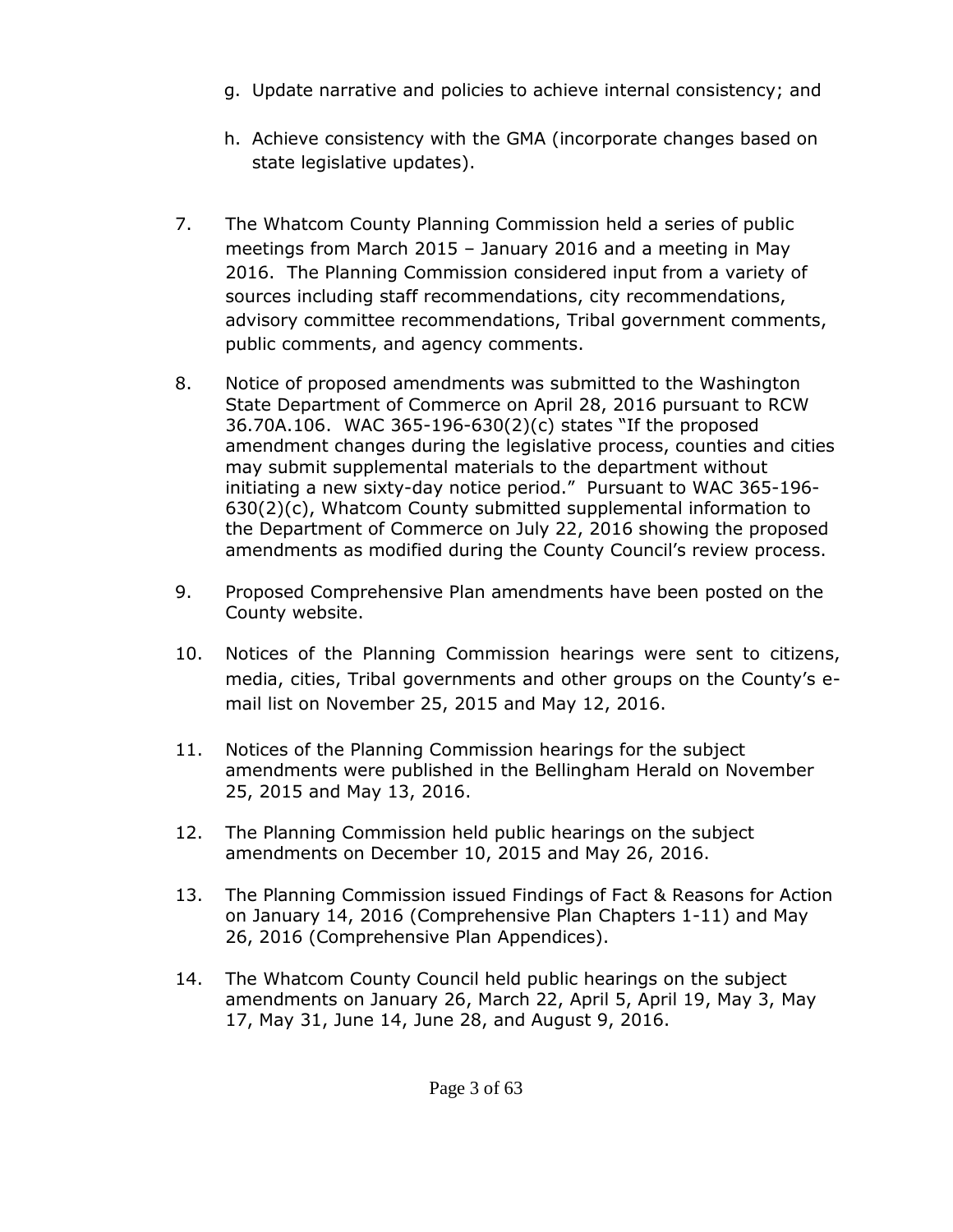15. The Whatcom County Council reviewed and considered Planning Commission recommendations, staff recommendations, city recommendations, advisory committee recommendations, Tribal government comments, and public comments on the Comprehensive Plan update.

# **Approval Criteria**

# Whatcom County Code

- 16. Pursuant to Whatcom County Code 2.160.080, in order to approve comprehensive plan amendments the County must find all of the following:
	- a. The amendment conforms to the requirements of the Growth Management Act, is internally consistent with the county-wide planning policies and is consistent with any interlocal planning agreements.
	- b. Further studies made or accepted by the Department of Planning and Development Services indicate changed conditions that show need for the amendment.
	- c. The public interest will be served by approving the amendment. In determining whether the public interest will be served, factors including but not limited to the following shall be considered:
		- i. The anticipated effect upon the rate or distribution of population growth, employment growth, development, and conversion of land as envisioned in the comprehensive plan.
		- ii. The anticipated effect on the ability of the county and/or other service providers, such as cities, schools, water and/or sewer purveyors, fire districts, and others as applicable, to provide adequate services and public facilities including transportation facilities.
		- iii. Anticipated impact upon designated agricultural, forest and mineral resource lands.
	- d. The amendment does not include or facilitate spot zoning.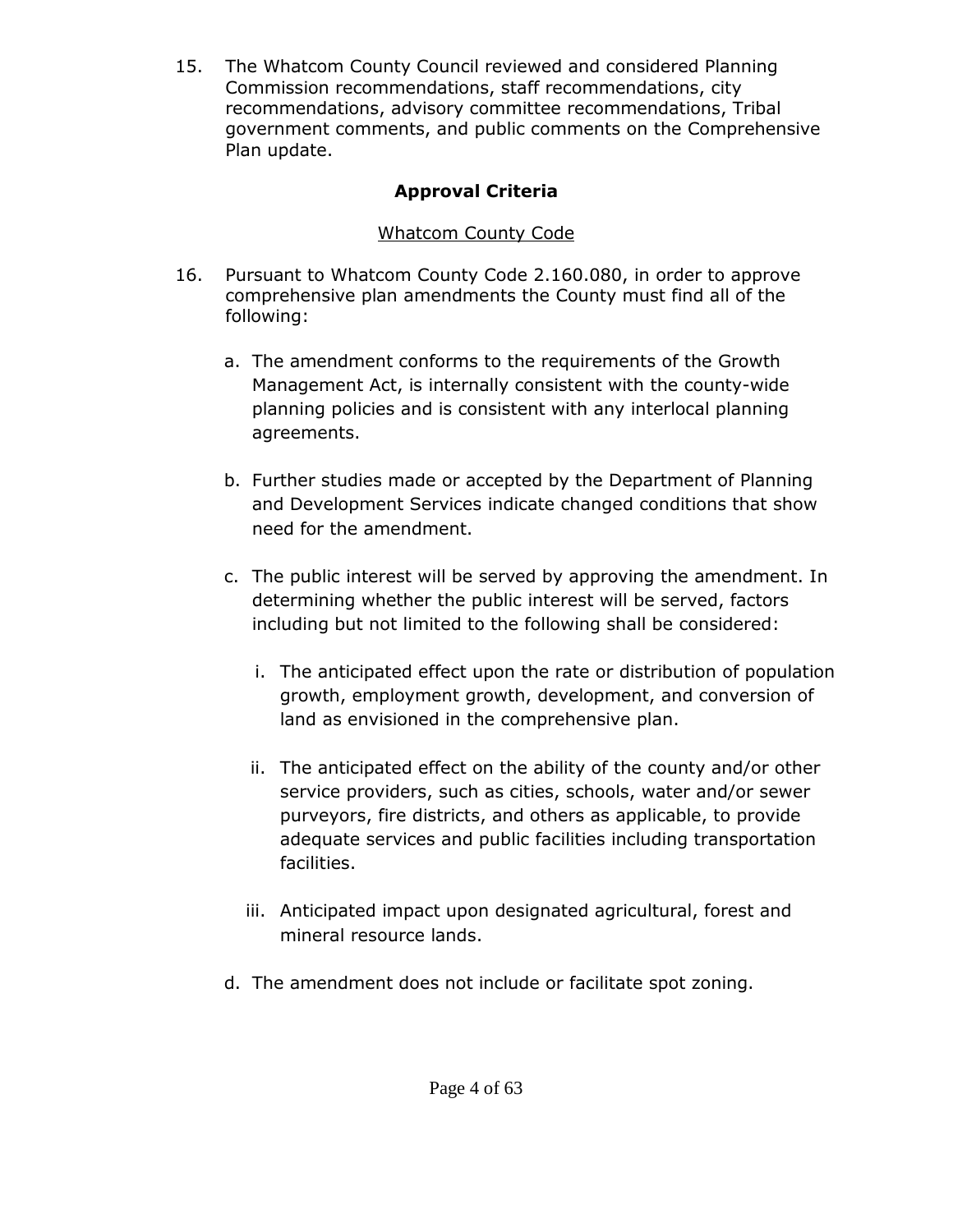e. Amendments that propose the expansion of an urban growth area boundary are required to acquire development rights from a designated Transfer of Development Rights sending area, with certain exceptions including UGA expansions initiated by a government agency.

## Re-Designating UGA Reserves to UGAs

17. The Whatcom County Comprehensive Plan (Chapter 2) states that:

. . . Urban Growth Area Reserves means a land use designation that may be applied to those areas which are adjacent and contiguous to either incorporated or unincorporated Urban Growth Areas which appear to be suitable for future inclusion in the respective Urban Growth Area. . . .

- 18. General criteria for transferring properties from the Urban Growth Area Reserve to the Urban Growth Area are set forth in the Comprehensive Plan (Chapter 2) and relate to:
	- a. Need for Land Capacity;
	- b. Adequate Public Facilities and Services;
	- c. Land Use Plans;
	- d. Natural Resource Lands;
	- e. Environment; and
	- f. Open Space Corridors.
- 19. Additional issues are set forth in the Comprehensive Plan (Chapter 2) to re-designate specific UGA Reserves to UGAs.
- 20. Ferndale and Lynden UGA Reserves are re-designated to UGAs.

# Re-Designating Agricultural Lands to UGAs

- 21. The GMA required Whatcom County to designate agricultural lands of long-term commercial significance (hereinafter "designated Agricultural lands") under RCW 36.70A.170(1), which the County accomplished in the 1990s.
- 22. Those lands designated as Agriculture in the Whatcom County Comprehensive Plan are designated Agricultural lands under the GMA.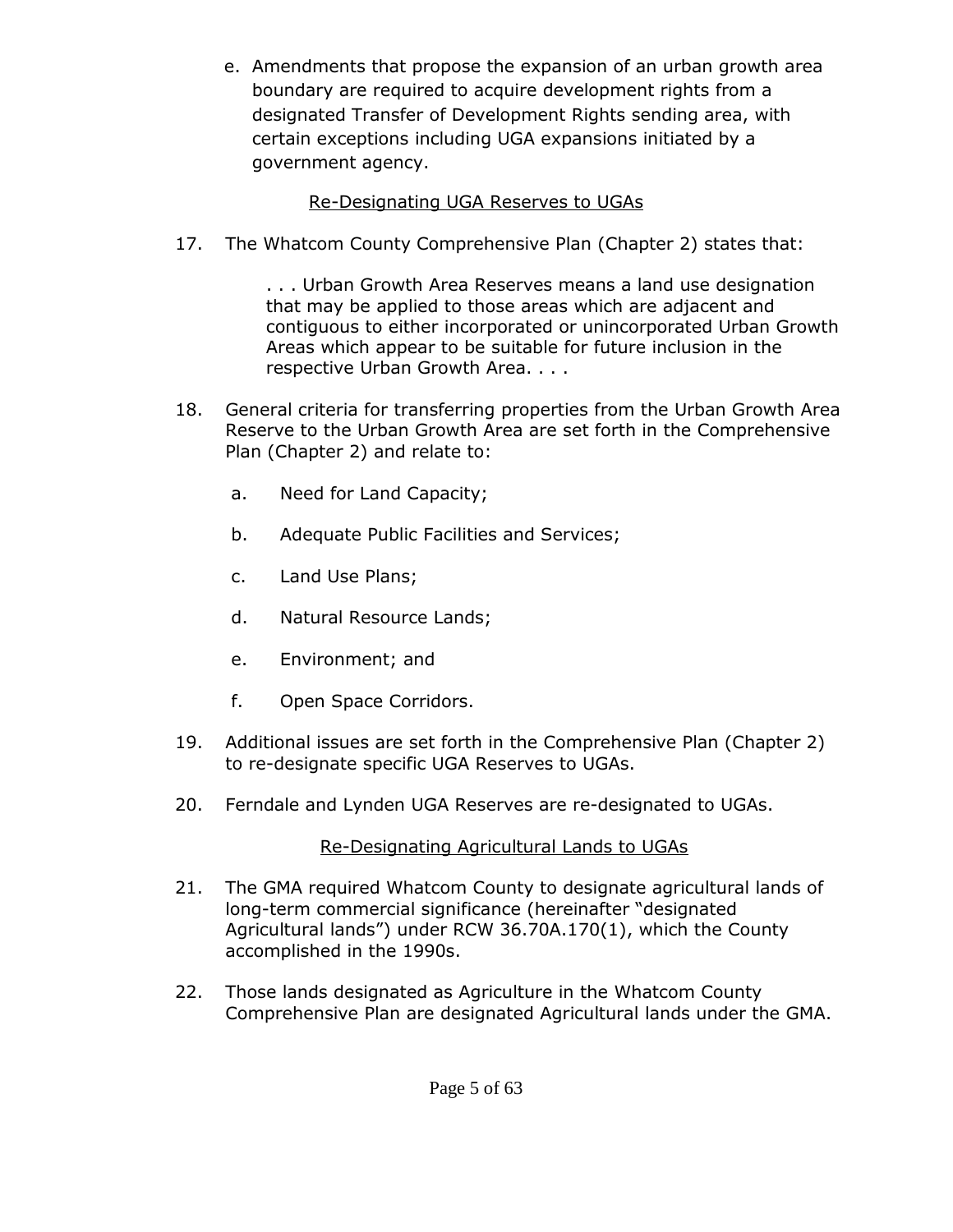- 23. Certain lands in UGA Reserves are currently zoned Agriculture. However, zoning does not determine which lands are designated Agricultural lands. Lands classified as UGA Reserve in the Comprehensive Plan are not designated Agricultural lands.
- 24. The GMA indicates that designated Agricultural lands are primarily devoted to agriculture and have "long-term commercial significance for agricultural production" (RCW 36.70A.030(2)). The GMA states that "Long-term commercial significance" includes the growing capacity, productivity, and soil composition of the land for long-term commercial production, in consideration with the land's proximity to population areas, and the possibility of more intense uses of the land (RCW 36.70A.030(10)). The "GMA does not dictate how much weight to assign each factor in determining which farmlands have long-term commercial significance" (*[Lewis County v. Western Washington](http://courts.mrsc.org/supreme/157Wn2d/157Wn2d0488.htm)  [Growth Management Hearings Board](http://courts.mrsc.org/supreme/157Wn2d/157Wn2d0488.htm)*, 157 Wn.2d 488 (2006)).
- 25. The GMA requires counties to consider the guidelines established in WAC 365-190-050 when designating Agricultural lands (RCW 36.70A.170(2)).
- 26. Based upon the GMA, Washington courts have developed a three factor test for designating and de-designating Agricultural Lands of long term commercial significance. In order to de-designate agricultural lands of long term commercial significance, it must be demonstrated that one of these three factors exists.
	- a. The land is characterized by urban growth. The GMA states that "characterized by urban growth" refers to ". . . land having urban growth located on it, or to land located in relationship to an area with urban growth on it as to be appropriate for urban growth" (RCW 36.70A.030(19)).
	- b. The land is not primarily devoted to the commercial production of agricultural products enumerated in RCW 36.70A.030(2), including land in areas used or capable of being used for production based on land characteristics.
	- c. The land no longer has long-term commercial significance for agricultural production, as indicated by soil, growing capacity, productivity, and whether it is near population areas or vulnerable to more intense uses. Washington Administrative Code (WAC) 365-190-050 provides the following factors, which should be considered:
		- i. The classification of prime and unique farmland soils as mapped by the Natural Resources Conservation Service;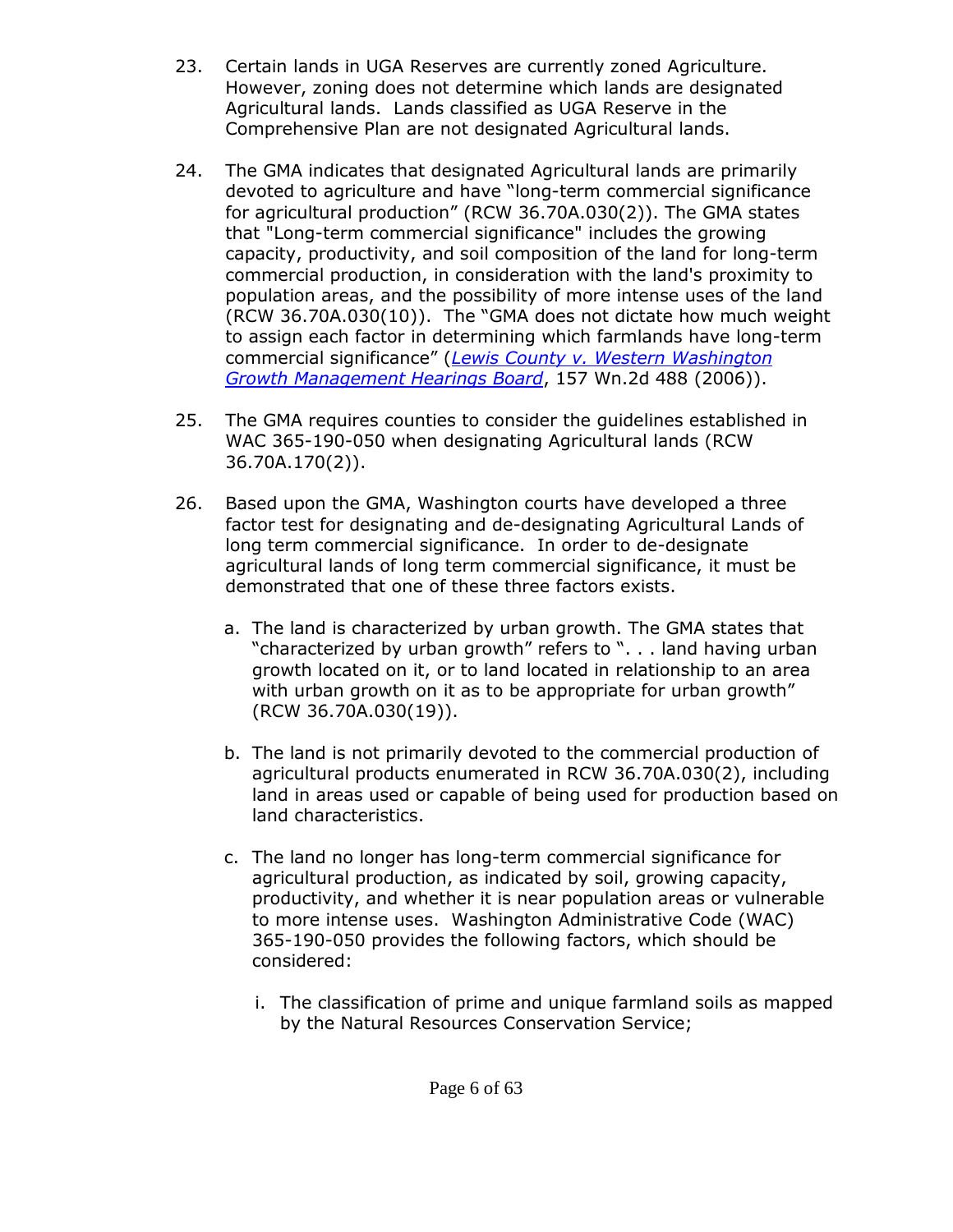- ii. The availability of public facilities, including roads used in transporting agricultural products;
- iii. Tax status, including whether lands are enrolled under the current use tax assessment under chapter 84.34 RCW and whether the optional public benefit rating system is used locally, and whether there is the ability to purchase or transfer land development rights;
- iv. The availability of public services;
- v. Relationship or proximity to urban growth areas;
- vi. Predominant parcel size;
- vii. Land use settlement patterns and their compatibility with agricultural practices;
- viii. Intensity of nearby land uses;
	- ix. History of land development permits issued nearby;
	- x. Land values under alternative uses; and
	- xi. Proximity to markets.
- 27. New Whatcom County Comprehensive Plan Policy 8A-3 sets forth the criteria for designating or de-designating Agriculture lands. This Policy states:

The criteria for designating or de-designating lands under the Agriculture land use designation shall be considered on an areawide basis. When applying the following criteria, the process should result in designating an amount of agricultural resource lands sufficient to maintain and enhance the economic viability of the agricultural industry in the county over the long term, and to retain agricultural support businesses, such as processors, farm suppliers, and equipment maintenance and repair facilities. The criteria are as follows:

- a. The land is not already characterized by urban growth. In determining this factor, the County should consider WAC 365-196-310 and RCW 36.70A.030(19).
- b. The land is used or capable of being used for agricultural production. In making this determination, the County shall use the land-capability classification system of the U.S.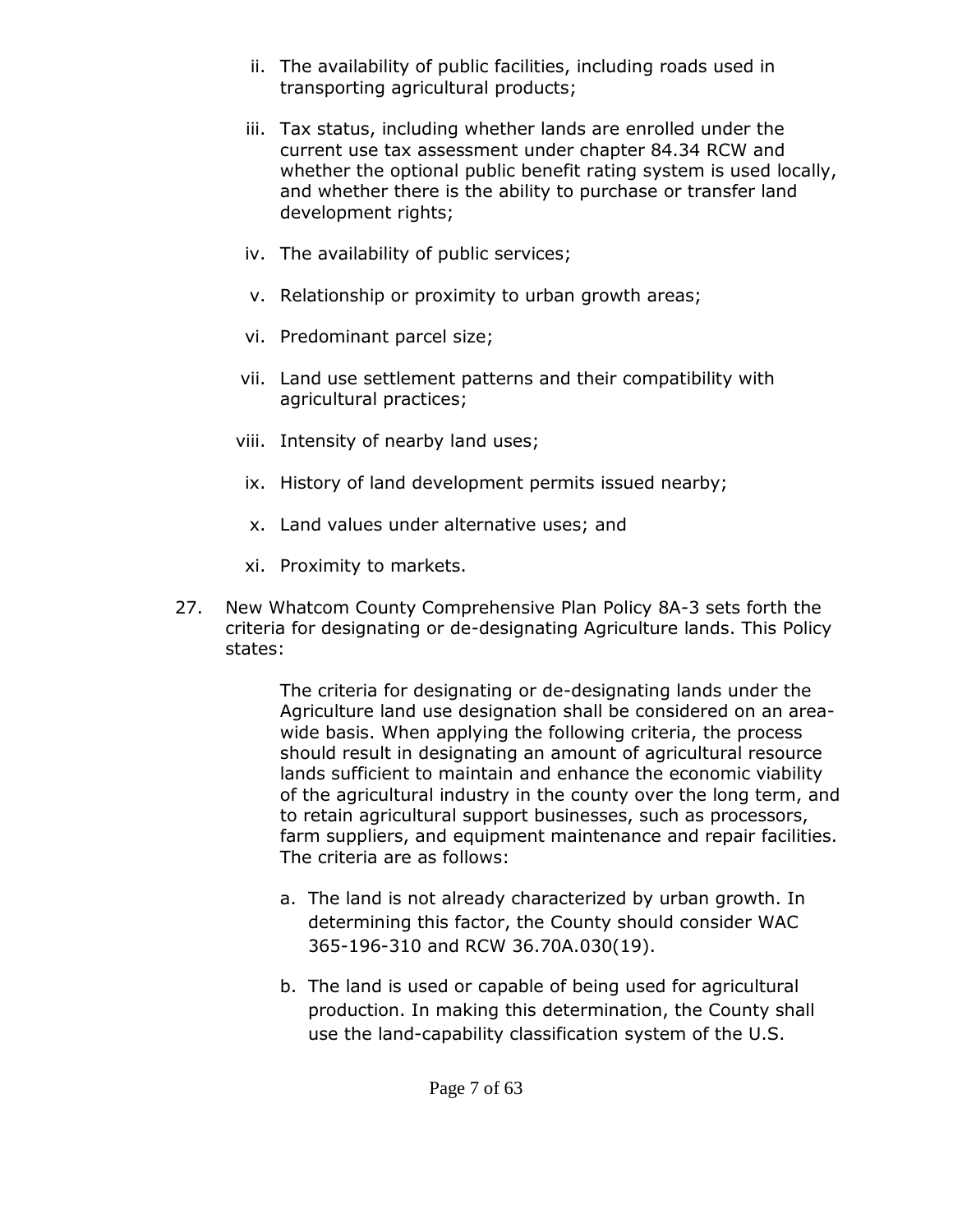Department of Agriculture Natural Resources Conservation Service. These eight classes are incorporated into map units and are based on the growing capacity, productivity, and soil composition of the land.

- c. The land has long term commercial significance for agriculture. In determining this factor, consider the following nonexclusive criteria:
	- i. The majority of the area contains Prime Farmland Soils as determined by the Natural Resource Conservation Service (NRCS).
	- ii. The area may contain 100-year floodplains as delineated by the Federal Emergency Management Agency (FEMA).
	- iii. Land use settlement patterns, the intensity of nearby uses, and the history of approved land development permits are generally compatible with agricultural practices.
	- iv. A majority of the area is composed of agricultural operations that were historically in agriculture prior to 1985.
	- v. The predominate parcel size in the area is large enough to adequately maintain agricultural operations.
	- vi. The availability of public services.
	- vii. The availability of public facilities such as roads used to transport agricultural products.
	- viii. Special purpose districts that are oriented to enhancing agricultural operations such as drainage improvement, watershed improvement, and flood control exist.
	- ix. The area has a pattern of landowner capital investment in agricultural operations improvements including irrigation, drainage, manure storage, the presence of barns and support buildings, enhanced livestock feeding techniques, agricultural worker housing, etc.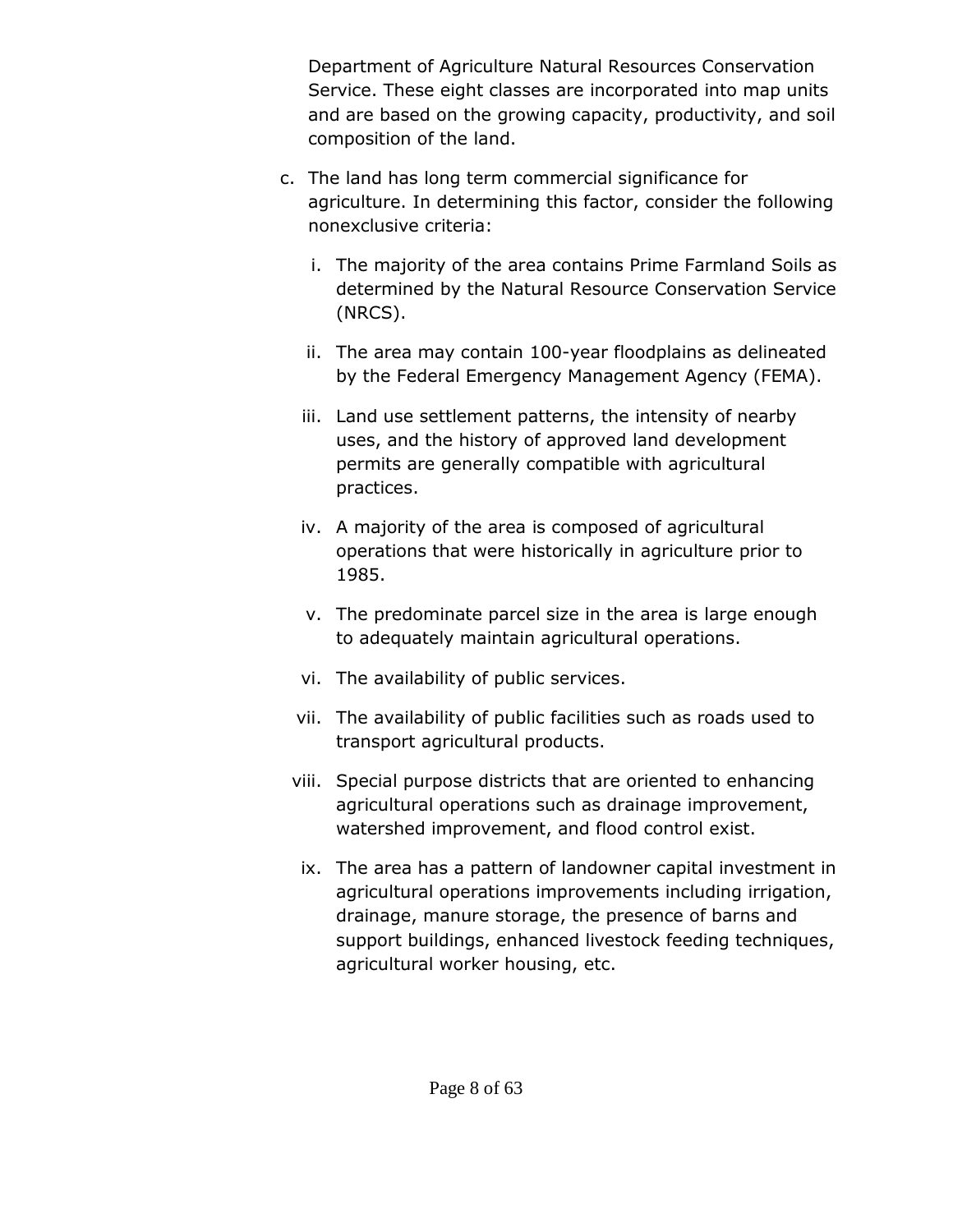- x. The area contains a predominance of parcels that have current use tax assessment derived from the Open Space Taxation Act.
- xi. The area's proximity to urban growth areas.
- xii. The area's proximity to agricultural markets.
- xiii. Land value under alternative uses.
- 28. Whatcom County Comprehensive Plan Policy 8A-6 (formerly 8A-5) is to "Require all requests for re-designation from agriculture to demonstrate that changed site conditions or circumstances have occurred since the original designation to such an extent that the site no longer satisfies the designation criteria for agricultural lands."
- 29. Whatcom County has considered the provisions of the GMA, WAC 365- 190-050, and the Whatcom County Comprehensive Plan in evaluating de-designation of Agricultural lands. Pursuant to this review, land is re-designated in the Whatcom County Comprehensive Plan from Agriculture to Lynden UGA and from Agriculture to Nooksack UGA.

# **Growth Management Act**

- 30. The GMA establishes planning goals in RCW 36.70A.020 to guide adoption of comprehensive plans.
- 31. The GMA requires that a comprehensive plan must be an internally consistent document (RCW 36.70A.070).
- 32. The GMA establishes mandatory elements of a comprehensive plan in RCW 36.70A.070. Mandatory elements are: land use, housing, capital facilities, utilities, rural and transportation elements. These mandatory elements, along with other optional elements of the Comprehensive Plan, are addressed below.

# **Chapter 1 – Introduction and Growth Projections**

- 33. The GMA requires that the comprehensive plan contain projections of future population growth (RCW 36.70A.070(1)) and future employment growth (RCW 36.70A.115).
- 34. Chapter 1 of the Whatcom County Comprehensive Plan contains GMA goals, background information, population projections, and employment projections.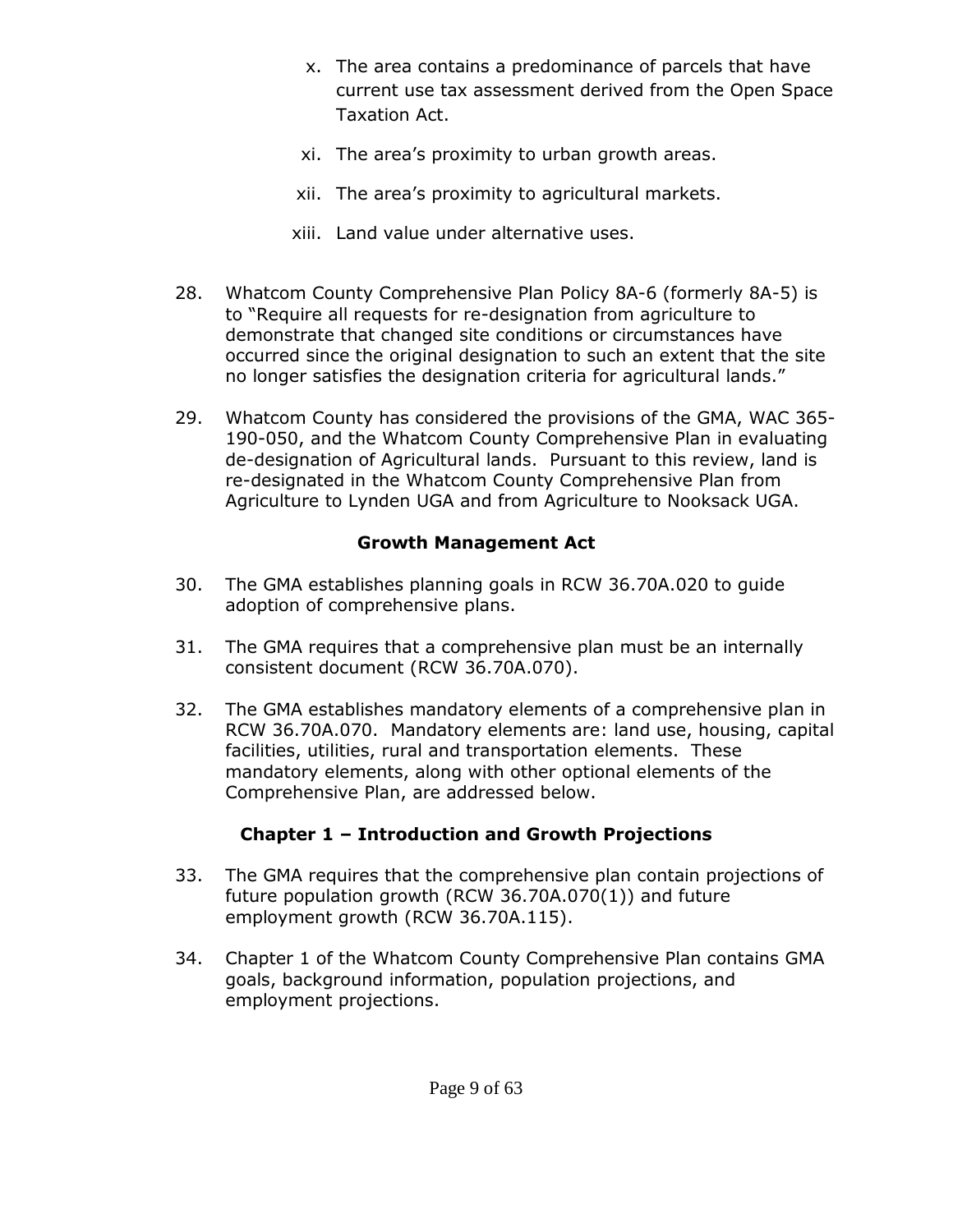- 35. Whatcom County and the cities hired a consulting firm, BERK, to develop a document entitled *Whatcom County Population and Employment Projections and Urban Growth Area Allocations - Phase I Technical Report*. This report, which was issued in July 2013 and revised in November 2013, analyzed historical growth and developed preliminary allocations to UGAs and the area outside UGAs primarily based upon historic growth trends and shares. This report represented a starting point for public input and discussions by planning commissions and elected officials.
- 36. BERK also issued a report entitled *Whatcom County Urban Growth Area Review - Background Research on Selected Economic, Demographic, and Housing Trends* in November 2013. This report addresses Canadian influence on Whatcom County real estate markets including the effect of the exchange rate on border crossings, Canadian shoppers, Canadian air travel through the Bellingham International Airport, real estate prices attracting Canadian investors, and long-term population growth in British Columbia. This report states that ". . . Canadian retail spending in the U.S. will lead to additional demand for commercial land and Canadian investors will contribute to residential demand in Whatcom County. . ." (p. 11). This report also looks at housing trends and preferences, including national trends, elderly housing preferences, and Whatcom County housing market trends.
- 37. The County and cities adopted interlocal agreements in 2012 to, among other things, conduct coordinated growth management planning.
- 38. The County and the cities developed preliminary population and employment allocation recommendations after considering the OFM population projections, BERK report, county goals, city goals, public input, infrastructure capacity, land availability, etc. These preliminary recommendations were presented in several meetings of the Whatcom County Planning Commission in late 2013. The County Planning Commission issued recommendations relating to preliminary population and employment allocations on January 9, 2014.
- 39. The Whatcom County Council approved a nonbinding multijurisdictional resolution relating to population and employment growth allocations on March 11, 2014. Based upon the County and cities' preliminary recommendations, this resolution provided preliminary growth allocations for conducting environmental review, further analyzing land capacity, developing draft land use planning proposals, traffic modeling, and formulating draft capital facility plans.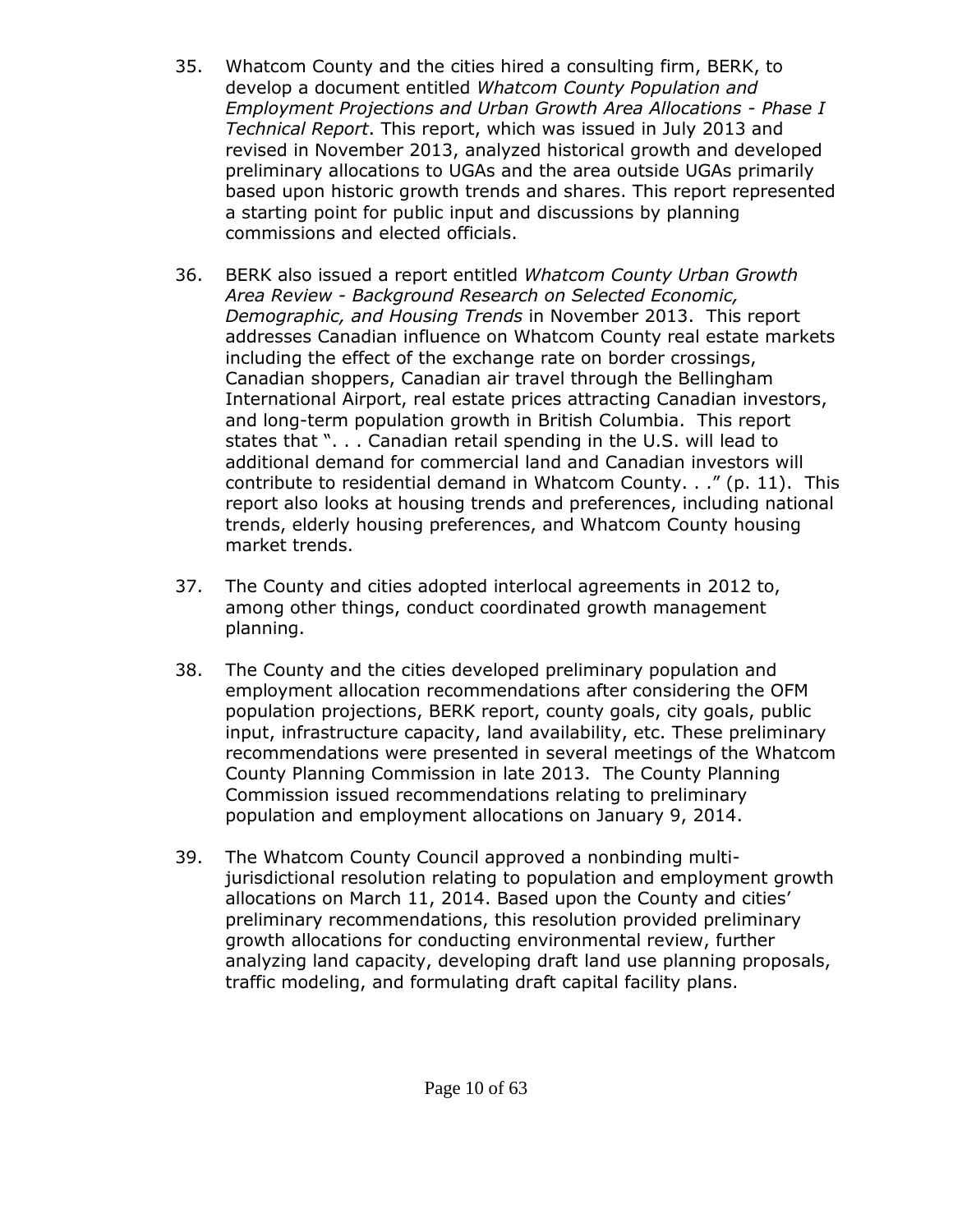- 40. Following further analysis, Whatcom County and the cities issued UGA proposals in the summer of 2015. These proposals included population allocations, employment allocations and any UGA boundary changes.
- 41. The County Council considered OFM population projections, the BERK reports, infrastructure capacity, land availability, County and city proposals, Whatcom County Planning Commission recommendations, and public input prior to adopting the Comprehensive Plan's population and employment growth projections in 2016.
- 42. Whatcom County's estimated 2013 population was 205,800. It is projected that the County as a whole will grow by 69,650 people over the planning period. Therefore, total Whatcom County population is projected to be 275,450 in the year 2036.
- 43. The county-wide total population projection of 275,450 for the year 2036 is within the range of State Office of Financial Management projections.
- 44. The population growth allocations to the UGAs total 58,433 additional people over the planning period (which equates to approximately 84% of countywide population growth). The population growth allocation to the remainder of the county, outside UGAs, totals 11,217 additional people (which equates to approximately 16% of the countywide population growth).
- 45. Whatcom County, in consultation with cities, adopts a twenty-year county-wide employment forecast. In selecting a county-wide employment forecast, the county-wide population forecast, and the resulting ratio of forecast jobs to persons, should be compared to past levels and to desired policy objectives (WAC  $365-196-310(4)(a)(iv)$ ).
- 46. Whatcom County's historical employment rate since 1990 has fluctuated from a high of 52.4% in 2005 to a low of 45.6% in 2014 (*Whatcom County Population and Employment Projections and Urban Growth Area Allocations - Phase I Technical Report* (November 2013, p. 17) and Washington State Employment Security Department). State-wide employment rates have been in the range of approximately 47-50% since 1990 (*Whatcom County Population and Employment Projections and Urban Growth Area Allocations - Phase I Technical Report* (November 2013, p. 17).
- 47. Whatcom County policy objectives relating to employment include:
	- a. Promoting a healthy economy providing opportunity for family wage jobs;
	- b. Fostering a diverse, private-sector job base;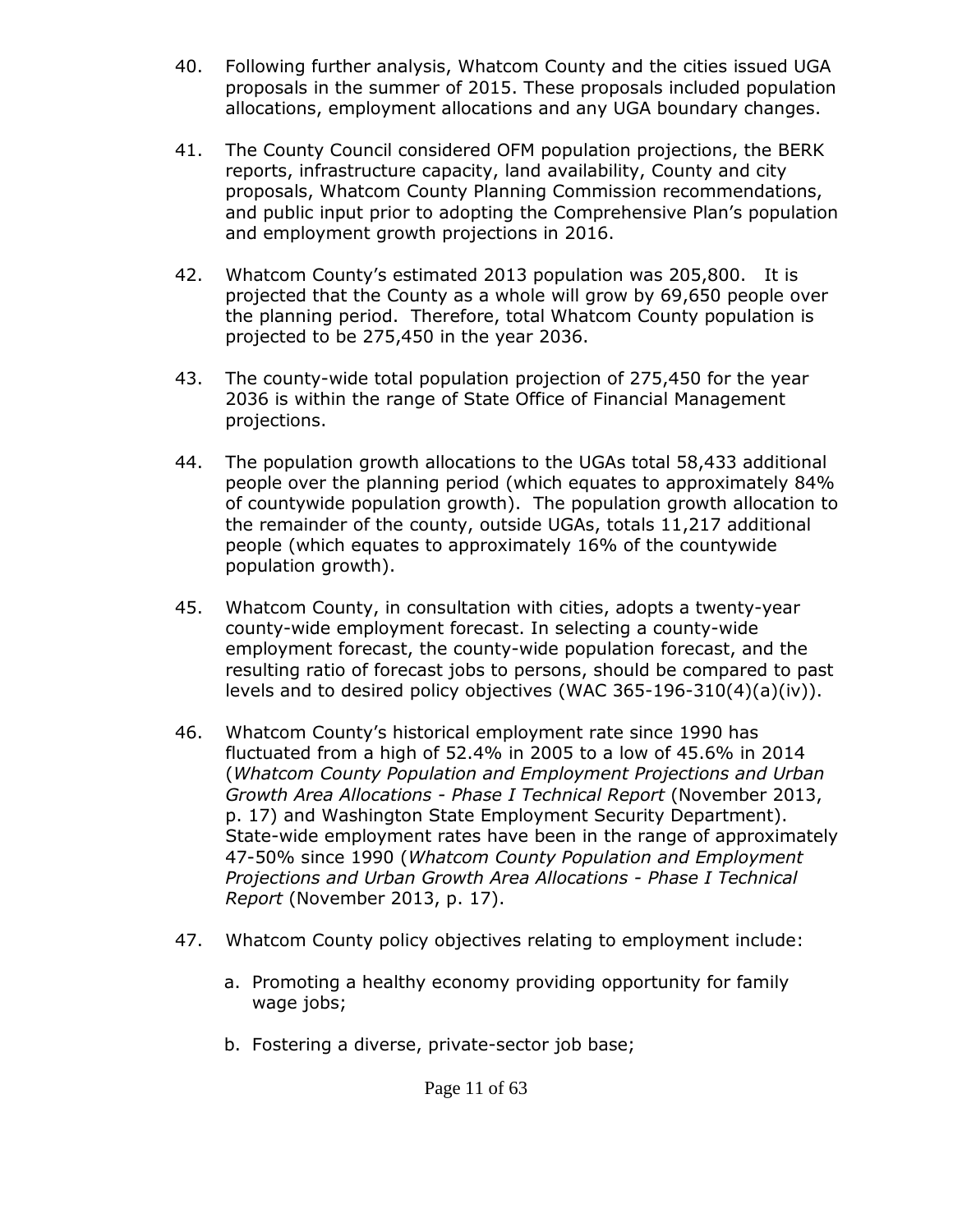- c. Fostering productive timber; agriculture, and fisheries industries in a sustainable manner;
- d. Encouraging growth of tourism, and recreational activities;
- e. Enhancing the economic trade, tourism, and industrial siting advantages of the county's location adjacent to the Canadian border;
- f. Support creation of job opportunities for local residents, especially family wage jobs to decrease unemployment and underemployment; and
- g. Supporting long-term employment efforts in the unincorporated areas of the county, including Point Roberts, Birch Bay, and east County.
- 48. WAC 365-196-310(2)(d) recognizes that the employment forecast is developed by the county at its discretion.
- 49. Whatcom County has reviewed the OFM population projections, historical employment/population ratios, city recommendations and policy objectives, and selects a future county-wide employment growth projection of 37,052.

# **Chapter 2 – Land Use**

- 50. GMA Planning Goal 1, relating to urban growth, is to "Encourage development in urban areas where adequate public facilities and services exist or can be provided in an efficient manner."
- 51. GMA Planning Goal 2, relating to reducing sprawl, is to "Reduce the inappropriate conversion of undeveloped land into sprawling, lowdensity development."
- 52. The GMA, at RCW 36.70A.070(1), requires that a comprehensive plan must include:

A land use element designating the proposed general distribution and general location and extent of the uses of land, where appropriate, for agriculture, timber production, housing, commerce, industry, recreation, open spaces, general aviation airports, public utilities, public facilities, and other land uses. The land use element shall include population densities, building intensities, and estimates of future population growth. The land use element shall provide for protection of the quality and quantity of groundwater used for public water supplies. Wherever possible, the land use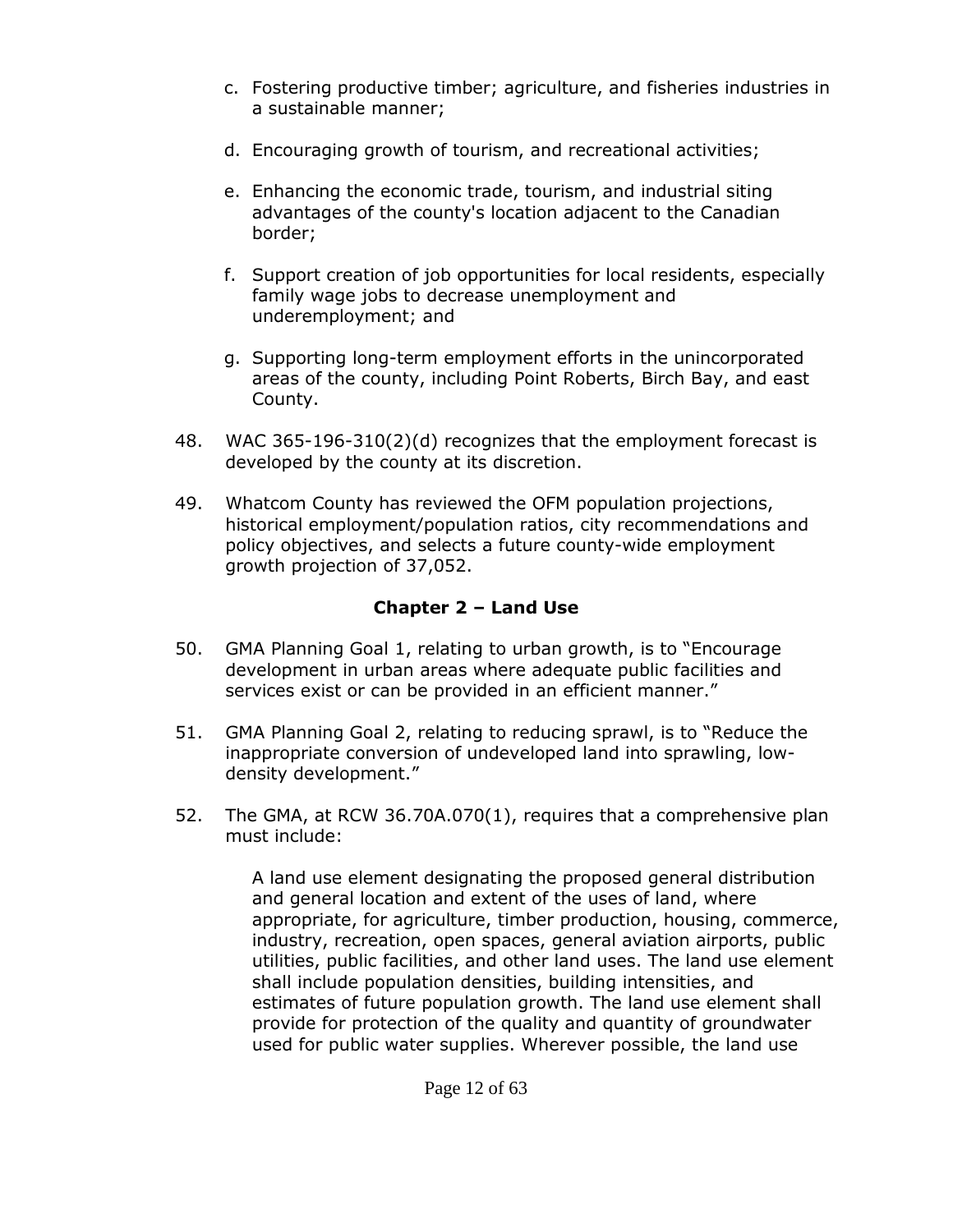element should consider utilizing urban planning approaches that promote physical activity. Where applicable, the land use element shall review drainage, flooding, and storm water run-off in the area and nearby jurisdictions and provide guidance for corrective actions to mitigate or cleanse those discharges that pollute waters of the state, including Puget Sound or waters entering Puget Sound.

### Urban Growth Areas (UGAs)

- 53. The GMA, at RCW 36.70A.110(1), requires that a comprehensive plan must include urban growth areas within which urban growth shall be encouraged and outside of which growth can occur only if it is not urban in nature.
- 54. The GMA, at RCW 36.70A.110(2), also requires that:

Based upon the growth management population projection made for the county by the office of financial management, the county and each city within the county shall include areas and densities sufficient to permit the urban growth that is projected to occur in the county or city for the succeeding twenty-year period. . ..

55. The GMA, at RCW 36.70A.115, states:

Counties and cities . . . shall ensure that, taken collectively, adoption of and amendments to their comprehensive plans and/or development regulations provide sufficient capacity of land suitable for development within their jurisdictions to accommodate their allocated housing and employment growth, including the accommodation of, as appropriate, the medical, governmental, educational, institutional, commercial, and industrial facilities related to such growth, as adopted in the applicable countywide planning policies and consistent with the twenty-year population forecast from the office of financial management.

56. Washington Administrative Code 365-196-310 addresses UGAs. Washington Administrative Code 365-196-310(3) states, when designating urban growth areas:

> The designation process shall include consultation by the county with each city located within its boundaries. The adoption, review and amendment of the urban growth area should reflect a cooperative effort among jurisdictions to accomplish the requirements of the act on a regional basis, consistent with the county-wide planning policies. . .

57. There are a number of County-wide Planning Policies that apply to urban growth areas. County-wide Planning Policy C.2 states "The size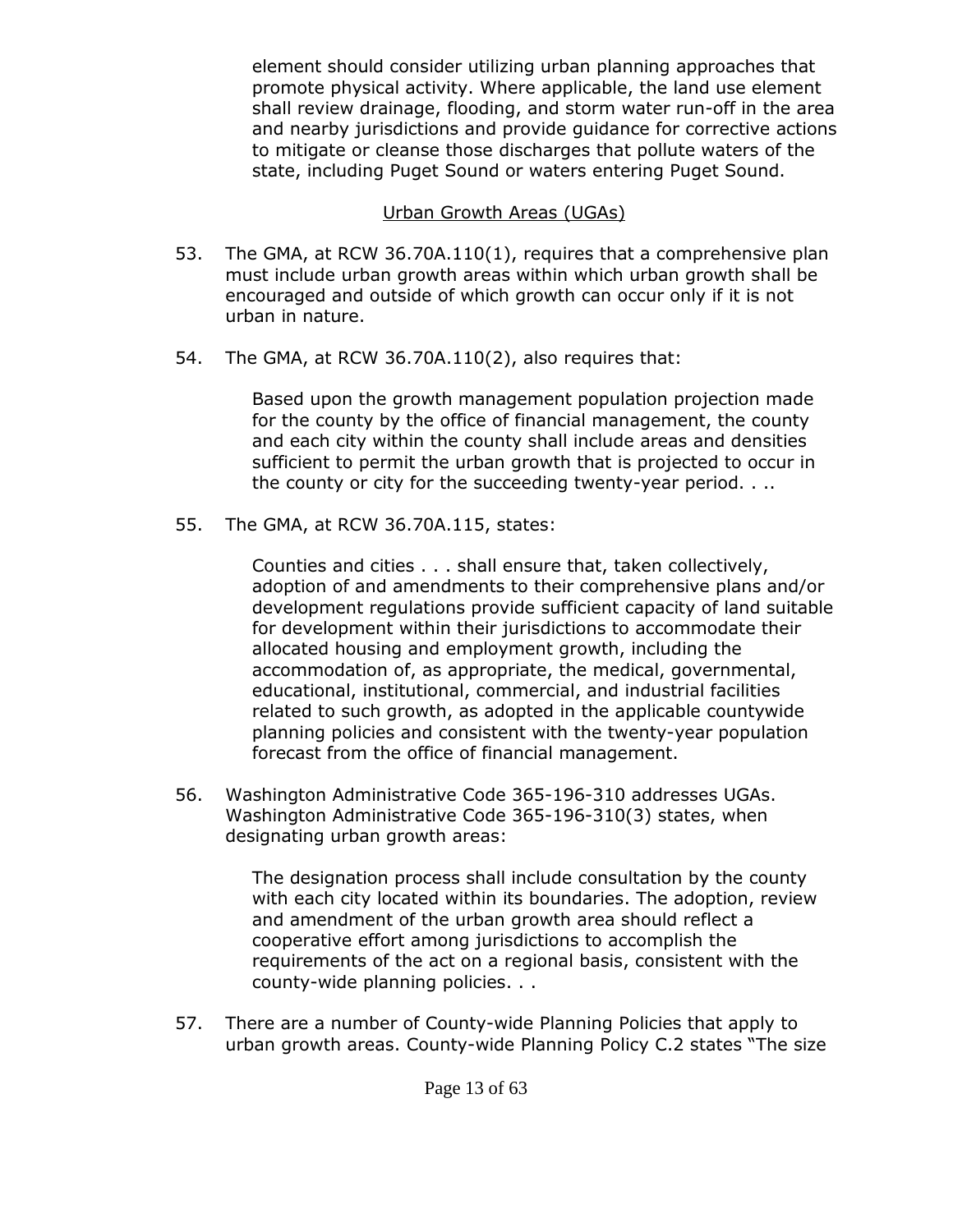and location of Urban Growth Areas shall be consistent with adopted local policies and with the capital facilities plans."

- 58. City and County staff presented UGA proposals to the Whatcom County Planning Commission in July through September 2015 and to the County Council in January through February 2016. The UGA proposals included population growth allocations, employment growth allocations, and any UGA boundary changes. These proposals were informed by local policies and plans.
- 59. County-wide Planning Policy C.3b states that "The County and Cities shall develop a consistent approach to calculating the land supply needed within an urban growth area. This approach shall consider limitations imposed by critical area regulations, infrastructure needs, open space, existing uses, local market factors and the ability of the jurisdiction to provide services. . ."
- 60. The County and cities jointly developed a land capacity analysis methodology to estimate the population and employment capacity of each UGA. The County and cities used Geographic Information System software to inventory available lands and spreadsheets to calculate capacity in accordance with the methodology. City and County UGA proposals were informed by the land capacity analysis.

| <b>UGA</b>       | <b>Pre-2016 UGA</b><br><b>Review Acres</b> | <b>Post-2016 UGA</b><br><b>Review Acres</b> | <b>Change</b> |
|------------------|--------------------------------------------|---------------------------------------------|---------------|
| Bellingham       | 23,172                                     | 23,172                                      |               |
| <b>Birch Bay</b> | 3,607                                      | 3,607                                       |               |
| <b>Blaine</b>    | 4,071                                      | 4,071                                       |               |
| Cherry Point     | 7,035                                      | 7,035                                       |               |
| Columbia Valley  | 1,157                                      | 1,157                                       |               |
| Everson          | 1,287                                      | 1,267                                       | $-20$         |
| Ferndale         | 5,869                                      | 5,986                                       | 117           |
| Lynden           | 3,979                                      | 4,172                                       | 193           |
| Nooksack         | 548                                        | 603                                         | 55            |
| <b>Sumas</b>     | 959                                        | 959                                         |               |
| <b>TOTAL</b>     | 51,684                                     | 52,029                                      | 345           |

61. On a county-wide basis, the 2016 Comprehensive Plan Update/UGA Review modifies UGA acres (including land within cities) as follows:

62. The County's population is projected to grow by 33.8% over the 23 year planning period. Prior to the 2016 UGA review, there were a total 51,684 acres in UGAs (including within cities). A total of 345 acres are added to UGAs in the 2016 UGA review. This constitutes a 0.7% increase in the land in UGAs on a county-wide basis. Future city land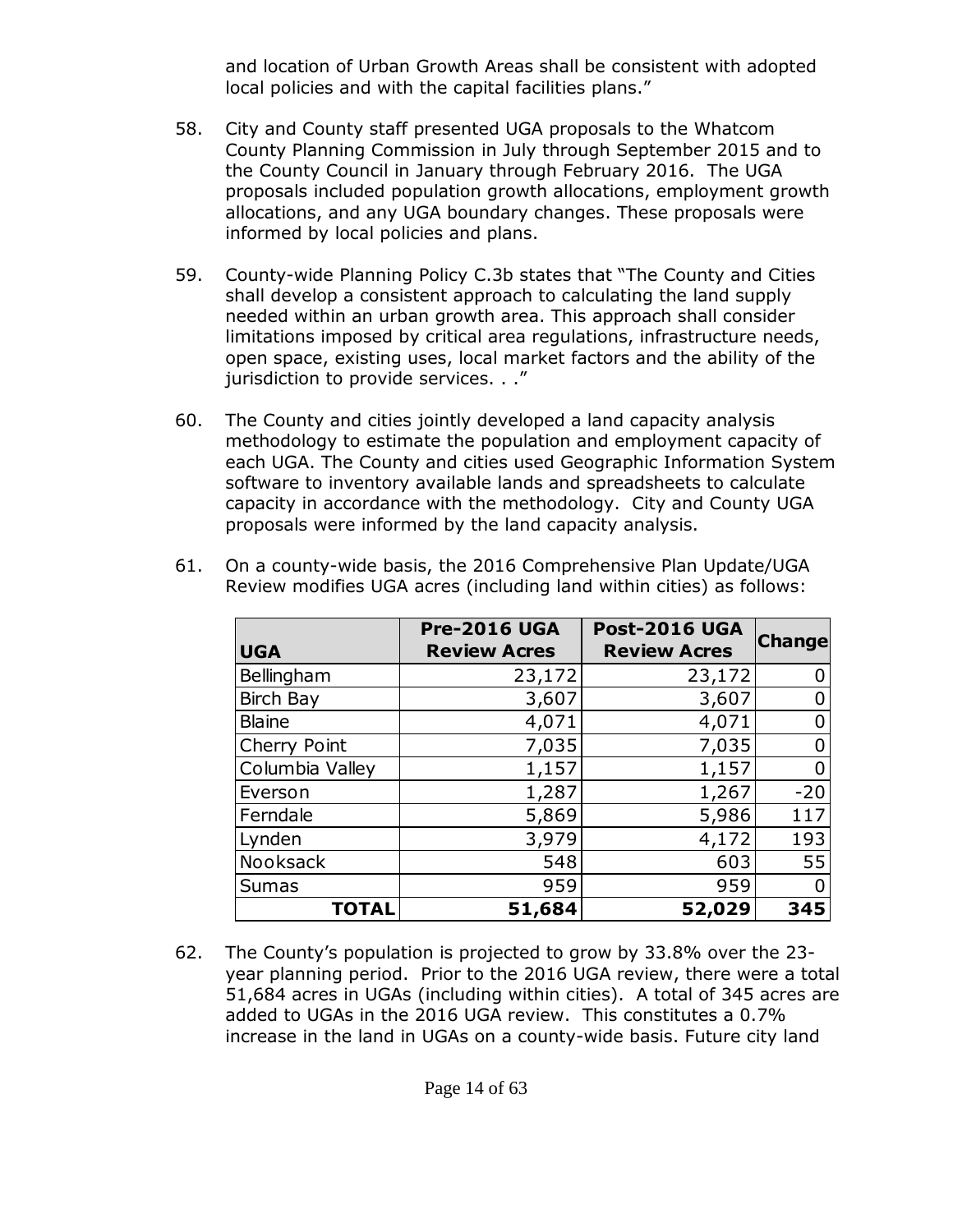use for the lands added to the UGAs is as follows:

- a. Residential: 155 acres (Lynden);
- b. Commercial: 117 acres (Ferndale);
- c. Industrial: 29 acres (Nooksack); and
- d. Public use: 44 acres (Lynden and Nooksack).

### Bellingham UGA

- 63. The Bellingham UGA was established in 1997. The Bellingham UGA was reduced in size in the 2009 UGA review, when the south Yew St area was re-designated from UGA to UGA Reserve.
- 64. The Bellingham UGA had an estimated 2013 population of 92,660.
- 65. City of Bellingham Resolution 2015-14, approved by the City Council on August 31, 2015, recommended a Bellingham UGA population growth allocation of 28,398 over the planning period. This is the medium allocation from *Whatcom County Population and Employment Projections and Urban Growth Area Allocations - Phase I Technical Report* (BERK, 2013).
- 66. City of Bellingham Resolution 2015-14 recommended a Bellingham UGA employment growth allocation of 22,641 over the planning period. This is the high allocation from *Whatcom County Population and Employment Projections and Urban Growth Area Allocations - Phase I Technical Report* (BERK, 2013).
- 67. City of Bellingham Resolution 2015-14 recommended no changes to the UGA boundary.
- 68. City of Bellingham Resolution 2015-14 recommended that the south Yew Street area should remain in the UGA Reserve.
- 69. City of Bellingham Resolution 2015-14 recommended that the south Caitac area should be designated as a UGA Reserve.
- 70. The Whatcom County Planning Commission recommended increasing the population growth allocation for the Bellingham UGA to 35,918 people to allow more people to live near work, thereby decreasing impacts to the transportation system and the environment. This allocation was included in the City of Bellingham's Resolution No. 2014-11 (which was later modified by Bellingham Resolution No. 2015-14) and Whatcom County Resolution 2014-013. This is the high allocation from *Whatcom County Population and Employment Projections and Urban Growth Area Allocations - Phase I Technical Report* (BERK, 2013).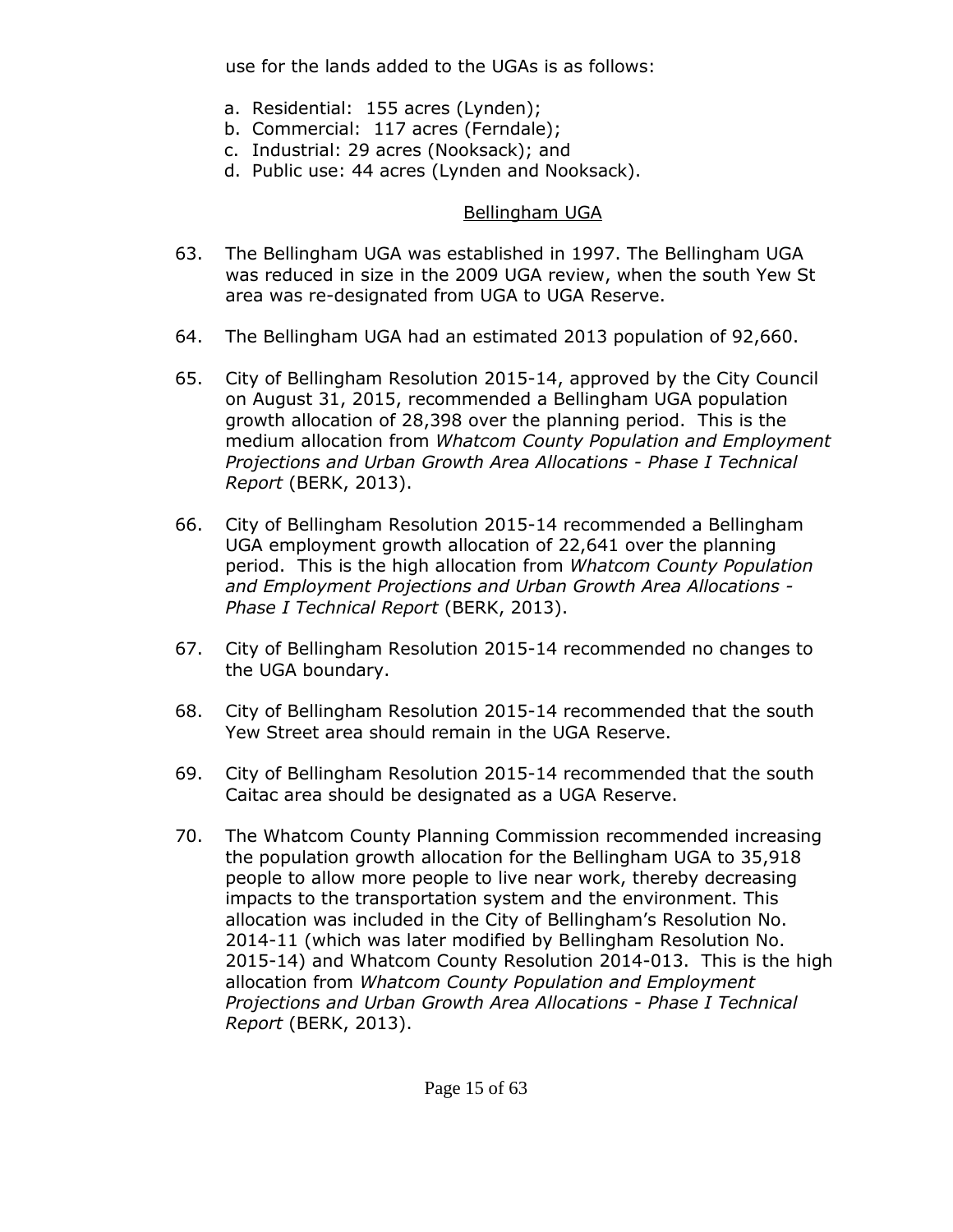- 71. The County Council determined that a population allocation of 31,050 is appropriate for the Bellingham UGA. This population allocation, which was studied in the Final EIS, is consistent with historical growth. On February 22, 2016, the Bellingham City Council directed City staff to use this population growth allocation in the update of the City of Bellingham Comprehensive Plan.
- 72. The land capacity analysis estimates that the existing Bellingham UGA can accommodate approximately 33,006 more people. The land capacity of the existing UGA is sufficient to accommodate the projected population growth over the planning period.
- 73. The Whatcom County Comprehensive Plan defines UGA Reserve as follows:

These are areas that are adjacent and contiguous to Urban Growth Areas which appear to be suitable for future inclusion of the respective Urban Growth Area. These lands are held in reserve until it is demonstrated that they are needed for urban growth, and that consideration is given to ensuring adequate public facilities and services, reduction of sprawl, economic development, open space corridors and natural resource conservation.

- 74. Approximately 339 acres north of the City of Bellingham meets the above definition and, therefore, is being designated as a UGA Reserve.
- 75. The employment growth allocation for the Bellingham UGA over the planning period is an additional 22,641 jobs. The UGA can accommodate approximately 27,302 more jobs.
- 76. The *City of Bellingham Water System Plan* (2009) and the *City of Bellingham Water System Plan Update* (2013) indicate that the City maintains a water system consisting of an intake from Lake Whatcom, water treatment plant, pump stations, water reservoirs, and water lines. The City of Bellingham has adequate water rights to meet projected demand over the 20-year planning period.
- 77. The *City of Bellingham Comprehensive Sewer Plan* (2009) indicates that the City maintains a wastewater collection and conveyance system comprised of gravity sewers, pump stations, and force mains. The City of Bellingham operates a wastewater treatment plant, which is also utilized by the Lake Whatcom Water and Sewer District. It is projected that the Wastewater Treatment Plant will be able to accommodate planned growth over the 20-year planning period.
- 78. The City of Bellingham's Stormwater Comprehensive Plan was adopted in 2007.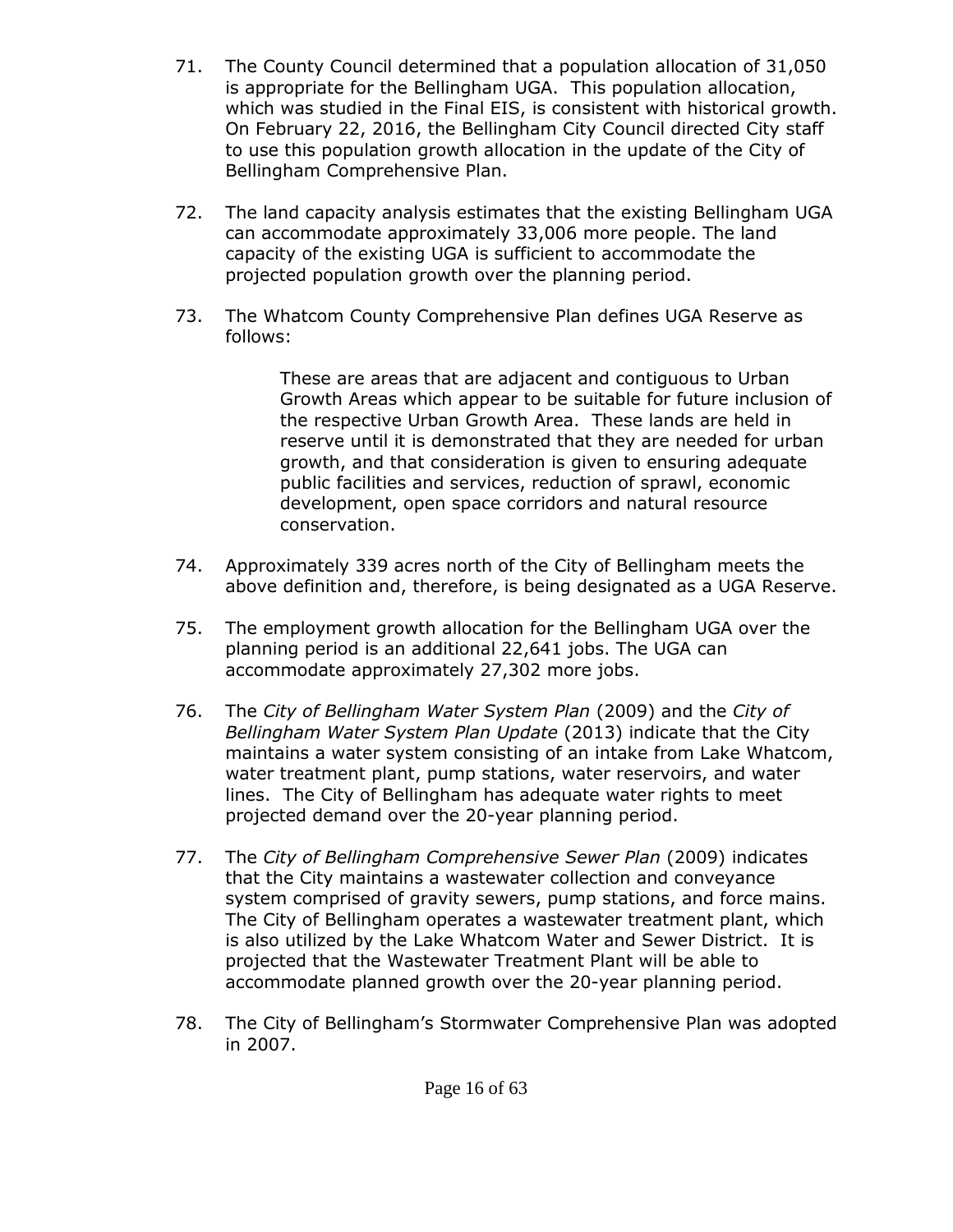- 79. The City of Bellingham Fire Department serves the area within the city limits and will serve the UGA upon annexation. Currently, the Bellingham Fire Department assists in providing service to the City's UGA through mutual aid response agreements with fire districts. The Draft *Bellingham Comprehensive Plan Capital Facilities and Utilities Chapter* (2016) addresses fire protection capital improvement projects.
- 80. The Bellingham School District serves the UGA and surrounding area. State figures show that, between 2007 and 2014, the student enrollment increased by a total of 3.4%. In November 2013, the voters of the District approved a \$160 million bond to pay for capital facility improvements. The *Bellingham School District No. 501 Capital Facilities Plan 2015-2021* was approved by the District in 2015.
- 81. The transportation chapter of the Bellingham Comprehensive Plan is currently being updated. The City adopted a Pedestrian Master Plan in 2012 and a Bicycle Master Plan in 2014.
- 82. The existing Bellingham UGA is sufficient to accommodate projected urban growth over the planning period. Therefore, the existing UGA boundary is retained. However, a 339 acre UGA Reserve is designated north of the city.

### Birch Bay UGA

- 83. The Birch Bay UGA was established in 1997. The Birch Point area and land south of Point Whitehorn were removed from the UGA when the Birch Bay Community Plan was adopted in 2004. The Birch Bay UGA was reduced further in the 2009 UGA review, when lands in the eastern part of the UGA were removed.
- 84. The Birch Bay UGA had an estimated 2013 population of 7,540.
- 85. The population growth allocation for the Birch Bay UGA over the planning period is an additional 5,282 people. The land capacity analysis estimates that the existing UGA can accommodate 5,250 more people. The land in the existing UGA is sufficient to accommodate the population growth allocation over the planning period.
- 86. The employment growth allocation for the Birch Bay UGA over the planning period is an additional 545 jobs. The land capacity analysis estimates that the existing UGA can accommodate approximately 589 more jobs. Therefore, the commercial land capacity of the existing UGA is sufficient to accommodate job growth over the planning period.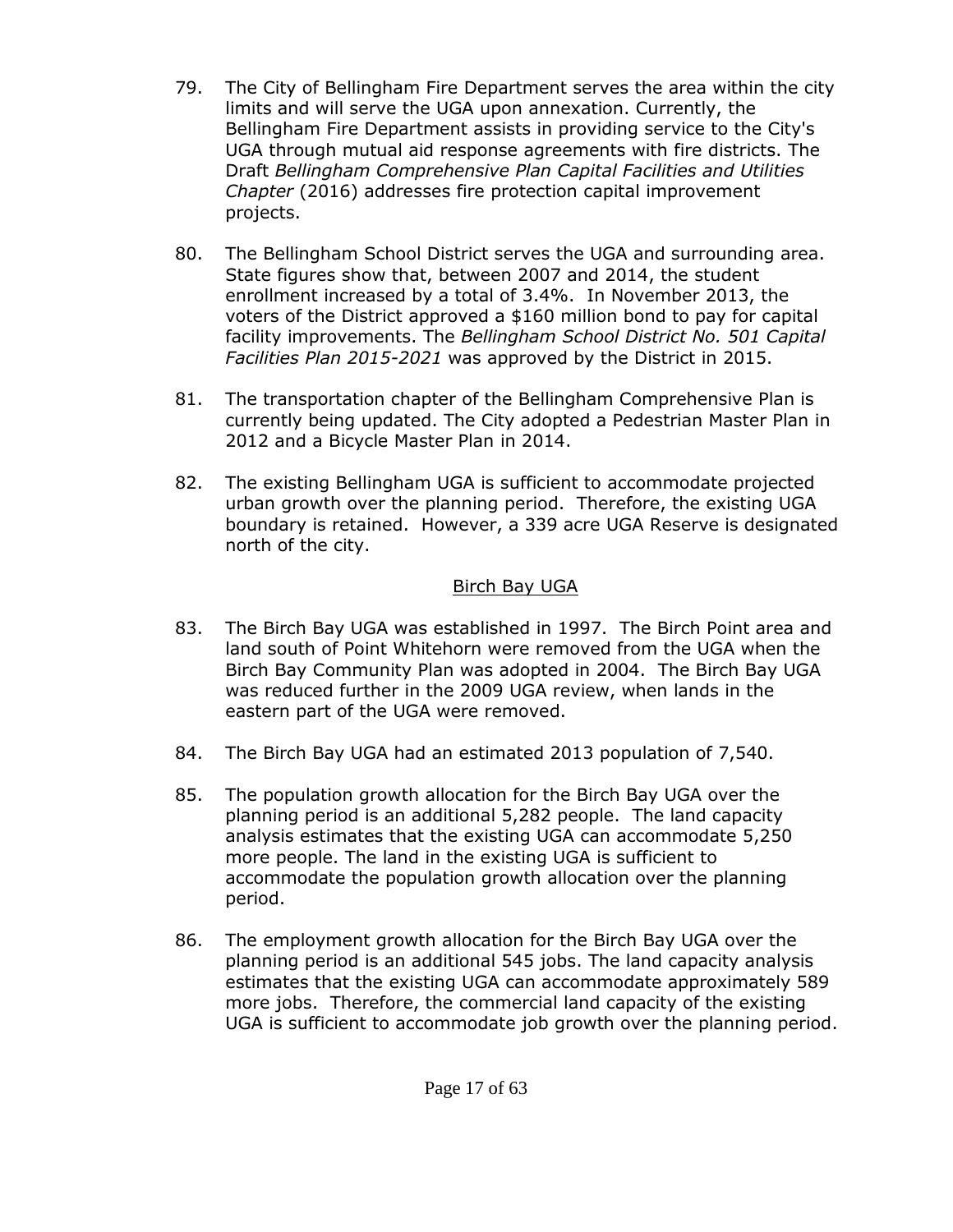- 87. Birch Bay Water and Sewer District provides water service to the UGA. The District's *Comprehensive Water System Plan* was approved in 2009, amended in 2010 and currently in the process of being updated.
- 88. Birch Bay Water and Sewer District provides sewer service to the UGA. The District's *Comprehensive Sewer System Plan* was approved in 2009 and is currently in the process of being updated.
- 89. The *Birch Bay Comprehensive Stormwater Plan* was approved in 2006 (Resolution 2006-070). Additionally, the *Birch Bay Central North Subwatershed Master Plan* was completed in 2013 and the *Birch Bay Central South Subwatershed Master Plan* was completed in 2015. These subwatershed master plans were prepared for Whatcom County Public Works Department Stormwater Division and Birch Bay Watershed and Aquatic Resources Management District (BBWARM) and function as updates to the 2006 Stormwater Plan. These plans include an inventory of existing stormwater systems and facilities (ditches, pipes, catch basins), modeling of stormwater flows, identification of stormwater problems and recommended solutions including maintenance and capital improvement projects.
- 90. North Whatcom Fire and Rescue (Fire District 21) provides fire protection and emergency medical services to the Birch Bay UGA and surrounding area. The *North Whatcom Fire & Rescue and Fire District # 4 Capital Facilities Plan* was approved by the District Commissioners in 2016.
- 91. The Blaine School District serves the majority of the Birch Bay UGA. State figures show that, between 2007 and 2014, the student enrollment dropped by a total of 5.5%, although enrollment has been steady between 2012 and 2014. In February 2015, the voters of the District approved a \$45 million bond to pay for capital facility improvements. The *Blaine School District Capital Facilities Plan* was approved by the District in 2015.
- 92. Blaine Rd. (SR 548) runs from the City of Blaine south through the UGA and connects with Grandview Rd. (also SR 548), which provides access to I-5. Birch Bay-Lynden Rd. also provides access from Birch Bay to I-5. Birch Bay Dr. runs along the Bay and provides access to recreational opportunities, condos, RV parks, and businesses located along the water. The County is planning the "Birch Bay Drive & Pedestrian Facility," which includes a berm to protect the roadway, improve pedestrian safety, and enhance shoreline access. Other near or medium term projects are included in the County's Six-Year Transportation Improvement Program. Longer term projects over the 20-year planning period are set forth in the Whatcom County Comprehensive Plan.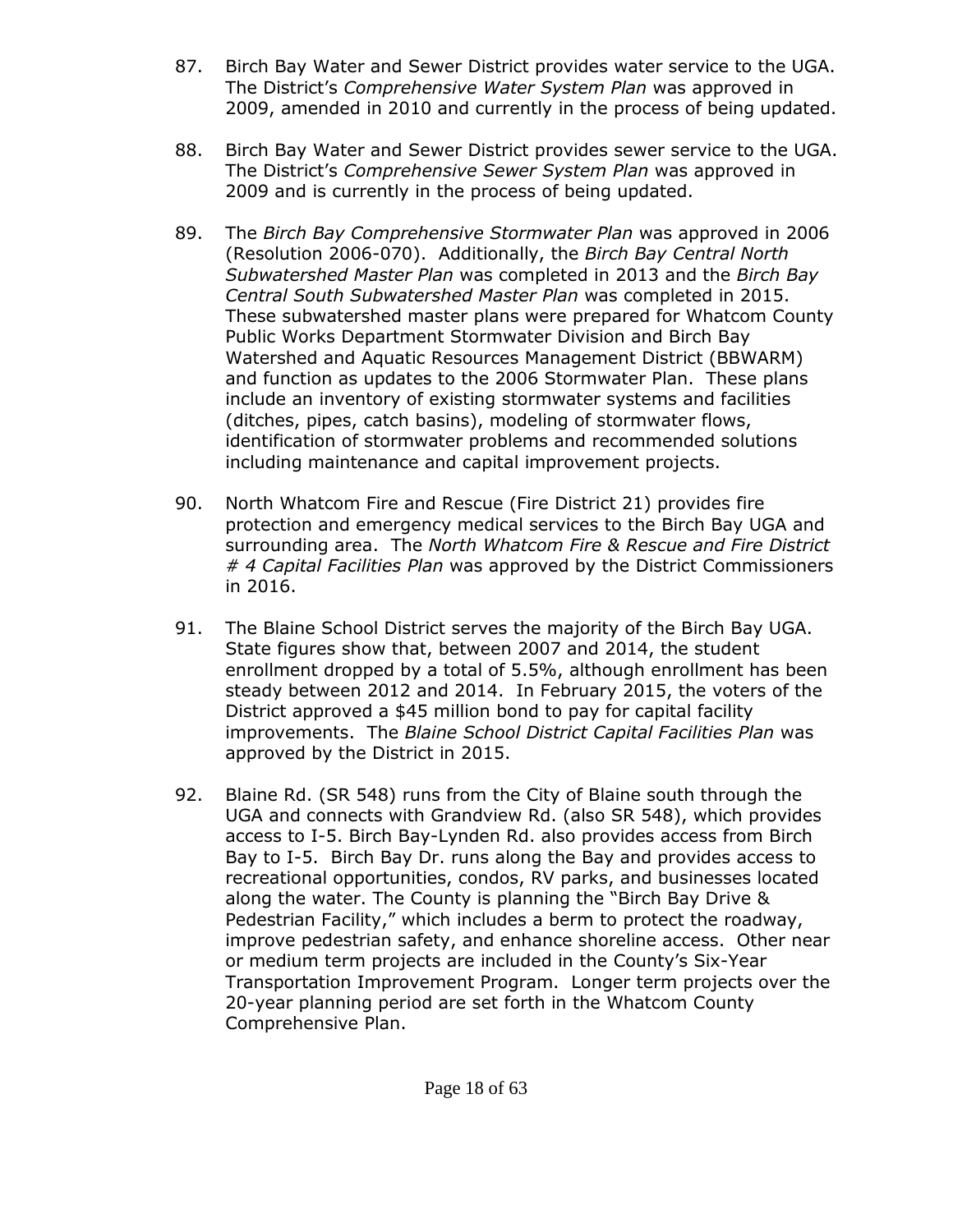93. The existing Birch Bay UGA is sufficient to accommodate projected urban growth over the planning period. Therefore, the existing UGA boundary is retained.

### Blaine UGA

- 94. The Blaine UGA was established in 1997. The UGA was reduced in size in the 2009 UGA review.
- 95. The Blaine UGA had an estimated 2013 population of 5,171.
- 96. The population growth allocation for the Blaine UGA over the planning period is an additional 4,414 people. The land capacity analysis estimates that the existing UGA can accommodate 6,445 more people.
- 97. The employment growth allocation for the Blaine UGA over the planning period is an additional 2,097 jobs. The land capacity analysis estimates that the existing UGA can accommodate 2,687 more jobs.
- 98. In the mid-1990s, Blaine coordinated with a major development firm and local property owners to annex land in "East Blaine" under the intention of constructing a community similar to Semiahmoo. At that time, Semiahmoo was ten years old and was well underway to being the community it is today. The idea of a second residential resort community was highly attractive. Unfortunately, soon after the annexation, the development group moved on and the project dissolved. Since then various properties in East Blaine have changed hands multiple times, and development has been very slow to materialize. East Blaine represents a large share of the City's potential residential capacity. In 2010, the City approved "East Maple Ridge" a residential development with over 350 units in a mix of traditional, small lot, cottage and multi-family units. In 2011, the City approved "Grandis Pond" a residential community of over 1,000 units in a similar mix of housing types and neighborhood commercial. Prior to the approval of these projects the City adopted the East Blaine Infrastructure Plan to coordinate water, sewer, electric, and stormwater service to the area. However, infrastructure service to the area is costly to construct and development of either project will require a robust housing market to support the cost of infrastructure. In the meantime, these properties inside the City limits sit idle, but contribute to the "land capacity" of the UGA.
- 99. Blaine has a shortage of serviced lots outside of Semiahmoo where properties are high priced, serving only a slim market segment. Outside of Semiahmoo, Blaine has less than two years of residential capacity with few opportunities for future subdivisions in the existing sanitary sewer service area. Blaine is on the verge of having no entry level market priced residential lots ready for construction. A solution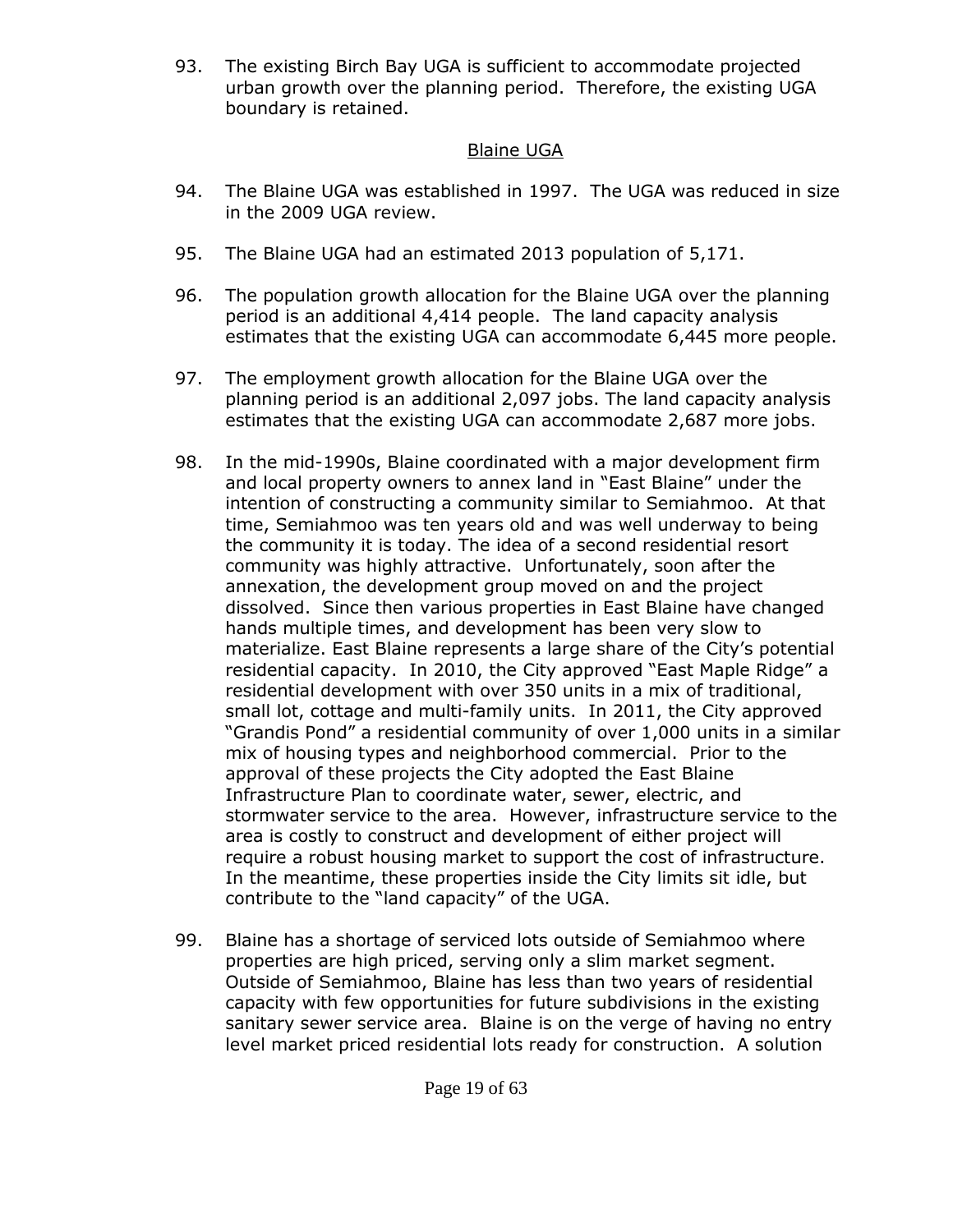to the challenge has not been developed. Blaine has planned for service extension into East Blaine. Another option is expanding services into the UGA east of the City where topography and existing systems make provision of water and sewer service simple and costeffective.

- 100. The City of Blaine is updating its *Comprehensive Water System Plan* and anticipates completion in 2016. The *City of Blaine Comprehensive Water System Plan* (2009) indicates that the City maintains a water system consisting of wells, a water treatment plant, booster pumps, water storage reservoirs, and water lines. The City provides service throughout the current City Limits, with the exception of a few parcels that are presently served by the Birch Bay Water and Sewer District. The City also serves the Pipeline Road UGA, but service to the Shipyard UGA is by Birch Bay Water and Sewer District. The City of Blaine has adequate water rights to meet projected demand over the 20-year planning period.
- 101. The *City of Blaine General Sewer Plan* (2004, revised 2005) and associated Technical Memorandum (2016) indicate that the City of Blaine maintains a wastewater collection and conveyance system comprised of gravity sewers, pump stations, and force mains. Blaine has made significant infrastructure investments in the last decade. The largest project has been the development of the Lighthouse Point Water Reclamation Facility. Lighthouse Point is a state of the art water reclamation facility delivering Class A water to customers when there is demand. This high-quality water is discharged to Semiahmoo Bay when demand for reclaimed water does not exist.
- 102. The City addresses stormwater on a project-by-project basis and coordinates upgrades to the municipal system with road improvement projects. The City's budget does not allow updating the Stormwater Management Plan (1995) prior to the 2016 comprehensive plan update. It is projected to occur in the next 2-3 years. The City voluntarily uses the 2014 Department of Ecology Stormwater Manual, which is the highest standard for stormwater management. This coupled with a project level review ensures effective stormwater management.
- 103. North Whatcom Fire and Rescue (Fire District 21) provides fire protection and emergency medical services to the Blaine UGA and surrounding area. The *North Whatcom Fire & Rescue and Fire District # 4 Capital Facilities Plan* was approved by the District Commissioners in 2016.
- 104. The Blaine School District serves the UGA and surrounding area. State figures show that, between 2007 and 2014, the student enrollment dropped by a total of 5.5%, although enrollment has been steady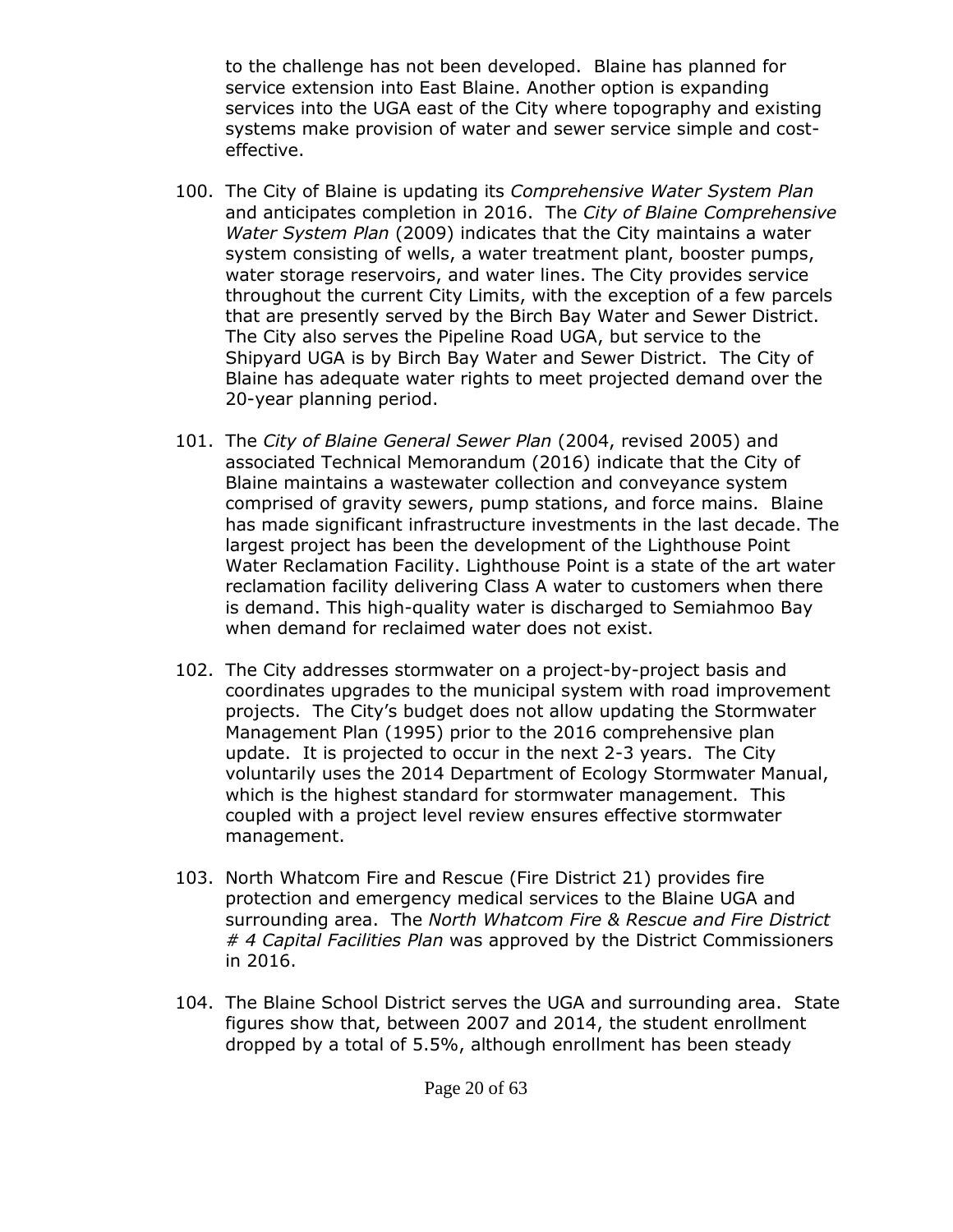between 2012 and 2014. In February 2015, the voters of the District approved a \$45 million bond to pay for capital facility improvements. The *Blaine School District Capital Facilities Plan* was approved by the District in 2015.

- 105. The City of Blaine contracted with the Transpo Group LLC to assist with updating the City's transportation element, which was adopted as part of its Comprehensive Plan in 2016. The transportation analysis indicated that all City roadways and state highways within the UGA will operate at the City's adopted LOS D or better during the planning period. The analysis identified a number of improvement projects that could enhance system function, but not are mandatory based on the adopted LOS. The City's update includes a transportation concurrency ordinance to monitor the transportation system and the impacts of development.
- 106. The existing Blaine UGA can accommodate projected urban growth over the planning period. In light of the issues of servicing land in East Blaine, the existing UGA (which was significantly reduced in size in the 2009 UGA review) is retained.

#### Cherry Point UGA

- 107. The Cherry Point Major/Port Industrial UGA was established in 1997 when the Whatcom Comprehensive Plan was adopted. The Cherry Point UGA boundaries did not change in the 2009 UGA review.
- 108. The Cherry Point area has been developed with heavy industrial uses, including two oil refineries and an aluminum smelter. The Cherry Point area was designated for industrial uses on the 1970 Comprehensive Plan map and the 1981 Cherry Point/Ferndale Subarea Plan.
- 109. The Cherry Point UGA zoning generally does not allow residential development.
- 110. The employment growth allocation for the Cherry Point UGA over the planning period is an additional 890 jobs. The land capacity analysis estimates the existing UGA can accommodate 951 more jobs.
- 111. County-wide Planning Policy I-2 states that: ". . . Economic development that pays family wage rates should be encouraged. Industrial land designations must be sufficient to permit the concentration of industry in appropriate locations beyond 20 years. . ."
- 112. There is a degree of tension between the GMA provisions requiring a 20-year land supply to accommodate urban growth and the Countywide Planning Policy, which calls for land designations to accommodate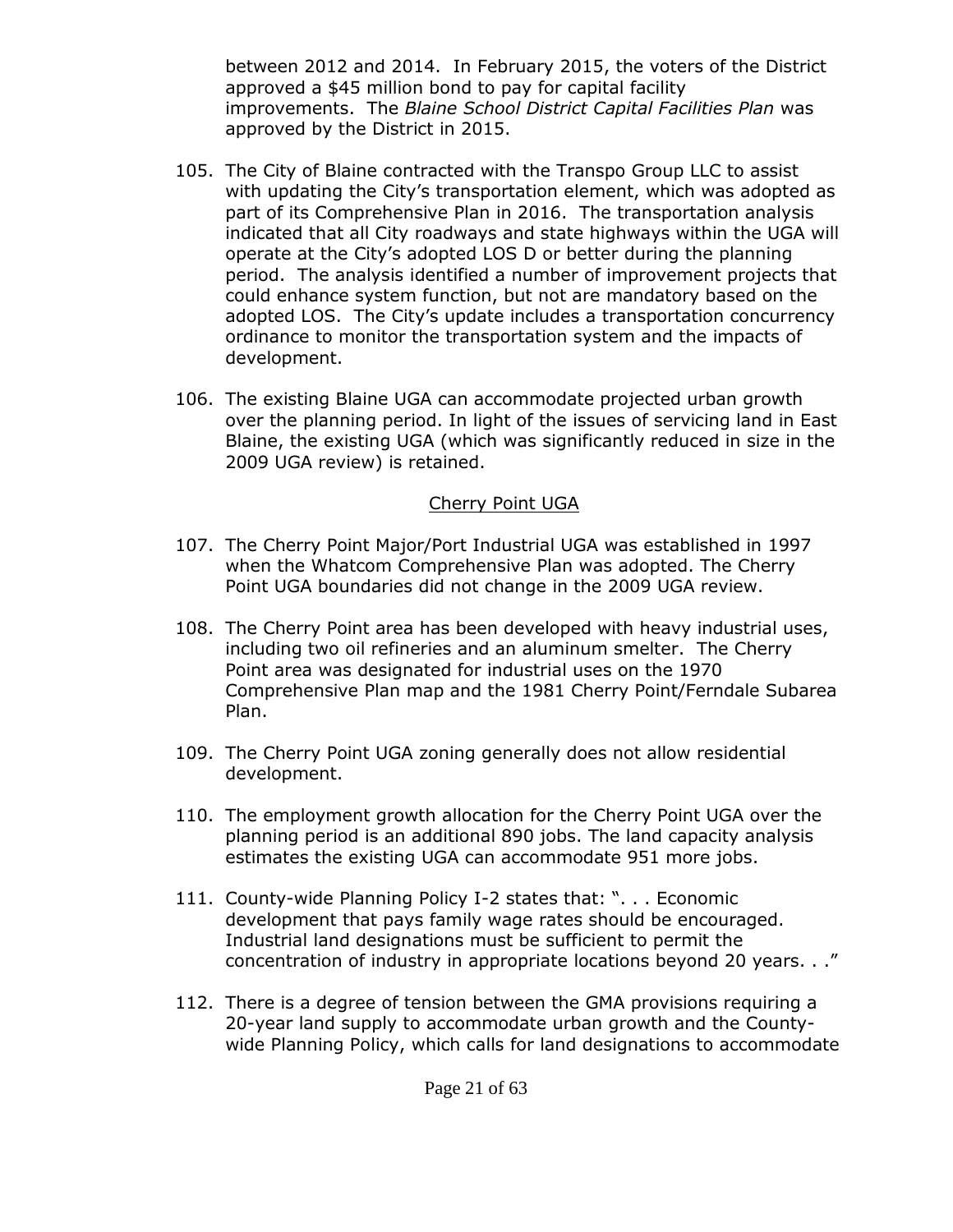industrial growth beyond the 20-year planning period. The County is addressing this situation with the following approach. First, the County is proposing the high employment growth allocation for the Cherry Point UGA. The high employment growth projection is 890 new jobs over the planning period, compared to 689 new jobs under the medium projection (*Whatcom County Population and Employment Projections and Urban Growth Area Allocations Phase I Technical Report,* BERK, 2013). Second, the land capacity analysis estimates that the existing Cherry Point UGA can accommodate 61 more jobs than the high projection. This approach seeks to comply with the GMA, while still meeting the intent of the County-wide Planning Policies. While it is important to ensure that UGAs are not oversized in order to contain urban growth and prevent sprawl, it also must be acknowledged that it is difficult to plan for *exactly* a 20-year land supply. Therefore, land capacity that is a little under or over the 20 year growth projection is acceptable. In this case, the UGA's land capacity is slightly over the 20-year urban growth projection. The County finds that this is a reasonable approach in light of County-wide Planning Policy I-2 and in the context of maintaining a UGA boundary that has existed for almost two decades (rather than expanding the UGA).

- 113. Public Utility District No. 1 of Whatcom County delivers industrial water supplies to existing major industrial facilities at Cherry Point. The PUD No. 1 Comprehensive Water Plan was approved in 2004 and is currently in the process of being updated. The Birch Bay Water and Sewer District provides potable water service to the BP Cherry Point Refinery by agreement. The District's Water System Plan was approved in 2009, amended in 2010 and currently in the process of being updated. Phillips 66 and Intalco Aluminum have water systems to treat water received from PUD No. 1 to meet their potable water needs. It is anticipated that PUD No. 1 will have a surplus water supply throughout the 20-year planning period (Final *EIS, Whatcom County 2016 Comprehensive Plan and Development Regulations Update and Urban Growth Area Review*, November 2015, p. 3-26).
- 114. Birch Bay Water and Sewer District provides sewer service to the BP Cherry Point Refinery, in the northern portion of the UGA, by agreement. The District's Comprehensive Sewer System Plan was approved in 2009. The District is currently updating the sewer plan.
- 115. The major industries at Cherry Point have National Pollutant Discharge Elimination System (NPDES) permits. According to the U.S. Environmental Protection Agency (EPA), NPDES permits are designed (among other things) to prevent stormwater runoff from washing harmful pollutants into surface waters such as streams, rivers, lakes and coastal waters. These permits are issued in compliance with both the Federal Clean Water Act and the State of Washington Water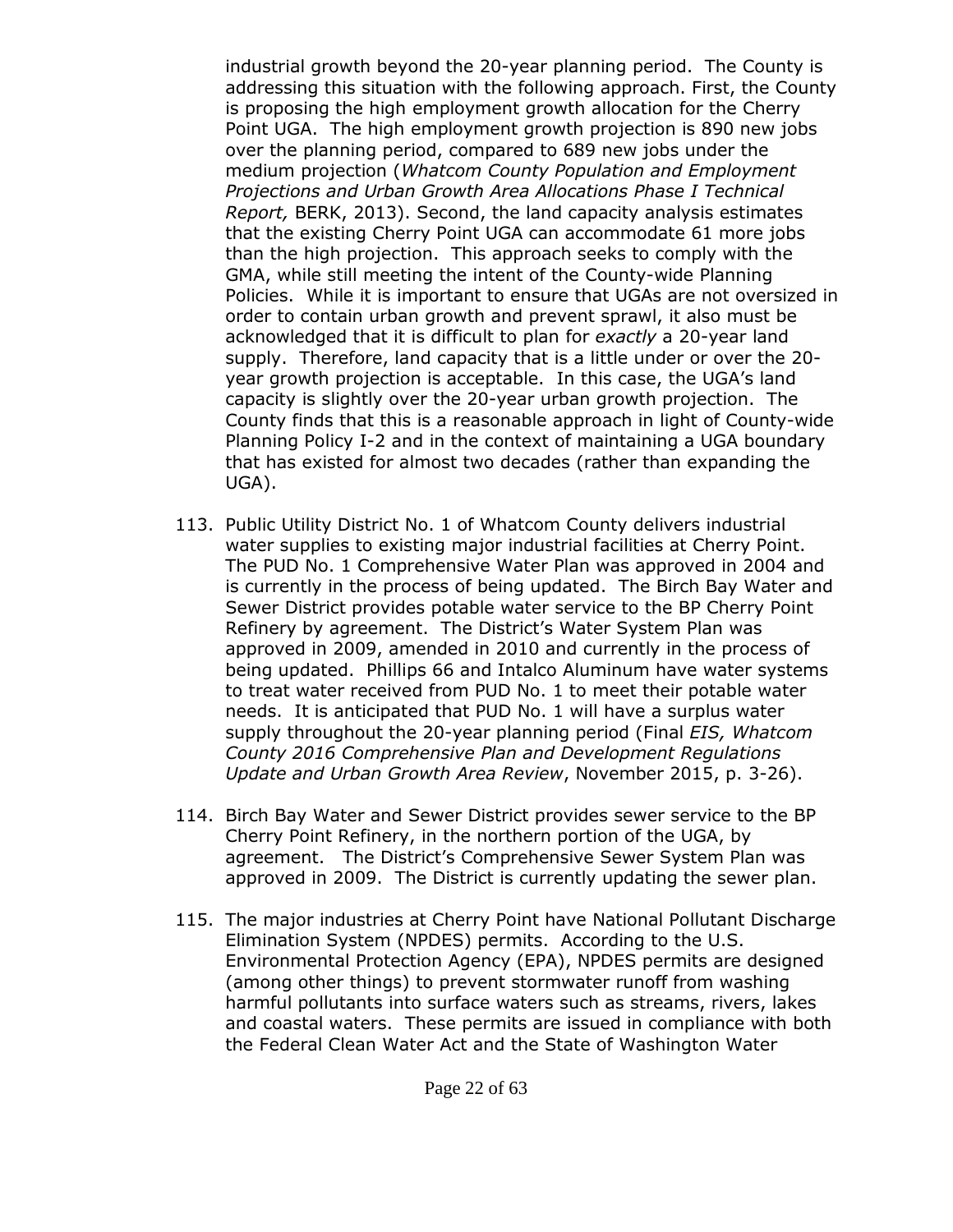Pollution Control Law (RCW 90.48). The *Birch Bay Comprehensive Stormwater Plan* was approved in 2006. This plan states ". . . A portion of the Cherry Point Refinery facility operated by BP Corporation lies within the Upper Terrell Creek sub-basin. Portions of the Cherry Point Refinery, including on-site ponds, discharge through a permitted deep water outfall into the salt water and not to Terrell Creek. . ."

- 116. Whatcom County Fire District # 7 provides fire protection and emergency medical services to the UGA. The *Whatcom County Fire District No. 7 Capital Facilities Plan 2016-2036* was approved by the District Commissioners in 2016.
- 117. The Cherry Point UGA is within the Blaine and Ferndale School Districts. However, it an industrial UGA that does not include residential zoning.
- 118. Grandview (SR 548) and Slater roads, which are major east-west connectors between Cherry Point and I-5, provide all-weather road access to Cherry Point. According to the Washington State Department of Transportation, improvements are planned at the Grandview/Kickerville Rd. intersection in 2017 to reduce the potential for collisions. Whatcom County's Six-Year Transportation Improvement Program includes preliminary engineering for intersection improvements at Slater and Northwest Dr.
- 119. The existing Cherry Point UGA is sufficient to accommodate projected urban growth over the planning period. Therefore, the existing UGA boundary is retained.

#### Columbia Valley UGA

- 120. The Columbia Valley UGA was established in 1999. The UGA was reduced in size in the 2009 UGA review, when properties in the Kendall area were removed from the UGA.
- 121. The Columbia Valley UGA had an estimated 2013 population of 3,103.
- 122. The population growth allocation for the Columbia Valley UGA over the planning period is an additional 1,345 people. The land capacity analysis estimates that the existing UGA can accommodate 1,377 more people. Therefore, the land capacity is sufficient to accommodate the population growth allocation over the planning period.
- 123. The employment growth allocation for the Columbia Valley UGA over the planning period is an additional 359 jobs. The land capacity analysis estimates the existing UGA can accommodate 376 more jobs. Therefore, the commercial and planned industrial land capacity is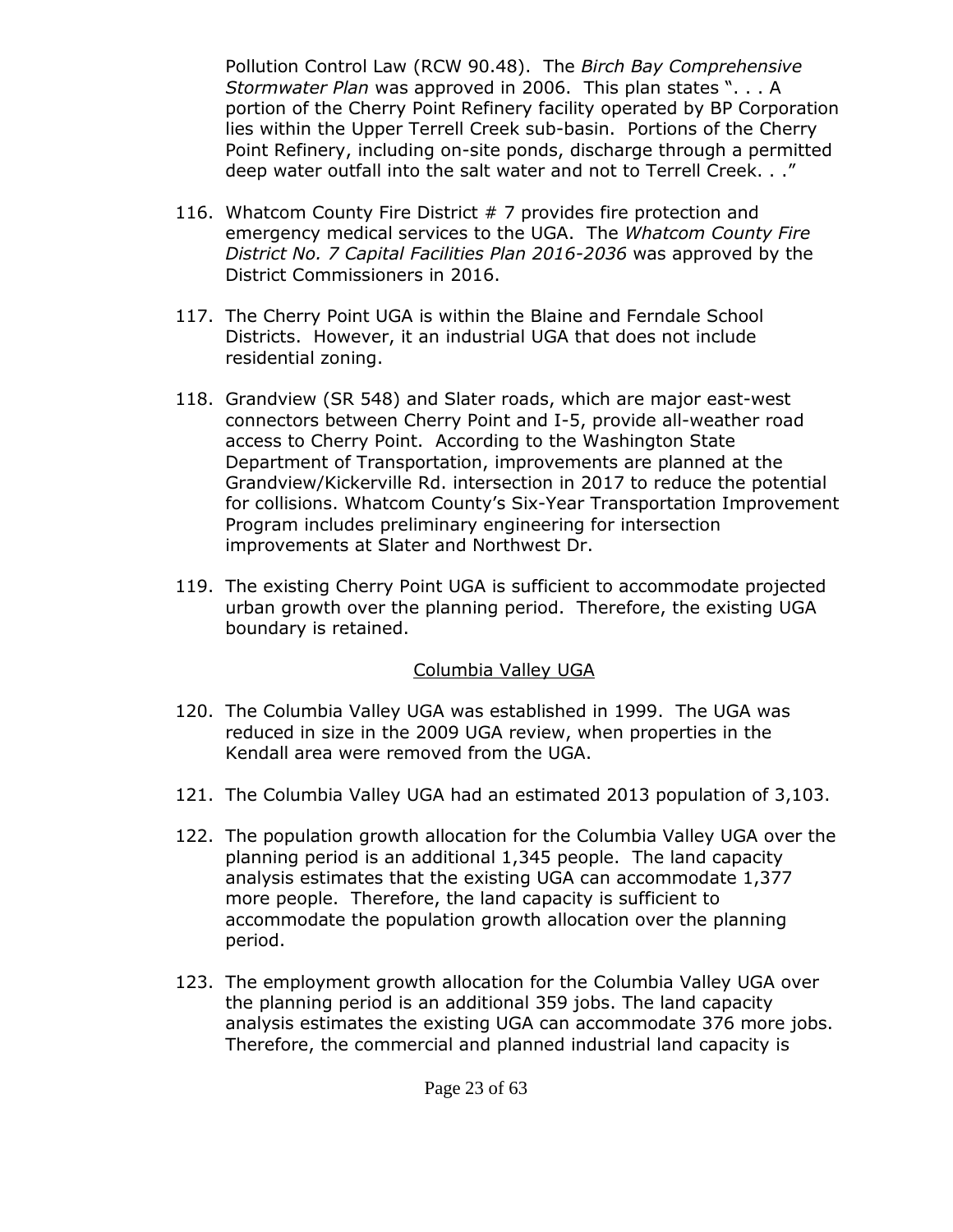sufficient to accommodate the job growth allocation over the planning period.

- 124. Water District 13 and the Columbia Valley Water District provide water service to the UGA. District 13's service area encompasses the Peaceful Valley development, the East Whatcom Regional Resource Center and undeveloped land within the UGA. District 13 adopted a Small Water System Plan in 2012. The Columbia Valley Water District's service area includes the Paradise Lakes development, Campers' Paradise and the area north of Limestone Rd. The Columbia Valley Water District's Water System Plan Update was approved by the District in 2013.
- 125. Water District 13 provides sewer service to a portion of the UGA. District 13's service area encompasses the Peaceful Valley development, the East Whatcom Regional Resource Center and undeveloped land within the UGA. The Whatcom County Water District No. 13 Comprehensive Sewer Plan was approved by the District in 2012.
- 126. A *Water Quantity and Quality Report – Foothills Subarea* was prepared in 2008 in association with the Foothills Subarea Plan update and environmental impact statement (EIS). Regarding public stormwater facilities, this report states:

In the Columbia Valley/Kendall UGA coarse soils allow for ready infiltration of stormwater and there are no existing public stormwater flow control facilities (e.g., detention/retention or infiltration ponds) or water quality treatment facilities. Limited conveyance features (e.g., culverts and ditches) are present in the county and state road rights-of-way. Since most, if not all, proposed development in the subarea will be private, additional pressure on these existing features should be minimal. It is not anticipated that any programs or capital facility improvements will be needed in the subarea over the 6- and 20-year planning periods (pages 2-3).

- 127. Fire District 14 provides fire protection and emergency medical services to the Columbia Valley UGA and surrounding area. The *Whatcom County Fire District # 14 Capital Facilities Plan* was approved by the District Commissioners in 2015.
- 128. The Mount Baker School District serves the Columbia Valley UGA and surrounding area. Children in the UGA can attend the Kendall Elementary School, located south of the UGA. The Mount Baker Junior High School and High School are located in Deming. State figures show that, between 2007 and 2014, the student enrollment dropped by a total of 15.5%, although enrollment has experienced little change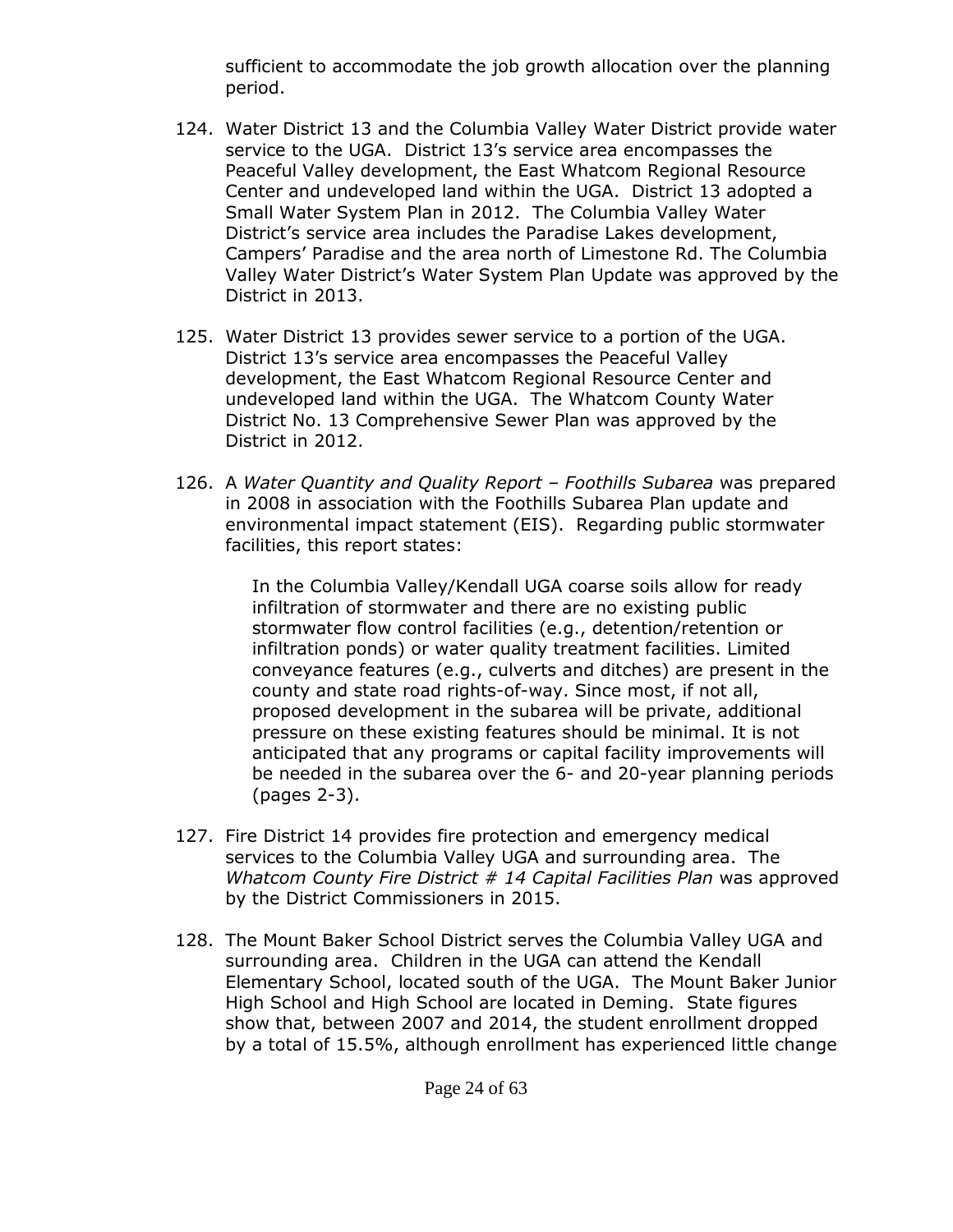been 2012 and 2014. The *Mount Baker School District Capital Facilities Plan* was approved by the District in 2013.

- 129. Kendall Road (SR 547) bisects the UGA and connects with Sumas to the northwest and Mount Baker Highway (SR 542) to the south. Limestone Rd., a County road, is located in the northern portion of the UGA. A roundabout at the SR 542/SR547 intersection, south the UGA, was constructed in 2015 to improve traffic flow and safety.
- 130. The existing Columbia Valley UGA is sufficient to accommodate projected urban growth over the planning period. Therefore, the existing UGA boundary is retained.

#### Everson UGA

- 131. The Everson UGA was established in 1997. The UGA was reduced in size in the 2009 UGA review, when portions of the UGA were redesignated to Rural and Agriculture and a UGA Reserve was established.
- 132. The Everson UGA had an estimated 2013 population of 2,665.
- 133. The City of Everson is proposing one change to its UGA. This change would shift approximately 20 acres, which includes two splitjurisdiction parcels, from the Everson UGA to the Nooksack UGA. This change would allow these properties to be developed for urban uses within a single municipality, while establishing a logical UGA boundary.
- 134. The population growth allocation for the Everson UGA over the planning period is an additional 1,242 people. The land capacity analysis estimates that the modified UGA can accommodate 1,305 more people.
- 135. The employment growth allocation for the Everson UGA over the planning period is an additional 602 jobs. The land capacity analysis estimates that the modified UGA can accommodate 758 more jobs.
- 136. The *City of Everson Water System Comprehensive Plan* (2013) and the *City of Everson Water System Comprehensive Plan Amendment No. 1* (2015) indicate that the City of Everson maintains a water system consisting of a well field, water treatment facilities, booster pumps, water reservoirs, and water lines. The City of Everson's water system has source capacity to meet the projected need over the 20-year planning period.
- 137. The *City of Everson General Sewer Plan* (2012) indicates that the City of Everson maintains a wastewater collection and conveyance system comprised of gravity sewers, pump stations, and force mains. The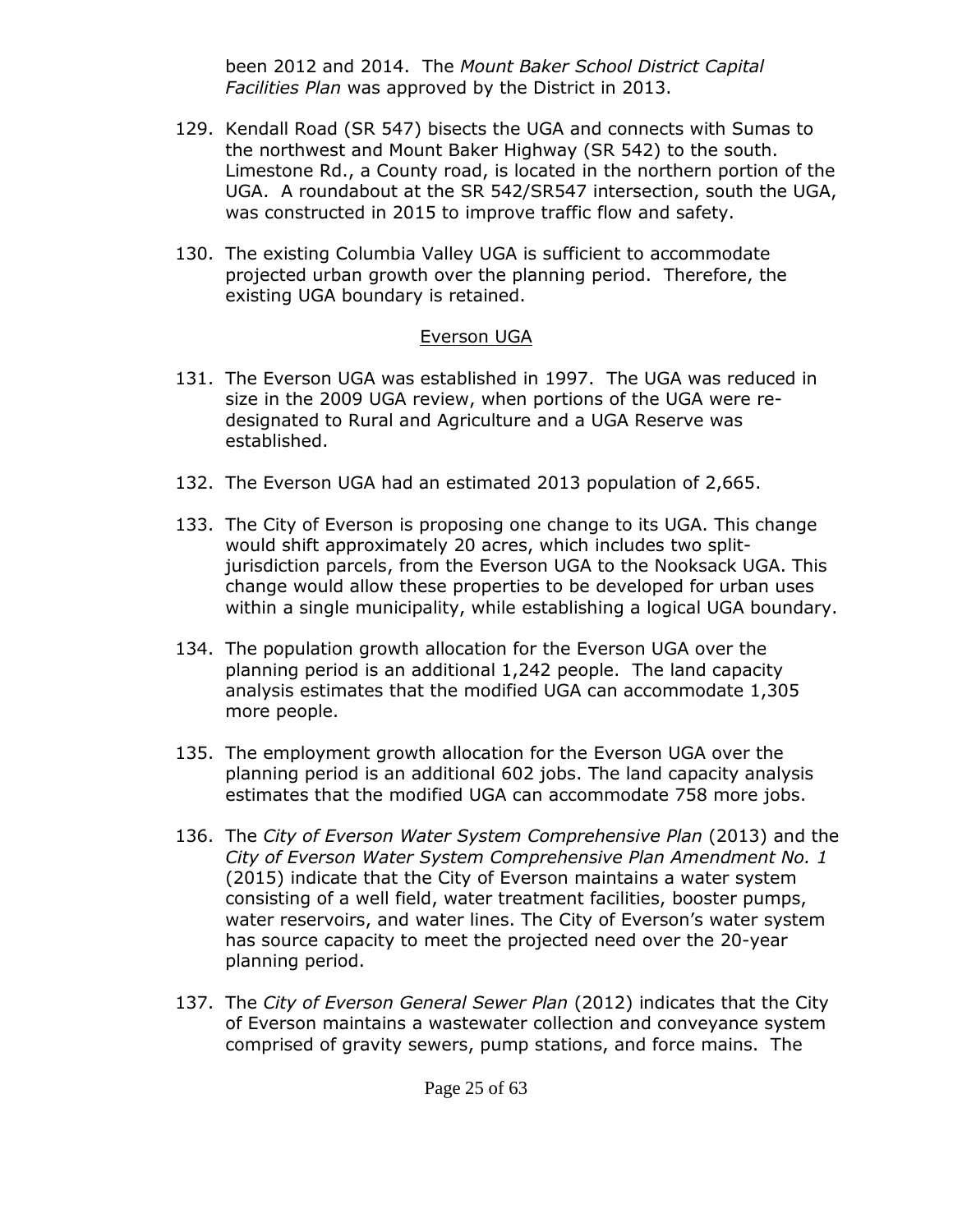City of Everson operates a wastewater treatment plant, which is also utilized by the City of Nooksack. The Everson Wastewater Treatment Plant is being upgraded in 2016 to increase capacity to accommodate projected growth for both cities over the 20-year planning period.

- 138. Stormwater is addressed in the City of Everson Comprehensive Plan (2016). The City of Everson has also adopted the 2014 Department of Ecology Stormwater Manual.
- 139. Fire District 1 provides fire protection and emergency medical services to the Everson UGA and the surrounding area. The *Whatcom County Fire District # 1 Capital Facilities Plan* was approved by the District Commissioners in 2015.
- 140. The Nooksack Valley School District serves the Everson UGA and surrounding area. State figures show that, between 2007 and 2014, the student enrollment dropped by a total of 4.3%, although enrollment has been relatively steady over the last several years. In February 2015, the voters of the District approved an almost \$28 million bond to pay for capital facility improvements.
- 141. Capital facilities related to the City of Everson's transportation system are addressed in the capital facilities and transportation elements of the City's 2016 comprehensive plan update.
- 142. The Everson UGA is reduced in size by approximately 20 acres as proposed by the City of Everson. The land capacity of the modified UGA is sufficient to accommodate urban growth over the planning period.

#### Ferndale UGA

- 143. The Ferndale UGA was established in 1997. The Ferndale UGA was reduced in size in the 2009 UGA review.
- 144. The Ferndale UGA had an estimated 2013 population of 12,758.
- 145. The population growth allocation for the Ferndale UGA over the planning period is an additional 6,833 people. The land capacity analysis estimates that the existing UGA can accommodate 6,538 more people.
- 146. The employment growth allocation for the Ferndale UGA over the planning period is an additional 4,000 jobs. The land capacity analysis estimates that the existing UGA can accommodate 3,584 more jobs.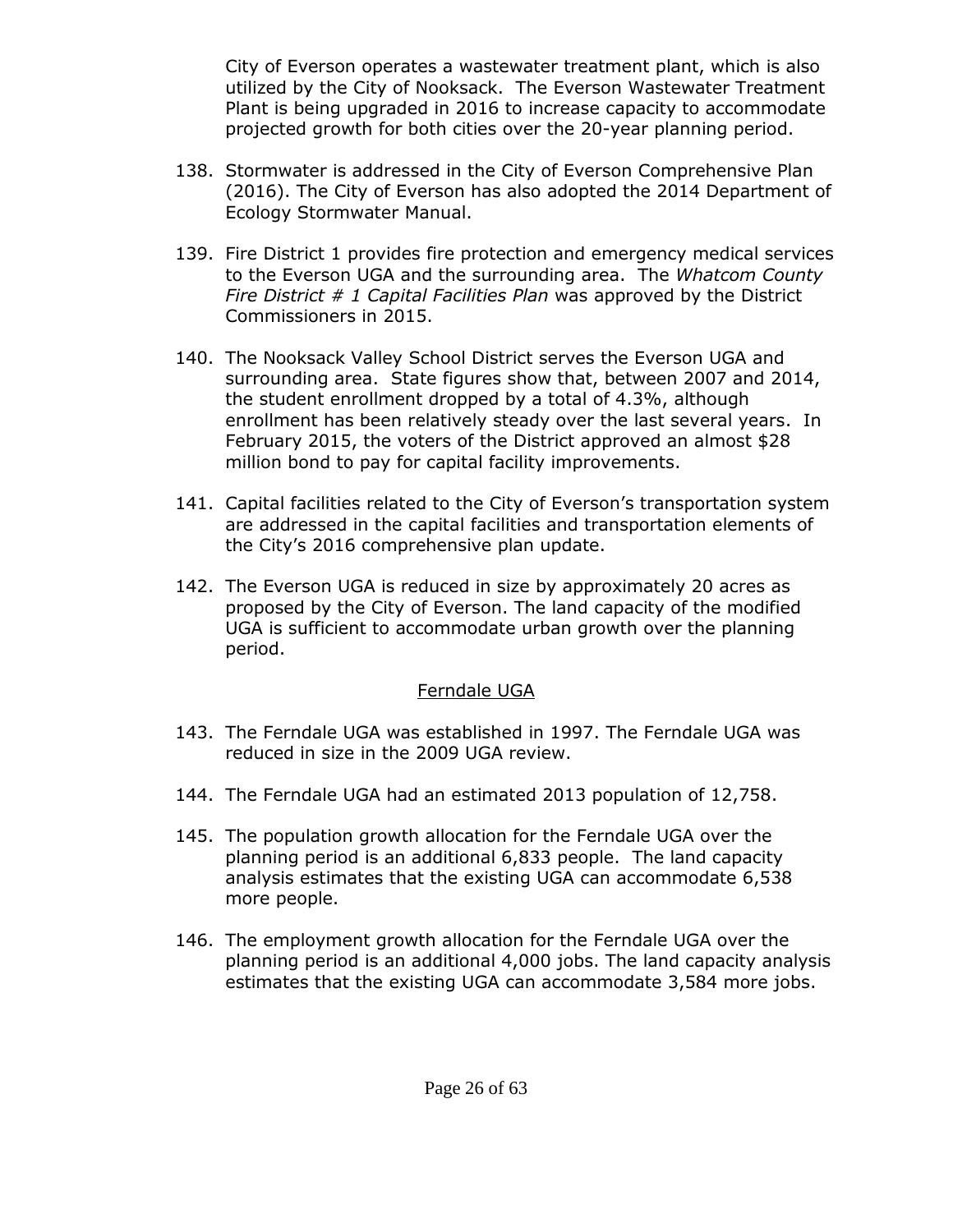- 147. The City of Ferndale is proposing to expand the UGA into the UGA Reserve (in the I-5/Slater Rd. area) in order to provide additional land capacity to accommodate projected employment growth. The land capacity analysis estimates the proposed UGA, with the addition of the UGA Reserve, can accommodate approximately 3,807 more jobs. Therefore, the land capacity would be sufficient to accommodate employment growth over the planning period, if the UGA Reserve were added to the UGA.
- 148. Approximately 117 acres located southeast of the City is re-designated from UGA Reserve to UGA. The criteria for re-designation from UGA Reserve to UGA are addressed as follows:
	- a. Need for Land Capacity As indicated above, lands in the City and existing UGA fall short of accommodating the employment growth allocation. Therefore, adding land to the UGA is appropriate.
	- b. Adequate Public Facilities and Services As indicated below, the City of Ferndale and special districts have updated capital facility plans.
	- c. Land Use Plans The County comprehensive plan designation is UGA. The City of Ferndale's comprehensive plan designation will be Commercial.
	- d. Natural Resource Lands There are no resource lands within or adjacent to the subject site.
	- e. Environment Both the City of Ferndale and Whatcom County have critical areas ordinances and stormwater rules in place.
	- f. Open Space Corridors The City of Ferndale's UGA Proposal (August 2015), states:

. . . In accordance with RCW 36.70A.160, the City of Ferndale has contacted the City of Bellingham and the Lummi Nation. RCW 36.70A.160 states that jurisdictions planning pursuant to the Growth Management Act must identify open space corridors within and between UGA's. Both the City of Ferndale and Bellingham have open space plans. In this area, the jurisdictions have discussed the fact that the existing Slater Road right of way, at 150', is nearly twice as wide as will be required for current and projected future growth.

The large right of way will enable the two jurisdictions to establish trails and/or separated bicycle lanes together with unique landscaping elements that identify the separation between the two jurisdictions. While the specific design of these elements has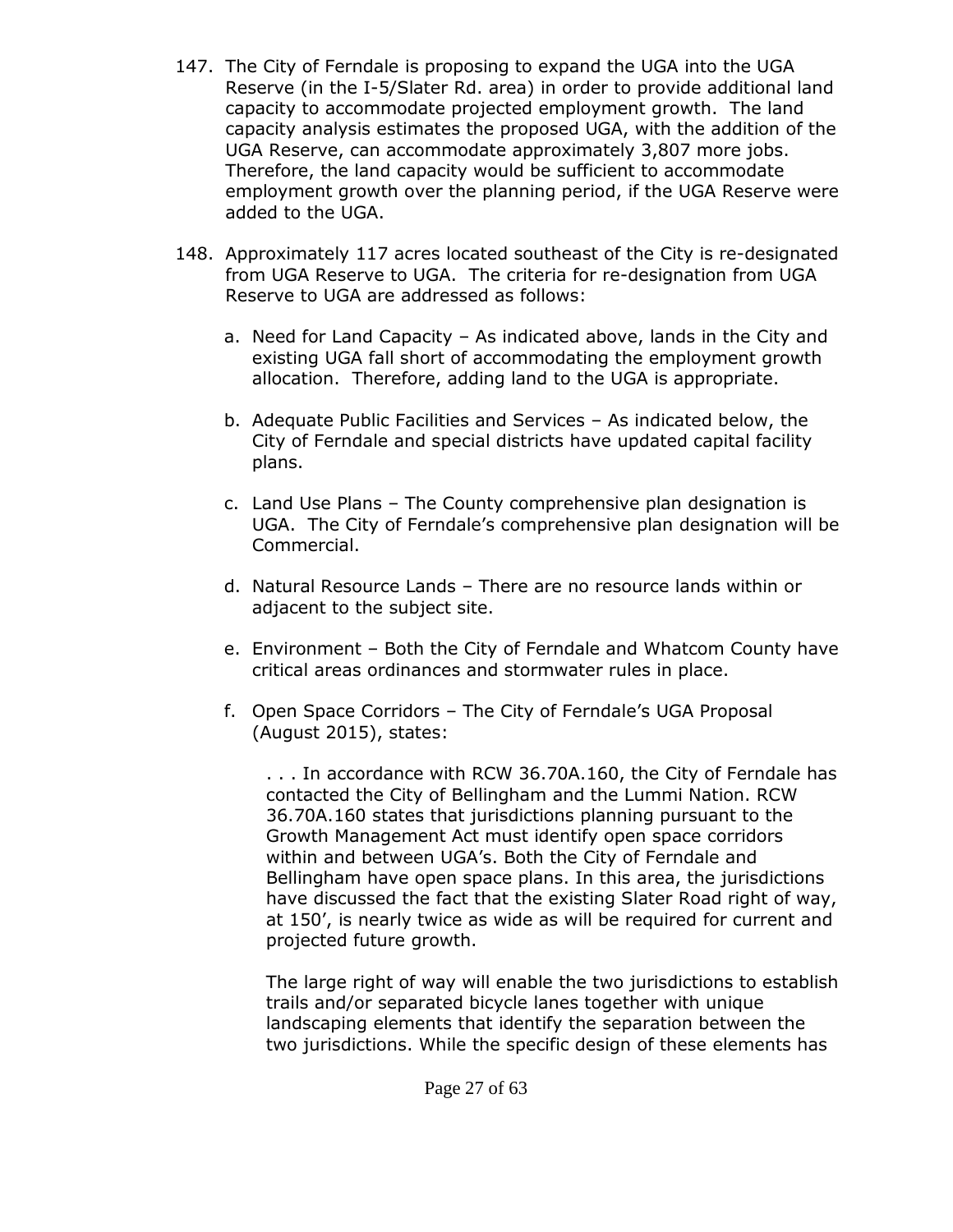not been agreed to by the two cities, Ferndale believes that this open space corridor is more than sufficient to meet the requirements of the RCW . . .

- 149. The *City of Ferndale Water System Plan* (2016) indicates that the City maintains a water system consisting of wells, a water treatment plant, water reservoirs, pump stations, a pressure booster station, and water lines. In December 2011, Ferndale converted to a groundwater supply with greensand filtration for its drinking water. Previous to this, it purchased industrial grade water from PUD No.1 and treated the water at its own surface water treatment plant. In October 2014, Ferndale added a reverse osmosis system to treat its groundwater supply to reduce hardness. The city has adequate water rights to meet the needs of population growth over the 20 year period. Additionally, sufficient capacity exists to serve full buildout of the UGA expansion area. A 12" City of Ferndale water main has been extended to the southeast corner of properties within the City limits that abut the UGA expansion area.
- 150. The *City of Ferndale Comprehensive Sewer Plan* (2016) indicates that the City of Ferndale maintains a wastewater collection and conveyance system comprised of gravity sewers, pump stations, and force mains. The City of Ferndale also operates a wastewater treatment plant. The City of Ferndale plans a major sewer treatment plant upgrade by 2020. As planned, this upgrade will be sufficient to support growth forecast within the planning period and beyond. Within the UGA expansion area sufficient sewer capacity exists, or will exist at the time the properties are annexed into the City, because of the planned sewer treatment plant expansion to be completed by 2020. Sewer mains established to the northwest of the properties are sufficient to support expected sewer flows, and the City's sewer comprehensive plan has modeled the area to verify that sewer flows can be conveyed to these lines without the need for pump stations.
- 151. All development, including land within the UGA expansion area upon annexation, will be required to meet the City's stormwater standards and the 2014 Department of Ecology Stormwater Manual.
- 152. Whatcom County Fire District 7 serves the City of Ferndale and surrounding area. The *Whatcom County Fire District No. 7 Capital Facilities Plan 2016-2036* was approved by the District Commissioners in 2016.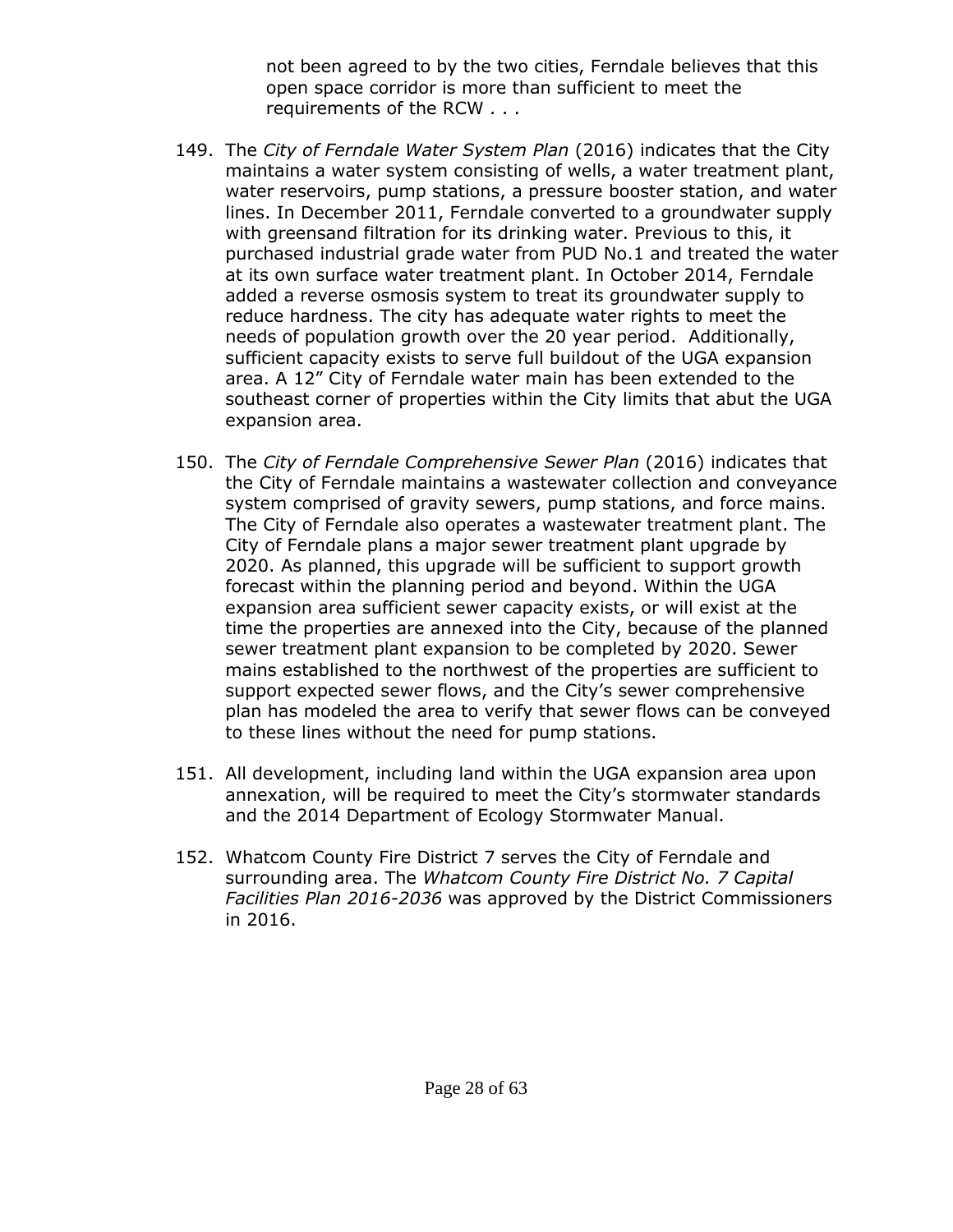- 153. The Ferndale School District serves the UGA and surrounding area. State figures show that, between 2007 and 2014, the student enrollment dropped by a total of 1.9%, although enrollment has been relatively steady over the last several years. The *Ferndale Schools Capital Facilities Plan and School Impact Fee Ordinance* was approved by the District in 2013.
- 154. The City of Ferndale worked with a consultant to update the City's Transportation Plan as part of its 2016 comprehensive plan update process. The City has modeled future development of the UGA expansion area and has concluded that transportation improvements necessary to support future growth are consistent with the City's established Transportation Element. In July 2015, Washington State earmarked over \$20 million for improvements to the interchange – improvements that become necessary as growth occurs. The City expects to work with other agency stakeholders to determine those projects necessary to serve future growth occurring during the planning period that may impact traffic at Exit 260.
- 155. The Ferndale UGA is expanded into the UGA Reserve southeast of the City to provide additional employment growth capacity. With this expansion, the UGA is sufficient to accommodate projected urban growth over the planning period.

### Lynden UGA

- 156. The Lynden UGA was established in 1997. The Lynden UGA was expanded, and a UGA Reserve added, in the 2009 UGA review.
- 157. The Lynden UGA had an estimated 2013 population of 12,872.
- 158. The population growth allocation for the Lynden UGA over the planning period is an additional 6,403 people. The land capacity analysis estimates that the existing UGA can accommodate 5,385 more people. The residential land capacity falls short of accommodating the population growth allocation.
- 159. The City of Lynden is proposing to expand the UGA into the UGA Reserve (155 acres) in order to provide sufficient land supply to accommodate projected population growth. The land capacity analysis estimates the proposed UGA, with the addition of the UGA Reserve, can accommodate 6,472 more people. Therefore, the residential land capacity would be sufficient to accommodate population growth over the planning period, if the UGA Reserve were added to the UGA.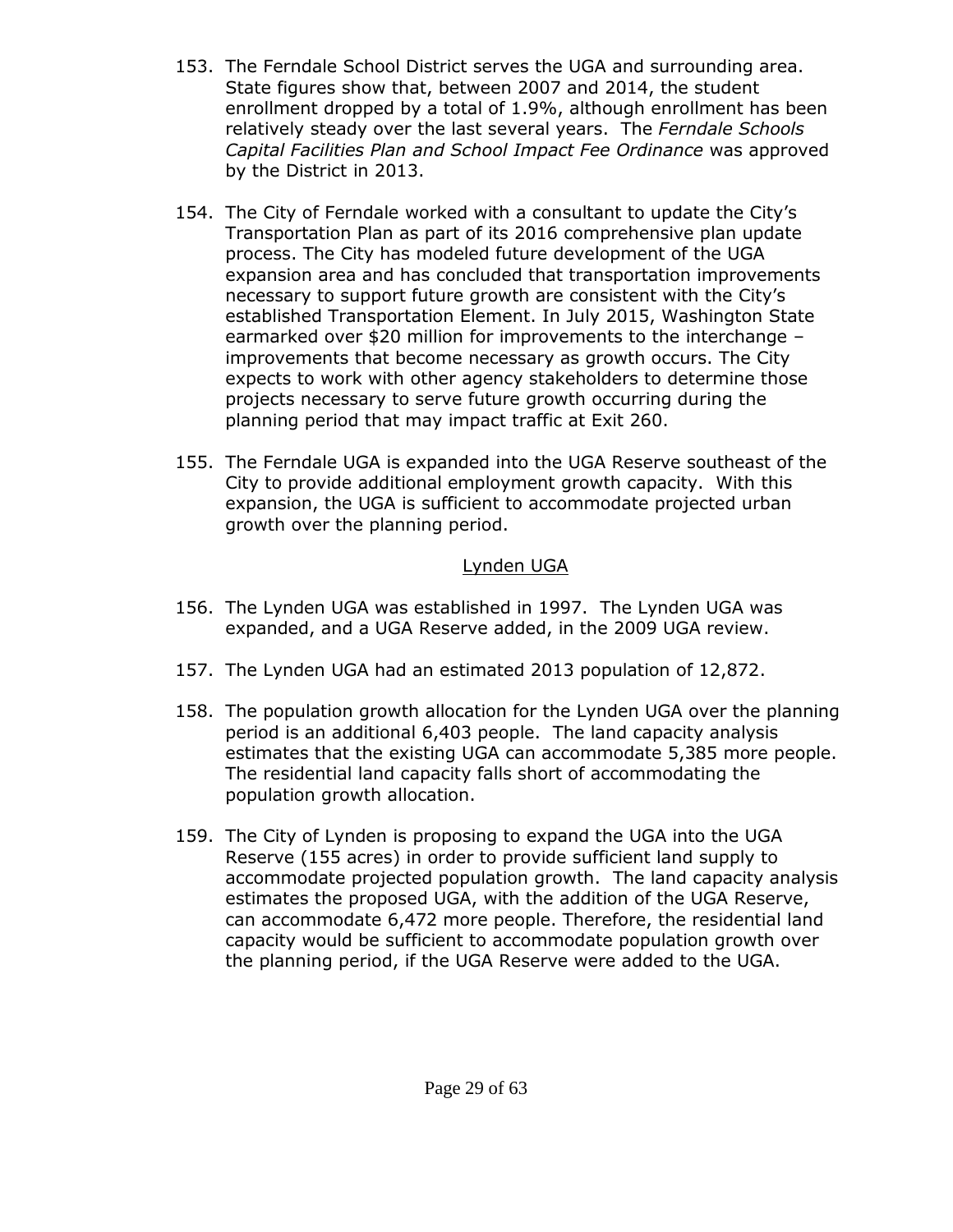- 160. The City of Lynden is proposing three changes to its urban growth area UGA boundaries. These changes are:
	- a. Re-designating approximately 155 acres, located northwest of the City, from UGA Reserve to UGA.
	- b. Re-designating approximately 0.4 acres, south of the City, from Agriculture to UGA. The southern half of this parcel is within the 100-year flood-plain of the Nooksack River. Therefore, pursuant to RCW 36.70A.110(8)(b)(iii)(C), development rights will be extinguished and uses on this portion of the property will be limited to outdoor recreation, environmentally beneficial projects, storm water facilities, flood control facilities or underground conveyances. An Irrevocable Covenant must be recorded with the Whatcom County Auditor to accomplish these purposes.
	- c. Re-designating approximately 38 acres, located southwest of the City, from Agriculture to UGA. This parcel is owned by the City and used for regional stormwater detention. This parcel is located within the 100-year flood-plain of the Nooksack River. Therefore, pursuant to RCW 36.70A.110(8)(b)(iii)(C), uses of the property will be limited to outdoor recreation, environmentally beneficial projects, storm water facilities, flood control facilities or underground conveyances. An Irrevocable Covenant must be recorded with the Whatcom County Auditor to accomplish these purposes.
- 161. Approximately 155 acres located northwest of the City is redesignated from UGA Reserve to UGA. The criteria for re-designation from UGA Reserve to UGA are addressed as follows:
	- a. Need for Land Capacity As indicated above, the lands in the City and existing UGA fall short of accommodating the population growth allocation. Therefore, adding land to the UGA is appropriate.
	- b. Adequate Public Facilities and Services As indicated below, the City of Lynden and special districts have updated capital facility plans or supplemented these existing plans with technical memorandums.
	- c. Land Use Plans The County comprehensive plan designation is UGA. The City of Lynden will likely designate the land for residential use.
	- d. Natural Resource Lands There are designated Agricultural lands to the west and north of the subject property. An *Interlocal Agreement Between the City of Lynden and Whatcom County*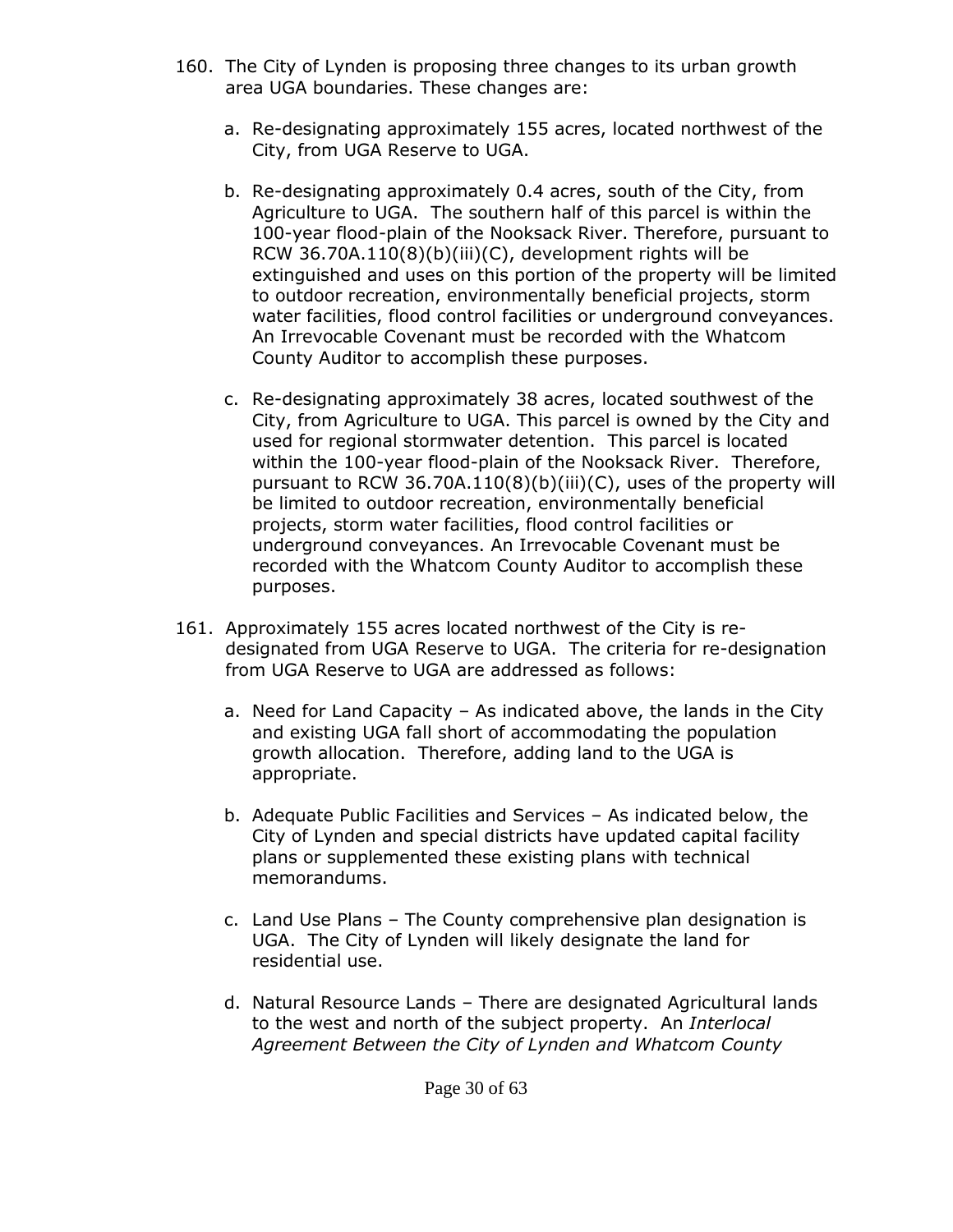*concerning Planning, Annexation and Development within the Lynden UGA* was approved by both jurisdictions in 2012. Section 11 of the Interlocal Agreement addresses Agricultural Resource Lands.

Additionally, the City of Lynden's UGA Proposal (July 2015) states that the City has ". . . adopted a 'Right-to-Farm' ordinance and continues to search for answers related to agricultural setbacks. The City will also be considering the establishment of minimum residential densities as it updates the comprehensive plan and zoning ordinance during this cycle . . ."

- e. Environment Both the City of Lynden and Whatcom County have critical areas ordinances and stormwater rules in place.
- f. Open Space Corridors The City of Lynden's UGA Proposal (July 2015), states:

. . . The addition of this area between Double Ditch Road and SR 539 makes sense for the City's long term capital facilities planning. The development of Pepin Creek between Benson and Double Ditch Roads is a regional solution for habitat improvement, by moving fish bearing waters away from roadways; recreation, by including a trail along the new creek; and stormwater management by building flood storage capacity into the design of the creek. As a regional solution, the City must be able to plan for the area to be served. The improvements to Double Ditch Road that will be necessary to support the urban levels of development will require the City to be able to work with property owners on both sides of the road to design and finance the project. . .

- 162. The approximately 0.4 acre site located south of the City is redesignated from Agriculture to UGA. The Agriculture de-designation criteria are addressed as follows:
	- a. Characterized by Urban Growth The GMA states that "characterized by urban growth" refers to ". . . land having urban growth located on it, or to land located in relationship to an area with urban growth on it as to be appropriate for urban growth" (RCW 36.70A.030(19)). The subject parcel, accessed from C Street and Kok Road, was formerly the site of the City's waste water treatment plant and was recently declared as surplus and sold to an adjoining property owner for re-development. The majority of the parcel is already within the City limits. However, the 0.4 acre remnant of the parcel was not included in the legal description for the annexation in 1967. Residential development exists in the City of Lynden north and west of the subject parcel.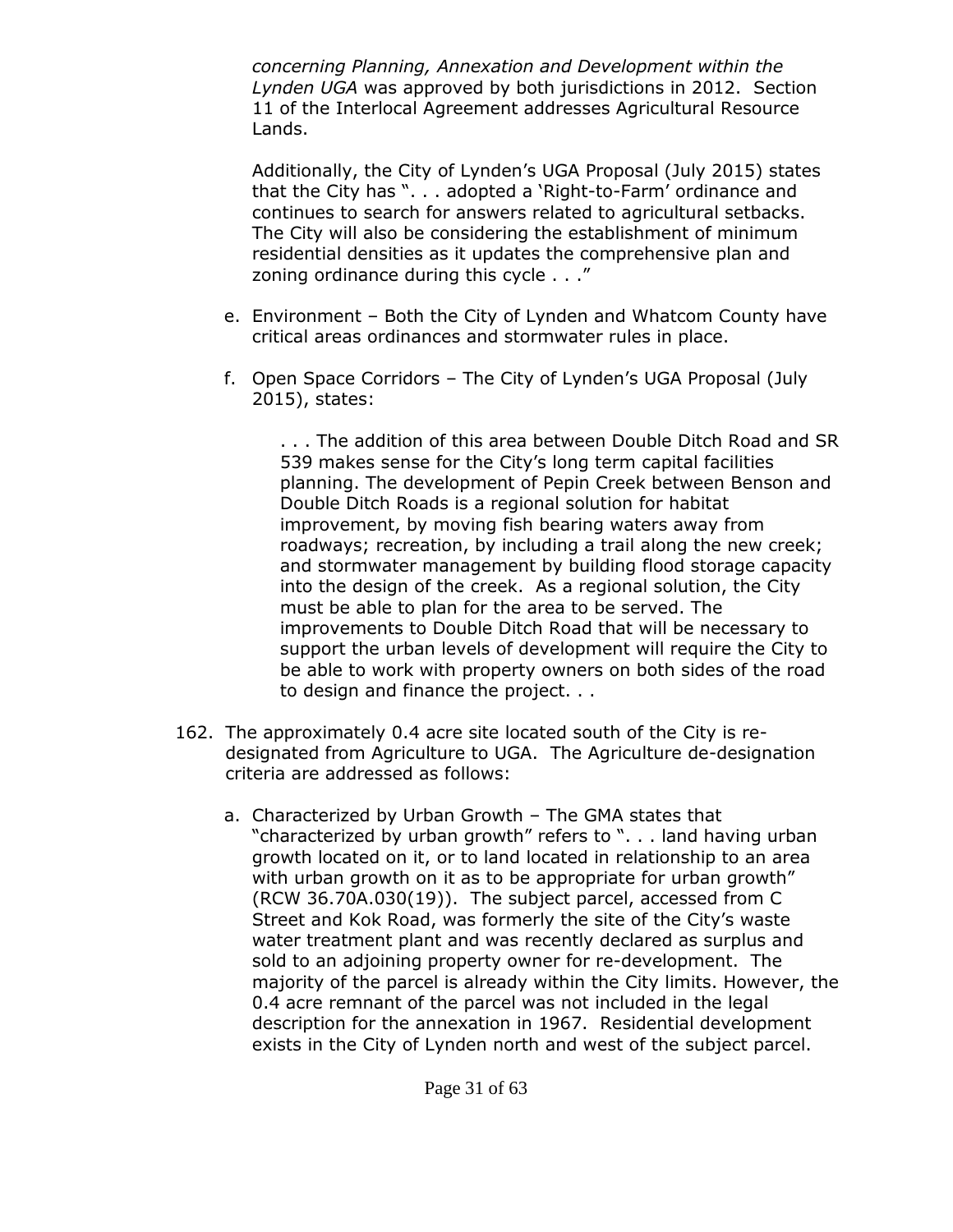Within ¼ mile of the site, there are 124 single family residences, multi-family condos (containing 63 units), a duplex, the Fairgrounds, auto parking, and a retail/office site. Urban growth is located in the vicinity of the subject site.

- b. Commercial Production of Agricultural Products The subject site is not currently used for agriculture, but does contain agricultural soils.
- c. Long Term Commercial Significance for Agriculture The subject site is bounded by city limits on the west and UGA on the north. The site is not enrolled in the current use tax classification under RCW 84.34. Residential development exists in the City of Lynden north and west of the subject parcel. Within ¼ mile of the site, there are 124 single family residences, multi-family condos (containing 63 units), a duplex, the Fairgrounds, auto parking, and a retail/office site. Public water and sewer are located nearby in the city limits. Finally, the small size of the subject site does not lend itself to conducting commercial agricultural practices over the long term. Based upon these factors, the subject site is not of longterm commercial significance for agriculture.
- 163. The approximately 38 acre parcel located southwest of the City is redesignated from Agriculture to UGA. The Agriculture de-designation criteria are addressed as follows:
	- a. Characterized by Urban Growth The GMA states that "characterized by urban growth" refers to ". . . land having urban growth located on it, or to land located in relationship to an area with urban growth on it as to be appropriate for urban growth" (RCW 36.70A.030(19)). The subject parcel, accessed from Flynn Rd., currently contains a City stormwater facility. Residential development exists in the UGA north of the subject parcel. Within ¼ mile of the site, there are 25 single family residences and a retail property. The primary condition that has changed for this parcel since it was designated as agricultural land, is the construction of a regional stormwater detention facility and the subsequent purchase of the property by the City of Lynden. The construction of the pond was permitted by Whatcom County in 2002 while the property was in private ownership. After the construction of the facility, the ownership was transferred to the City of Lynden and is being paid for by a local improvement district assessment. Urban growth is located on the subject site and nearby in the City of Lynden and UGA.
	- b. Commercial Production of Agricultural Products The subject site currently has some agriculture use and contains agricultural soils.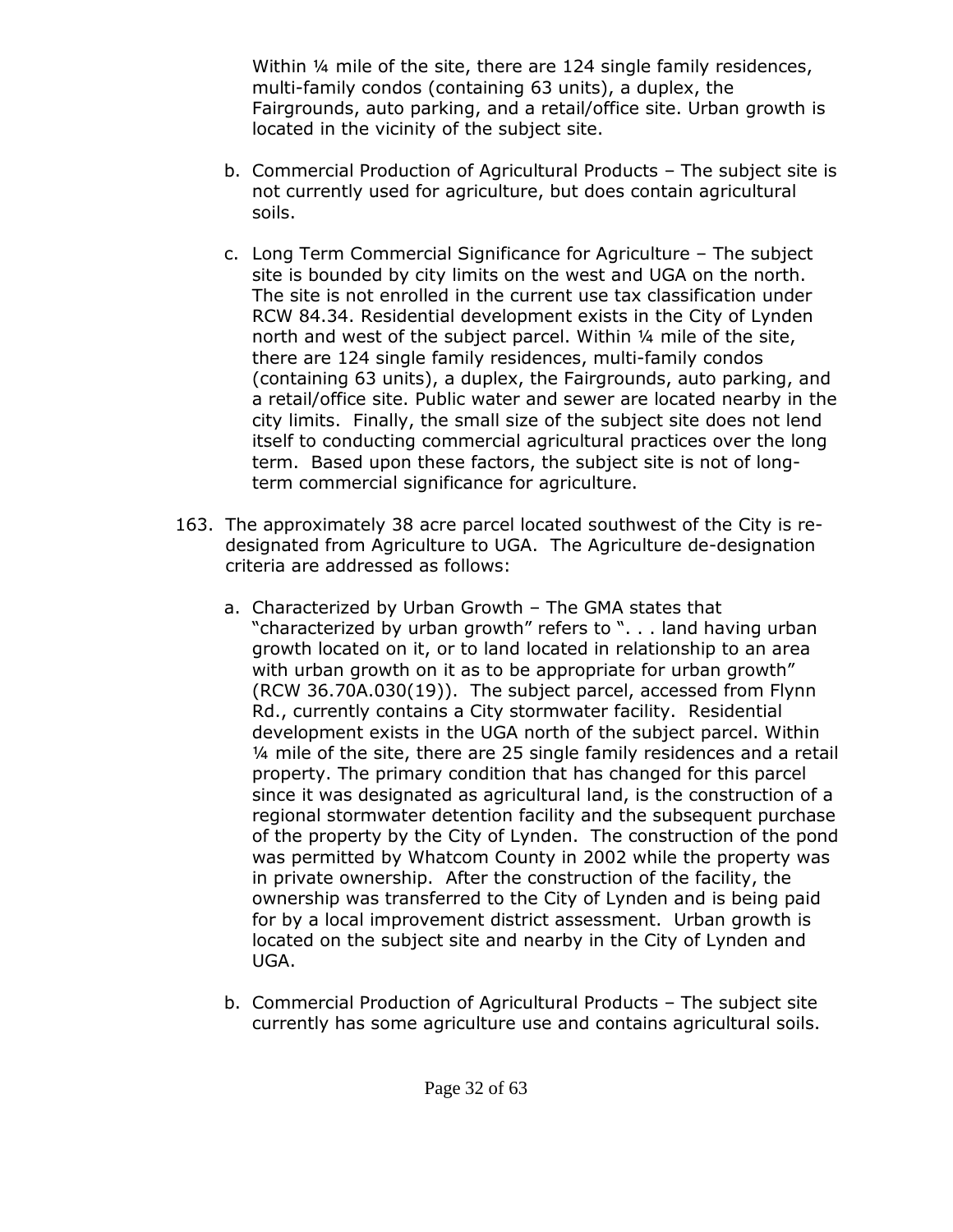- c. Long Term Commercial Significance for Agriculture The subject site is bounded on the north by the UGA, which is zoned Urban Residential. The site is not enrolled in the current use tax classification under RCW 84.34. A City of Lynden stormwater pond occupies a portion of the subject site, and the site is owned by the City. Residential development exists to the north in the UGA. Urban land uses exist to the northeast in the City of Lynden. Within ¼ mile of the site, there are 25 single family residences and a retail property. Based upon these factors, the subject site is no longer of long-term commercial significance for agriculture.
- 164. The employment growth allocation for the Lynden UGA over the planning period is an additional 2,157 jobs. The land capacity analysis estimates the existing UGA can accommodate approximately 1,694 more jobs. The City of Lynden's UGA Proposal (2015) indicates that some larger employers are not located within areas of commercial or industrial zoning. Two new schools will be constructed in the near future. Additionally, assisted living and skilled nursing facilities also have a fairly high employment density. As the population ages, Lynden continues to be a site where many seniors are retiring and the demand for care based housing will increase.
- 165. The City of Lynden has a contract with a consultant to update its Water Comprehensive Plan and the work on this plan will be finished in 2016. Because the Water Comprehensive Plan update has not yet been completed, the City's consultant issued a Technical Memorandum (June 2016) addressing capital facility planning for water service. The City of Lynden maintains a water system consisting of a Nooksack River water intake structure, water treatment plant, booster pumps, water reservoirs and water lines. The City's new 8 million gallon per day Water Treatment Plant went online in September 2015. The new plant doubles treatment capacity includes grit removal and sedimentation basins equipped with plate settlers to handle the heavy sediment load from the Nooksack River. The facility also features high rate deep bed gravity filters, and a combination of UV disinfection and chlorine to disinfect the water. The City believes it has adequate water supply to meet the needs of population growth over the 20 year period. However, the City of Lynden and the Department of Ecology have different interpretations of Lynden's water rights. Therefore, Lynden and Ecology entered into a Memorandum of Agreement in 2004 and agreed to work cooperatively toward water right solutions for the City.
- 166. The City of Lynden has a contract with a consultant to update its Sanitary Sewer Comprehensive Plan and the work on this plan will be finished in 2016. Because the Sewer Plan update has not yet been completed, the City's consultant issued a Technical Memorandum (June 2016) addressing capital facility planning for sewer service.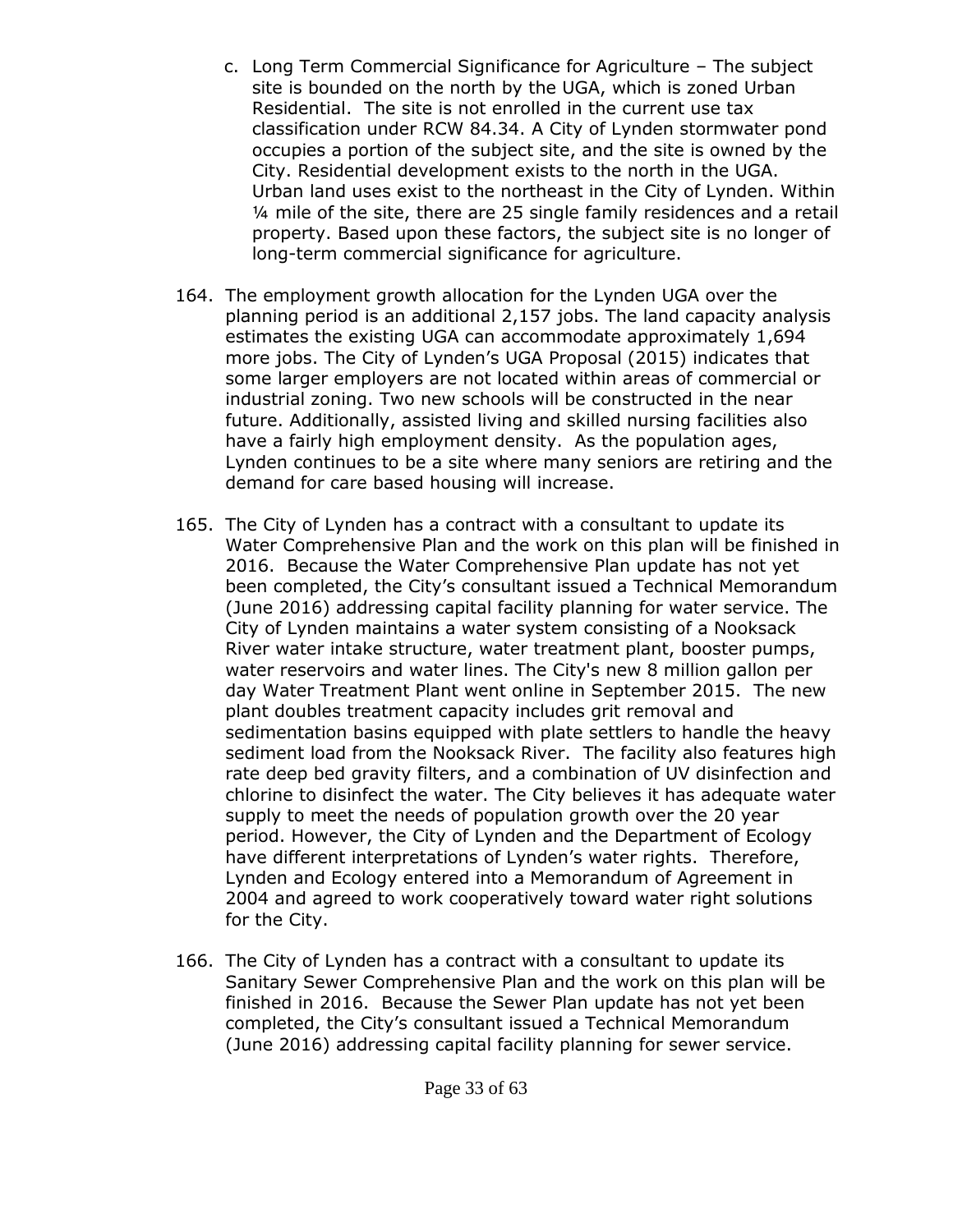The City of Lynden maintains a wastewater collection and conveyance system consisting of gravity sewers, pump stations, and force mains. The City of Lynden also operates a wastewater treatment plant that includes an influent pump station, headworks with screens and grit removal, anoxic selector tanks, oxidation ditches, secondary clarifiers, effluent cloth disc filters, UV disinfection system, effluent Parshall flume, effluent pump station, sludge thickening and digestion, sludge dewatering, and composting facilities. It is projected that the Wastewater Treatment Plant will be able to accommodate planned growth over the 20-year planning period.

- 167. The City of Lynden's consultant issued a Technical Memorandum and an associated stormwater capital improvement plan in June 2016.
- 168. The City of Lynden Fire Department serves area within the city limits and will serve the UGA. Currently, the City of Lynden Fire Department assists in providing service to the City's UGA through mutual aid and automatic aid agreements with North Whatcom Fire and Rescue. The *City of Lynden Fire Department Capital Facilities Plan* was approved by the Lynden City Council in 2016.
- 169. The Lynden School District serves the UGA and surrounding area. State figures show that, between 2007 and 2014, the student enrollment has remained relatively consistent. In April 2015, the voters of the District approved a \$48 million bond to pay for capital facility improvements. The *Lynden School District Capital Facilities Plan* was approved by the District in 2016.
- 170. The City of Lynden has a contract with a consultant to update the Transportation Plan and the work on this plan will be completed in 2016. This plan will include the UGA and will reflect all infrastructure needs and a financing plan to complete those projects.
- 171. The Lynden UGA is expanded by approximately 193.4 acres as proposed by the City to provide additional population growth capacity and bring City owned property and infrastructure into the UGA. With this expansion, the UGA will be sufficient to accommodate projected urban growth over the planning period.

#### Nooksack UGA

- 172. The Nooksack UGA was established in 1997. The UGA was reduced in size in the 2009 UGA review, when a portion of the UGA was redesignated to UGA Reserve.
- 173. The Nooksack UGA had an estimated 2013 population of 1,435.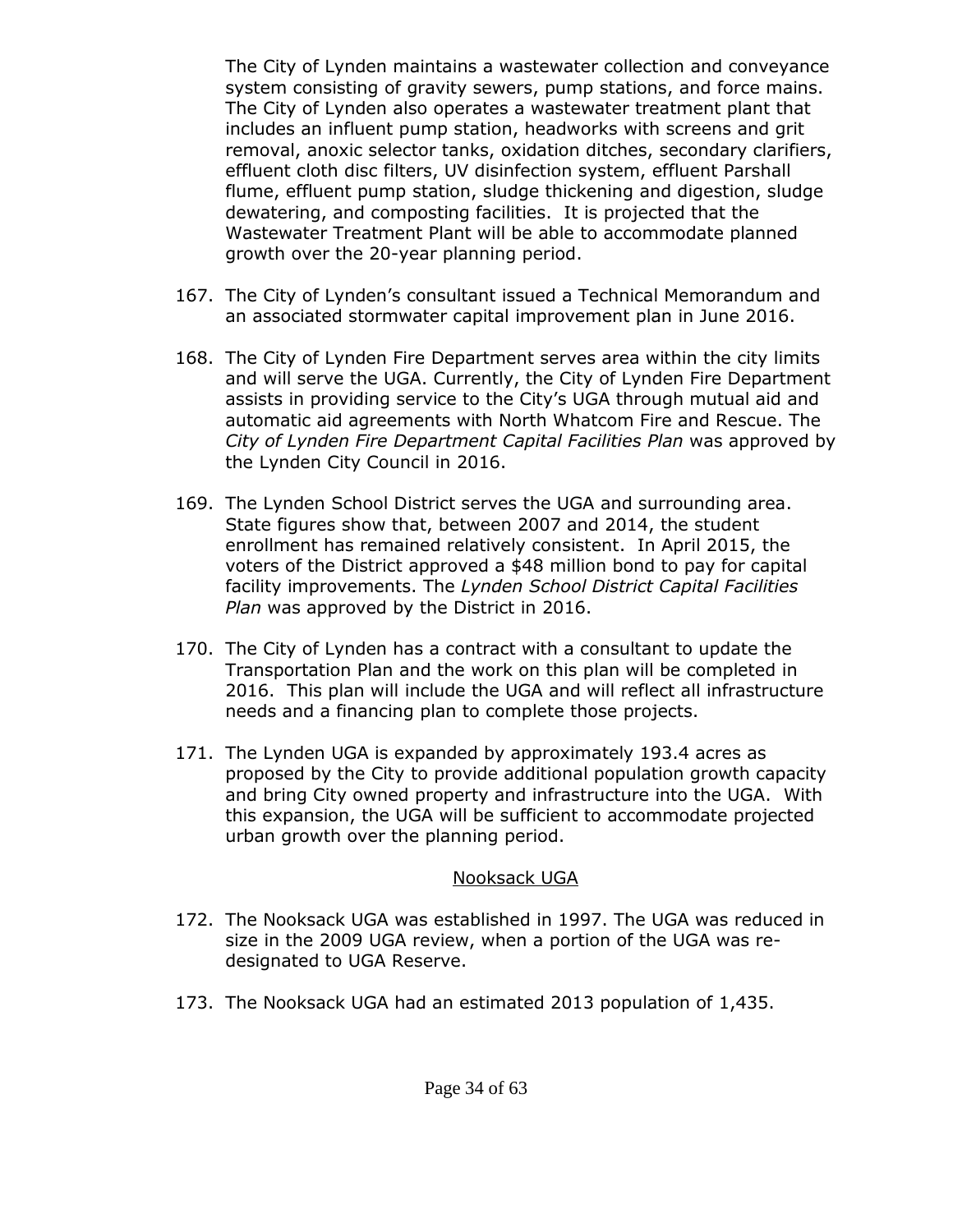- 174. The population growth allocation for the Nooksack UGA over the planning period is an additional 990 people. The land capacity analysis estimates the existing UGA can accommodate 948 more people.
- 175. The employment growth allocation for the Nooksack UGA over the planning period is an additional 115 jobs. The land capacity analysis estimates the existing UGA can accommodate 62 more jobs. The land capacity analysis estimates that there are only 2.5 net developable acres of industrial land in the city and existing UGA. The land capacity of the existing UGA falls short of accommodating the employment growth allocation.
- 176. The City of Nooksack is proposing to expand the UGA in order to provide sufficient land capacity to accommodate projected urban growth. The land capacity analysis estimates the proposed UGA can accommodate 1,001 more people and 106 more employees. Therefore, the land capacity would be sufficient to accommodate population and employment growth over the planning period, if the UGA were expanded.
- 177. The City of Nooksack is proposing four changes to its UGA and UGA Reserve boundaries. These changes are:
	- a. Re-designating approximately 20 acres from Everson UGA to Nooksack UGA, south of the City.
	- b. Re-designating approximately 6 acres from Agriculture to UGA. This parcel, which abuts the Nooksack Valley Middle School, is owned by the Nooksack Valley School District and is planned for future ball fields. This parcel is located within the 100-year floodplain of the Nooksack River. Therefore, pursuant to RCW 36.70A.110(8)(b)(iii)(C), development rights must be extinguished and uses of the property must be limited to outdoor recreation, environmentally beneficial projects, storm water facilities, flood control facilities or underground conveyances. An Irrevocable Covenant must be recorded with the Whatcom County Auditor to accomplish these purposes.
	- c. Re-designating approximately 29 acres from Agriculture to UGA to accommodate future industrial growth. This area is located north of Tom Road adjacent to the State Highway. Less than 1 acre of this area is located within the 100-year floodplain of the Nooksack River. Therefore, pursuant to RCW 36.70A.110 $(8)(b)(iii)(C)$ , development rights must be extinguished and uses of the portion of the property within the floodplain must be limited to outdoor recreation, environmentally beneficial projects, storm water facilities, flood control facilities or underground conveyances. An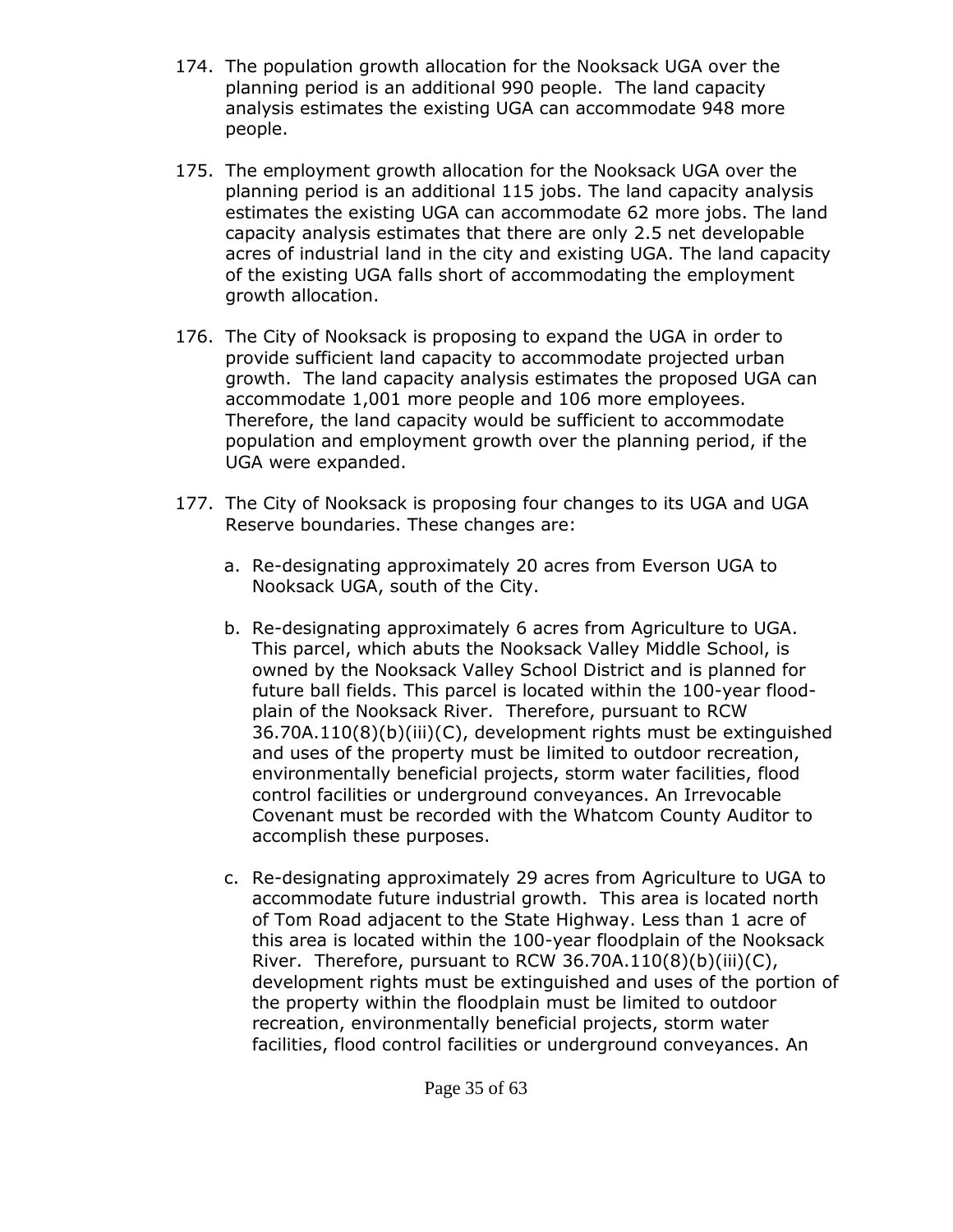Irrevocable Covenant must be recorded with the Whatcom County Auditor to accomplish these purposes.

d. Re-designating approximately 81 acres from UGA Reserve to Agriculture east of the city. In 2009, this area was shifted from UGA to UGA Reserve due to concerns related to potential impacts from naturally occurring asbestos contained in sediments from Swift Creek. It is acknowledged that the City of Nooksack UGA Proposal (August 2015) states:

. . . It is important to emphasize that the removal of land from the Nooksack UGA Reserve is being proposed in combination with and in exchange for the above described UGA expansions. Therefore, in the event the exchange described herein is found not to be acceptable to the County, then the proposed removal of land from the Nooksack UGA Reserve should be considered withdrawn. Under such a circumstance, the City of Nooksack would continue to work with the County to pursue a comprehensive solution to the Swift Creek sediment issue that would allow the Nooksack UGA Reserve to be safely developed. . . (p. 9).

- 178. Approximately 20 acres are re-designated from Everson UGA to Nooksack UGA, south of the City. This area includes two splitjurisdiction parcels. This change would allow these properties to be developed for urban uses within the City of Nooksack rather than in two jurisdictions.
- 179. The approximately 6-acre parcel owned by the School District is redesignated from Agriculture to UGA. The Agriculture de-designation criteria are addressed as follows:
	- a. Characterized by Urban Growth The GMA states that "characterized by urban growth" refers to ". . . land having urban growth located on it, or to land located in relationship to an area with urban growth on it as to be appropriate for urban growth" (RCW 36.70A.030(19)). The subject parcel does not contain urban growth within its boundaries. However, the City of Nooksack is adjacent to the east and the City of Everson is adjacent to the south. The Nooksack Middle School is directly to the east of the site, single family residential development is located to the northeast, and residential development (which includes multi-family housing) is located to the south. Within 1/4 mile of the site, there are 138 single family residences, a duplex, two fourplexes, condominiums (21 units), and a retail site. Urban growth is located adjacent to the subject site.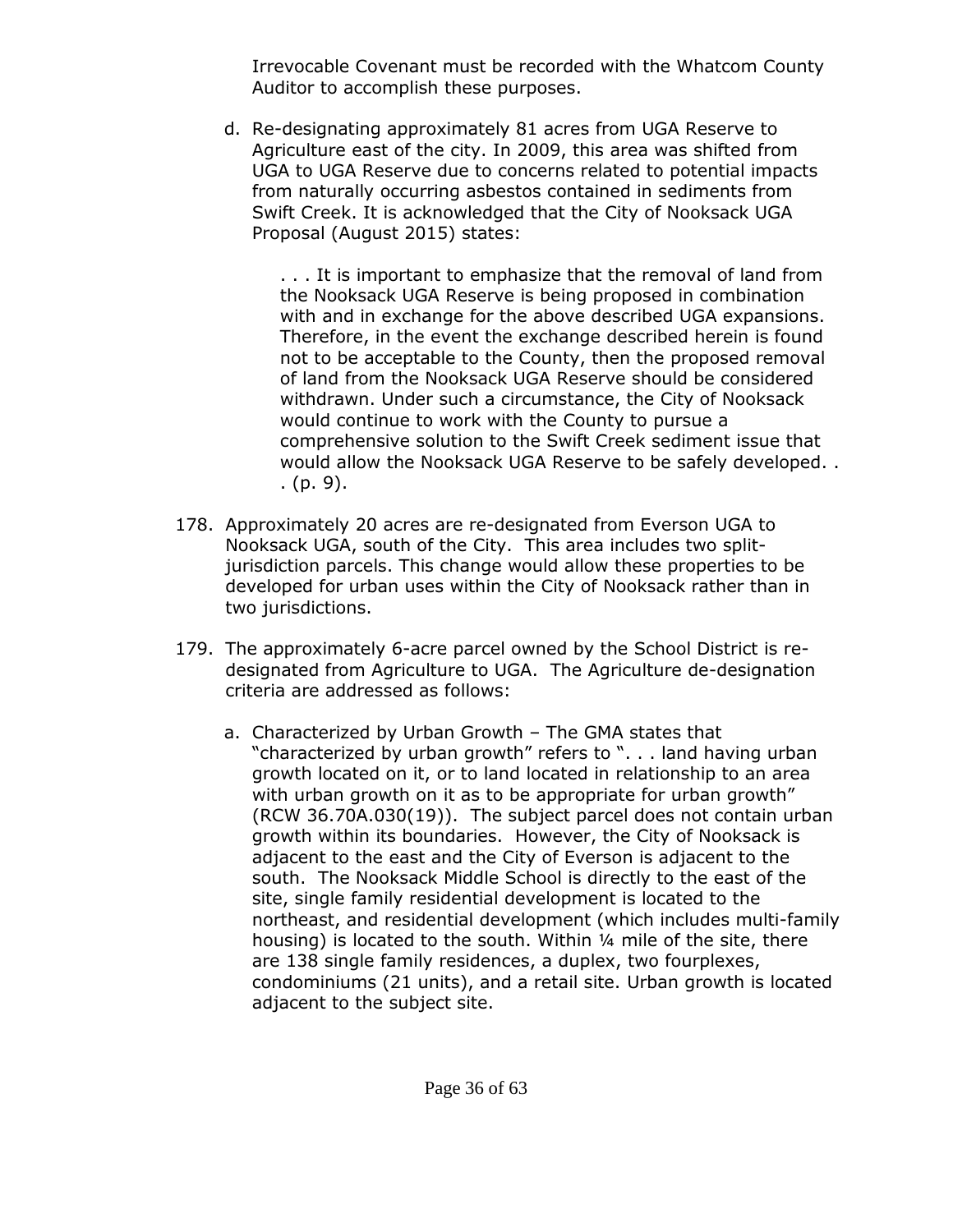- b. Commercial Production of Agricultural Products The subject site contains agricultural soils. The subject site is used or capable of being used for agricultural production.
- c. Long Term Commercial Significance for Agriculture As previously mentioned, the subject site is bounded by city limits on the east and the south. The site is not enrolled in the current use tax classification under RCW 84.34. The cities of Everson and Nooksack have a history of issuing development permits nearby. The Nooksack Middle School is directly to the east of the site, single family residential development is located to the northeast, and residential development (which includes multi-family housing) is located to the south. Within ¼ mile of the site, there are 138 single family residences, a duplex, two fourplexes, condominiums (21 units), and a retail site. Public water and sewer are located nearby in the city limits. Based upon these factors, the subject site is no longer of long-term commercial significance for agriculture.
- 180. The approximately 29-acre area north of the City is re-designated from Agriculture to UGA. The Agriculture de-designation criteria are addressed as follows:
	- a. Characterized by Urban Growth The GMA states that "characterized by urban growth" refers to ". . . land having urban growth located on it, or to land located in relationship to an area with urban growth on it as to be appropriate for urban growth" (RCW 36.70A.030(19)). The subject parcel does not contain urban growth within its boundaries. However, the City of Nooksack is adjacent to the east and to the south. A state highway, public utilities, single family residential development and railroad tracks exist immediately to the east. Land that is farmed (inside the city limits) and single family residential development is to the south. Within ¼ mile of the site, there are 59 single family residences, five duplexes, one fourplex, and a church. Urban growth is located adjacent to the subject site.
	- b. Commercial Production of Agricultural Products The subject site contains agricultural soils. The subject site is used or capable of being used for agricultural production.
	- c. Long Term Commercial Significance for Agriculture As previously mentioned, the subject site is bounded by city limits on the east and the south. State Route 9 abuts the eastern boundary of the site and Tom Rd. abuts the southern boundary of the site. Various city streets are in the surrounding area. The *City of Nooksack Water System Plan* (2012) shows existing City water lines in the area (Figures C4 and C5). In fact, two of the three parcels within the subject site are currently served by the City of Nooksack water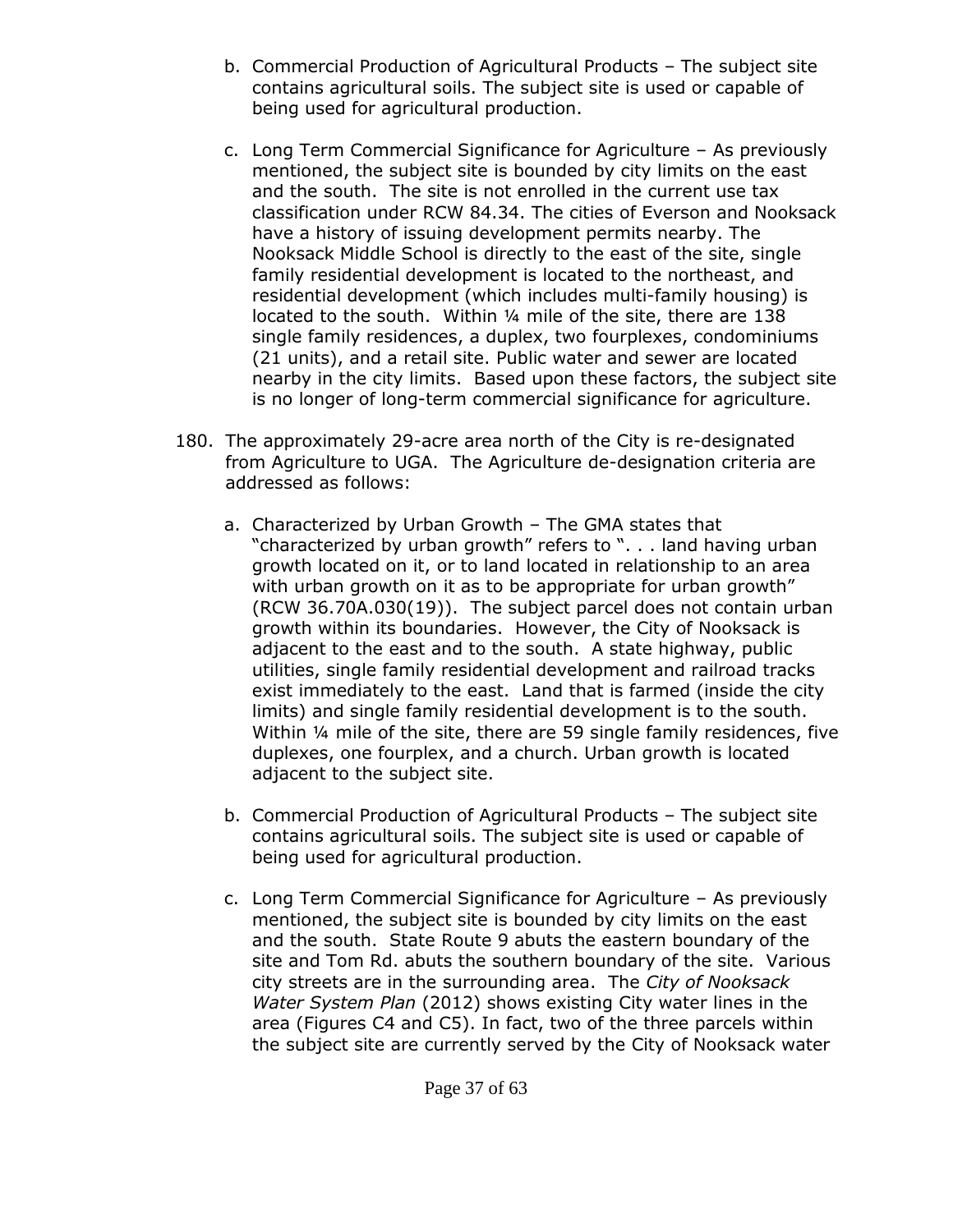system. The *City of Nooksack 2012 General Sewer Plan Elements Amendment* (January 2016) indicates that there is a City of Nooksack sewer force main in place along State Route 9, which abuts the eastern boundary of the subject site. Pump Station 3 and two grinder pumps are located to the north and gravity mains are located to the south (Figure 3-1). Three-phase electrical power is available in the adjacent state highway right-or-way. Single family residential development and railroad tracks exist immediately to the east. Land that is farmed (inside the city limits) and single family residential development is to the south. The City of Nooksack has a long history of issuing residential building permits for the area within the City immediately across the highway from the subject site. Within ¼ mile of the site, there are 59 single family residences, five duplexes, one fourplex, and a church. Within ¼ mile of the site, approximately 28% of the parcels (representing approximately 75% of the acreage) are enrolled in the open space taxation program. More than 96% of the subject site is located outside the 100-year floodplain. According to the Census of Agriculture, the average farm size in Whatcom County was 68 acres in 2012. Average parcel size within the boundaries of the subject site is 9.6 acres (parcels range from 4.2 to 18 acres in this area). Based upon these factors, the subject site is no longer of long-term commercial significance for agriculture.

- 181. In conjunction with re-designation of land from Agriculture to UGA, approximately 81 acres are re-designated from UGA Reserve to Agriculture, east of the city. In 2009, this area was shifted from UGA to UGA Reserve due to concerns related to potential impacts from naturally occurring asbestos contained in sediments from Swift Creek. The Agriculture designation criteria are addressed as follows:
	- a. Not already characterized by Urban Growth The GMA states that "characterized by urban growth" refers to ". . . land having urban growth located on it, or to land located in relationship to an area with urban growth on it as to be appropriate for urban growth" (RCW 36.70A.030(19)). The subject area is largely used for agriculture, but also contains some residences and wooded area. There is urban growth to the west, within the City limits of Nooksack.
	- b. Commercial Production of Agricultural Products The subject site contains agricultural soils. Much of the subject site is currently used for agricultural production.
	- c. Long Term Commercial Significance for Agriculture Based on the re-designation of 35 acres from designated Agricultural lands to Nooksack UGA, the City of Nooksack no longer sees a need for the UGA Reserve for future urban growth. The subject site is largely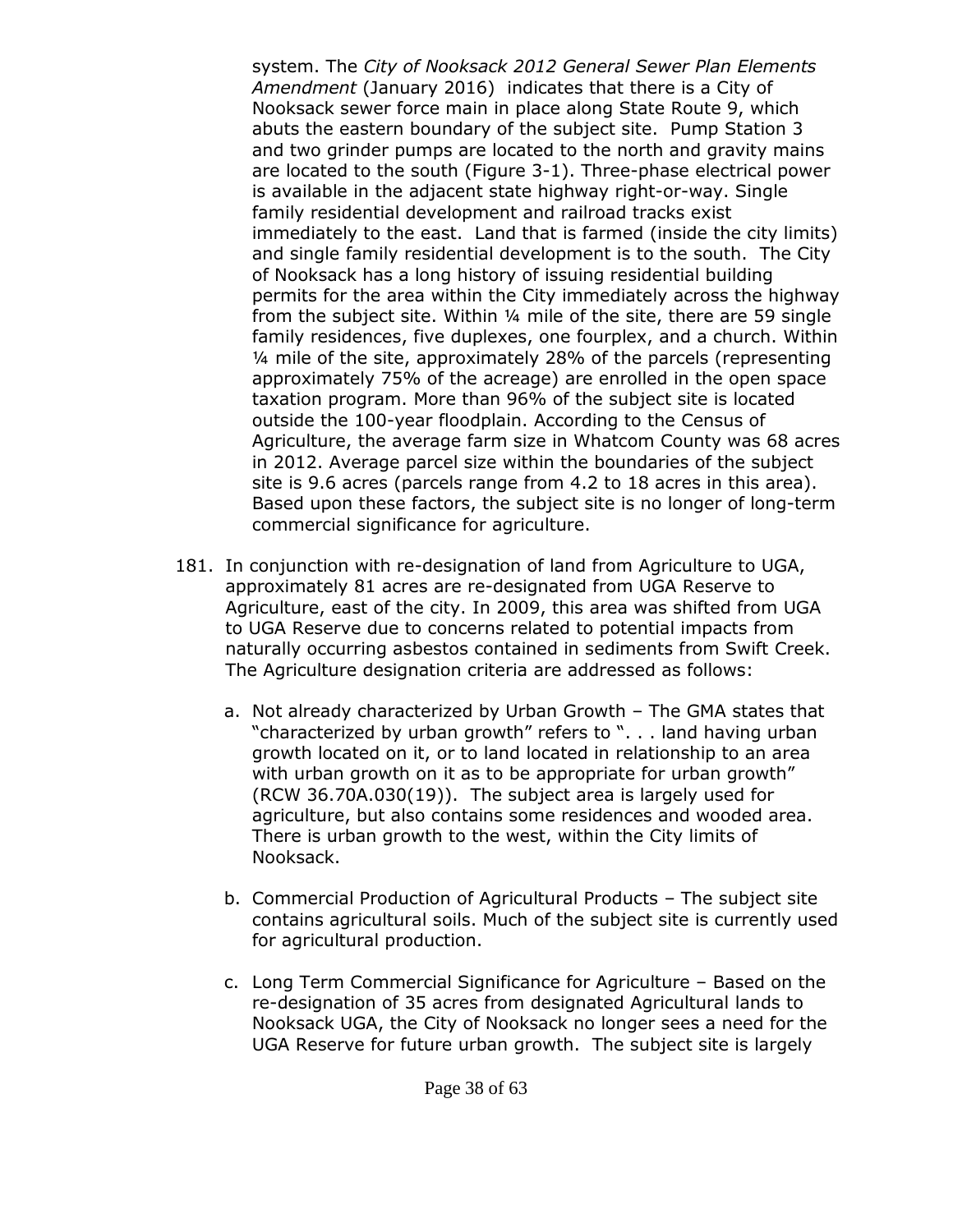used for agriculture at the present time. The majority of the land is enrolled in the current use tax classification under RCW 84.34. This area has several larger parcels and is separated from urban growth to the west by the Sumas River.

- 182. Although the Nooksack UGA proposal would de-designate a total of 35 acres of Agricultural land, it would also designate 81 acres of Agricultural land that is currently UGA Reserve. Therefore, the Nooksack UGA proposal results in a net gain of 46 acres of designated Agricultural land.
- 183. The *City of Nooksack Water System Plan* (2012) and the *City of Nooksack Water System Plan Update* (2016) indicate that the City of Nooksack maintains a water system consisting of booster pumps, water reservoirs shared with the Nooksack Valley Water Association, and water lines. The City of Nooksack obtains all its water from the City of Sumas. The City of Nooksack's water system has capacity to meet the projected demand over the 20-year planning period.
- 184. The *City of Nooksack 2012 General Sewer Plan Elements Amendment* (January 2016) indicates that the City of Nooksack maintains a wastewater collection and conveyance system comprised of gravity sewers, pump stations, and force mains but does not operate a wastewater treatment plant. Wastewater from Nooksack is treated at the Everson Wastewater Treatment Plant. The Everson Wastewater Treatment Plant is being upgraded in 2016 to increase capacity to accommodate projected growth for both cities over the 20-year planning period.
- 185. Stormwater is addressed in the City of Nooksack Comprehensive Plan (2016). The City of Nooksack has also adopted the 2014 Department of Ecology Stormwater Manual.
- 186. Fire District 1 provides fire protection and emergency medical services to the Nooksack UGA and surrounding area. The *Whatcom County Fire District # 1 Capital Facilities Plan* was approved by the District Commissioners in 2015.
- 187. The Nooksack Valley School District serves the Nooksack UGA and surrounding areas. State figures show that, between 2007 and 2014, the student enrollment dropped a total of 4.3%, although enrollment has been steady over the last several years. In February 2015, the voters of the District approved an almost \$28 million bond to pay for capital facility improvements.
- 188. Capital facilities related to the City's transportation system are addressed in the capital facilities and transportation elements from the 2016 update of the City's Comprehensive Plan.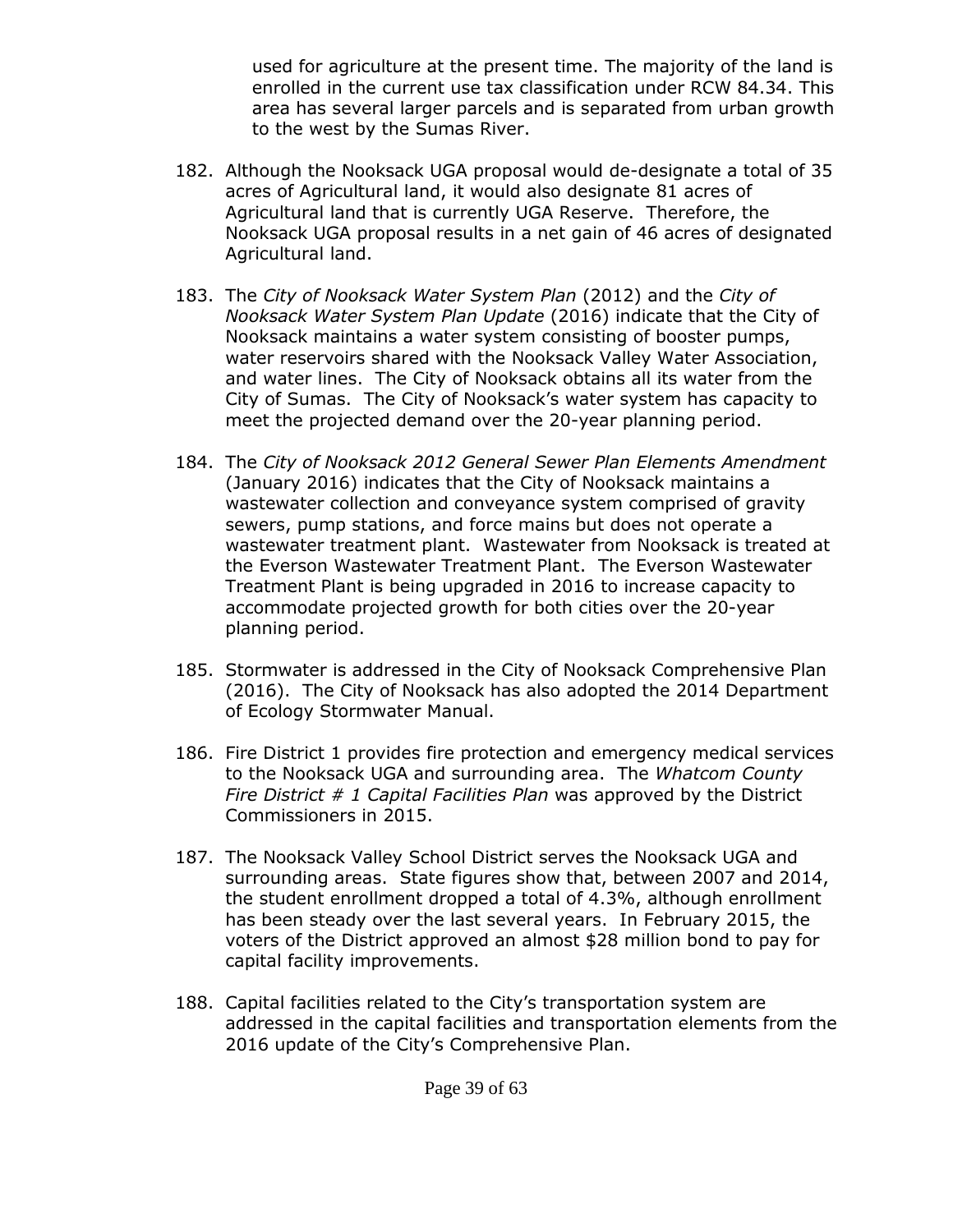189. The Nooksack UGA is expanded by approximately 55 acres as proposed by the City to provide sufficient population and employment growth capacity, and expansion of the Nooksack Valley School District ball fields. Additionally, in conjunction with the re-designation of designated Agricultural lands to UGA, approximately 81 acres of UGA Reserve are re-designated to Agriculture east of the city. With these changes, the UGA is sufficient to accommodate projected urban growth over the planning period.

#### Sumas UGA

- 190. The Sumas UGA was established in 1997. The UGA was reduced in size in the 2009 UGA review, when a portion of the UGA was redesignated to UGA Reserve and a portion of the UGA was redesignated to Agriculture.
- 191. The Sumas UGA had an estimated 2013 population of 1,449.
- 192. The population growth allocation for the Sumas UGA over the planning period is an additional 874 people. The land capacity analysis estimates that the existing UGA can accommodate 884 more people. Therefore, the land capacity is sufficient to accommodate the population growth allocation over the planning period.
- 193. The employment growth allocation for the Sumas UGA over the planning period is an additional 445 jobs. The land capacity analysis estimates that the existing UGA can accommodate 460 more jobs. Therefore, the commercial and industrial land capacity is sufficient to accommodate the job growth allocation over the planning period.
- 194. The City of Sumas prepared a *Water System Comprehensive Plan* (2011). The City of Sumas maintains a water system consisting of two well fields, booster pumps, a water reservoir (which is directly adjacent to, and tied into, a water association reservoir), and water lines. Based upon further analysis in the City of Sumas Comprehensive Plan (2016), it appears that the city will have sufficient source capacity to accommodate projected growth through 2036.
- 195. The City of Sumas owns and maintains a sewage collection and transmission system that includes gravity sewer lines, force mains, and a small number of sewer lift stations. The City of Sumas transmits wastewater to the City of Abbotsford, B.C. under a wastewater disposal contract. Based on analysis presented in the City of Sumas Comprehensive Plan (2016), Sumas has sufficient sewer service capacity to meet its needs through 2036.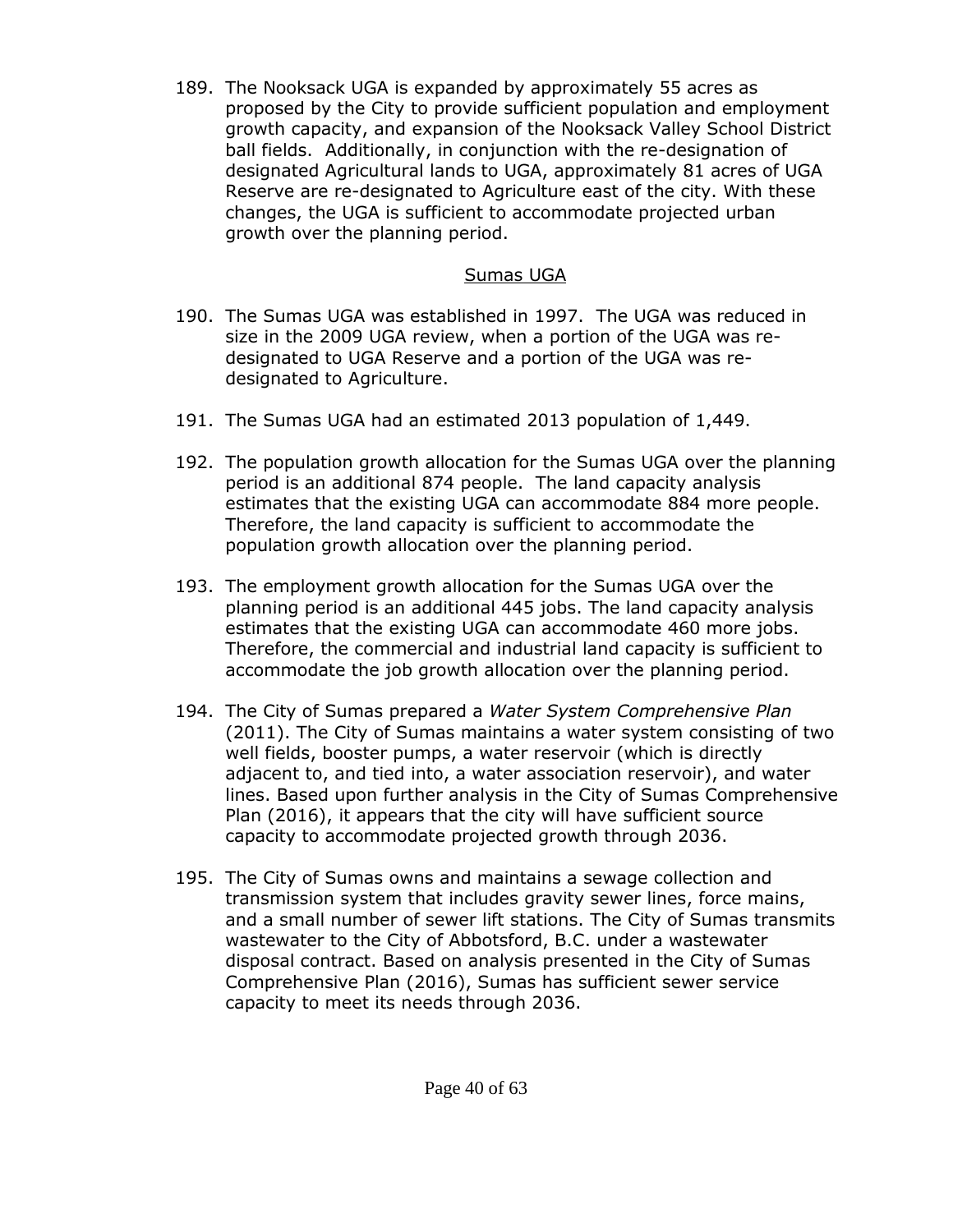- 196. Stormwater is addressed in the City of Sumas Comprehensive Plan (2016). The City of Sumas has also adopted the 2014 Department of Ecology Stormwater Manual.
- 197. Fire District 14 provides fire protection and emergency medical services to the Sumas UGA and surrounding area. The *Whatcom County Fire District # 14 Capital Facilities Plan* was approved by the District Commissioners in 2015.
- 198. The Nooksack Valley School District serves the Sumas UGA and surrounding area. State figures show that, between 2007 and 2014, the student enrollment dropped by a total of 4.3%, although enrollment has been steady over the last several years. In February 2015, the voters of the District approved an almost \$28 million bond to pay for capital facility improvements.
- 199. Capital facilities related to the City's transportation system are addressed in the capital facilities and transportation elements from the 2016 update of the City's Comprehensive Plan.
- 200. The existing Sumas UGA is sufficient to accommodate projected urban growth over the planning period. Therefore, the existing UGA boundary will be retained.

#### Rural Element

- 201. The GMA, at RCW 36.70A.070(5), requires that a comprehensive plan must include a rural element that permits rural development, forestry and agriculture and protects rural character.
- 202. There are a number of County-wide Planning Policies that apply to rural areas. County-wide Planning Policy B.1 indicates ". . . The county shall work with citizens to define a variety of types of rural areas based on the characteristics and needs of different areas. . ."
- 203. County-wide Planning Policy B.2 states "The county shall discourage urban level development outside Urban Growth Areas. . ."
- 204. The rural element is contained within Chapter 2 of the Whatcom County Comprehensive Plan. The rural element addresses rural character and lifestyles, rural services, rural employment opportunities, land use, and limited areas of more intensive rural development (LAMIRDs).
- 205. Between 2011 and 2015, Whatcom County adopted a series of amendments to the Comprehensive Plan, development regulations and zoning map in response to Growth Management Hearings Board orders (GMHB Cases 05-2-0013 and 11-2-0010c). GMA compliance has been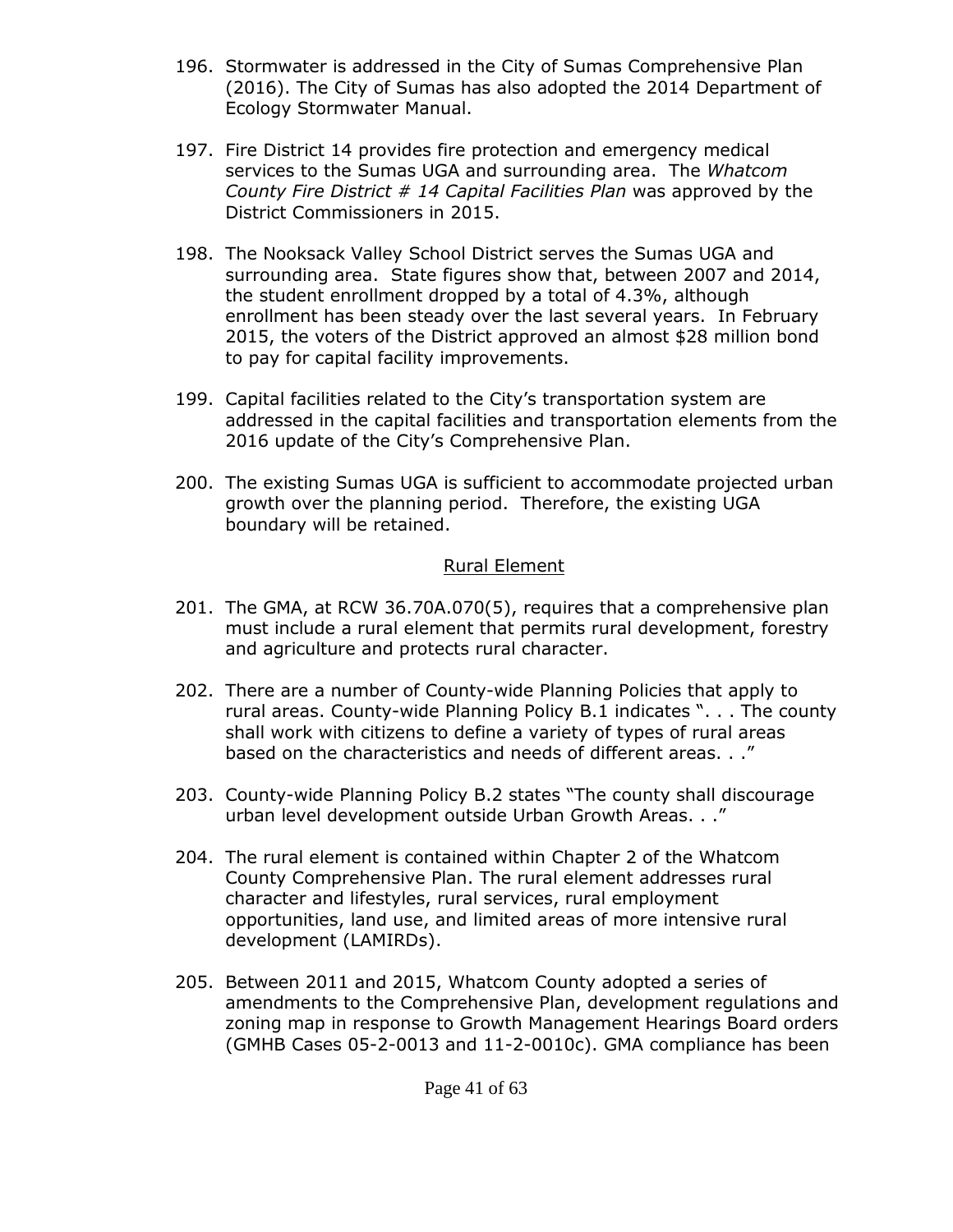achieved, although there is one remaining issue relating to rural water resources and that is pending before the Washington State Supreme Court (GMHB Case No. 12-3-0013 / Supreme Court Case No. 91475- 3).

206. Whatcom County Comprehensive Plan Policy 2DD-2 adopts by reference various development regulations into the rural element (Chapter 2) of the Comprehensive Plan as measures to protect rural character required by RCW 36.70A.070(5)(c). On April 5, 2016, the County Council adopted Ordinance 2016-011, which contained several amendments to development regulations in Whatcom County Code. One such change amended Whatcom County Code 20.80.200, setback requirements. That zoning code section is adopted by reference in Comprehensive Plan Policy 2DD-2.B.3. This ordinance recognizes that approval of the amendment to that code section is also a Comprehensive Plan amendment.

#### Property Rights and Permits

- 207. GMA Planning Goal 6, relating to property rights, states "Private property shall not be taken for public use without just compensation having been made. The property rights of landowners shall be protected from arbitrary and discriminatory actions" (RCW 36.70A.020(6)). Whatcom County Comprehensive Plan Goal 2H and associated policies address this GMA Planning Goal.
- 208. GMA Planning Goal 7, relating to permits, states "Applications for both state and local government permits should be processed in a timely and fair manner to ensure predictability" (RCW 36.70A.020(7)). Whatcom County Comprehensive Plan Policies 2D-3 and 2D-4 address this GMA Planning Goal.

### Historical Preservation

209. GMA Planning Goal 13, relating to historic preservation, is to "Identify and encourage the preservation of lands, sites, and structures, that have historical or archaeological significance" (RCW 36.70A.020(13)). Whatcom County Comprehensive Plan Goal 2ZZ and associated policies address this GMA Planning Goal.

### **Chapter 3 – Housing**

210. GMA Planning Goal 4, relating to housing, is to:

Encourage the availability of affordable housing to all economic segments of the population of this state, promote a variety of residential densities and housing types, and encourage preservation of existing housing stock (RCW 36.70A.020(4)).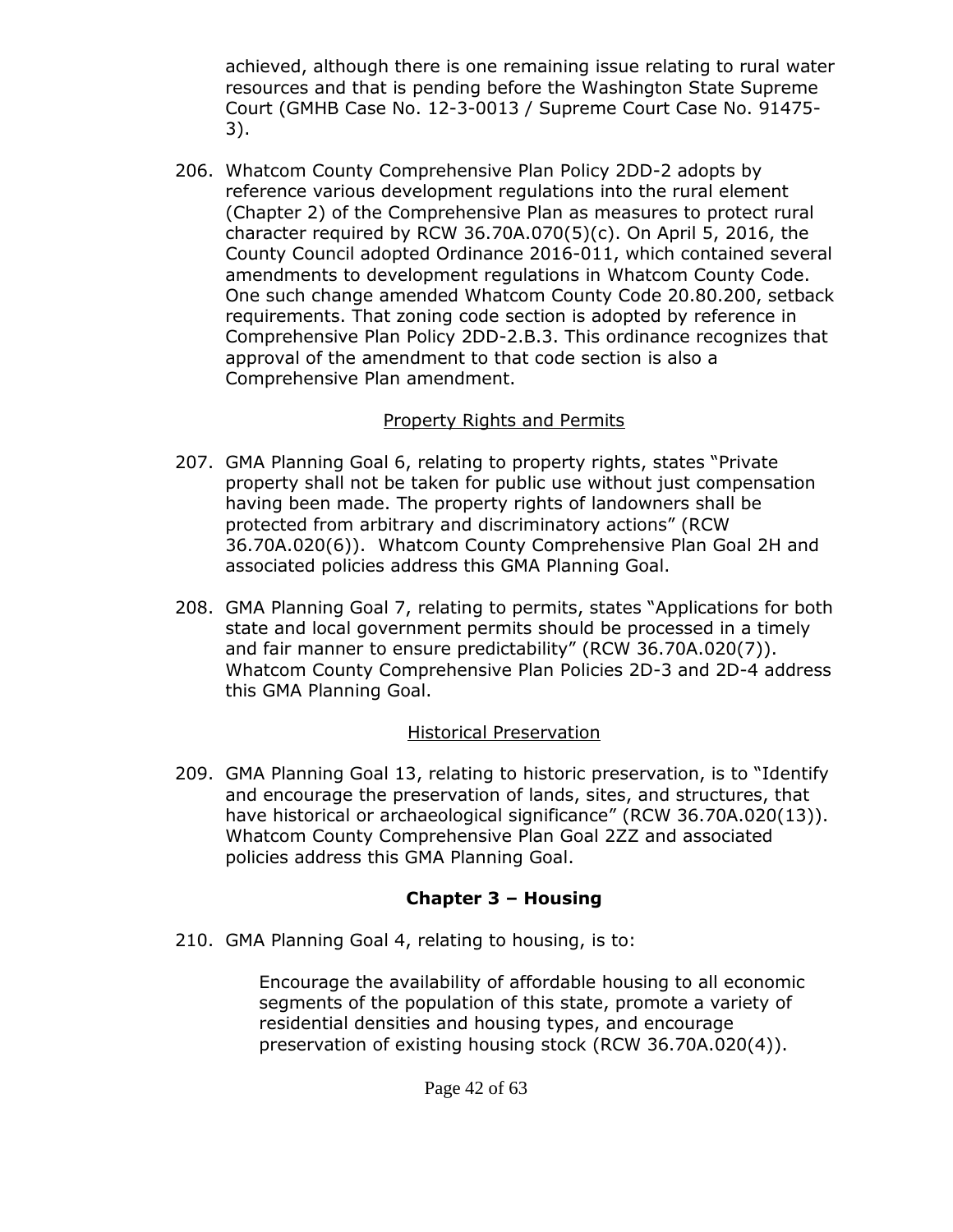211. The GMA, at RCW 36.70A.070(2), requires that a comprehensive plan must include:

> A housing element ensuring the vitality and character of established residential neighborhoods that: (a) Includes an inventory and analysis of existing and projected housing needs that identifies the number of housing units necessary to manage projected growth; (b) includes a statement of goals, policies, objectives, and mandatory provisions for the preservation, improvement, and development of housing, including singlefamily residences; (c) identifies sufficient land for housing, including, but not limited to, government-assisted housing, housing for low-income families, manufactured housing, multifamily housing, and group homes and foster care facilities; and (d) makes adequate provisions for existing and projected needs of all economic segments of the community.

- 212. The County-wide Planning Policies contain a section relating to affordable housing. County-wide Planning Policy G-2 states "The county and the cities shall plan for a range of housing types and costs commensurate with their affordable housing needs."
- 213. The Housing Chapter of the Whatcom County Comprehensive Plan provides background information, a market inventory and analysis, and an affordable housing vision statement. It also contains goals and policies relating to permitting process efficiency, mixed uses, access to housing, incentives, regulatory controls, preservation of existing housing stock and related issues. The chapter compares projected single- and multi-family dwelling unit needs based on population growth allocations with the estimated dwelling unit capacity of the urban growth areas and finds there is sufficient land to accommodate each type.
- 214. The *Whatcom County Housing Analysis* study was prepared in 2015 (and revised in 2016) in support of the Housing Chapter update and is referenced in the housing element. This study examines a number of factors including population trends, demographics, housing market trends, critical skills housing capability, housing cost burden by income group, publicly assisted housing, homelessness, national trends, and housing policy implications.
- 215. The Whatcom County Housing Advisory Committee reviewed Chapter 3 – Housing in a series of meetings held between December 2014 and March 2015. After considering staff input, the Housing Advisory Committee issued its recommendations.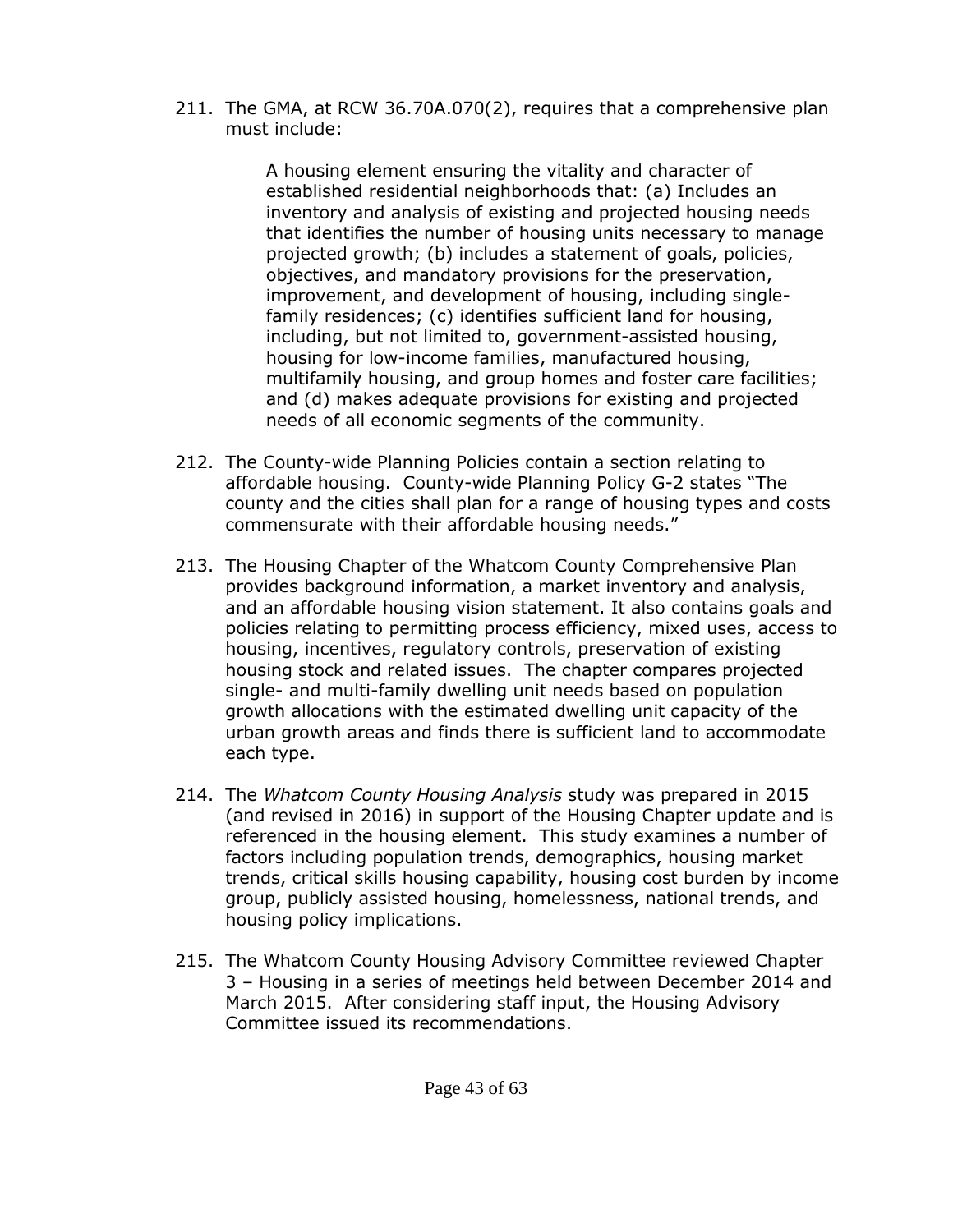- 216. The Housing Advisory Committee recommended adding a healthy housing goal with associated policies.
- 217. The Housing Advisory Committee recommended exploring various financial incentives and funds to support affordable housing.
- 218. The Whatcom County Planning Commission did not recommended including the healthy housing goal & policies or policies relating to the exploration of various financial incentives and funds to support affordable housing.
- 219. The County Council considered the Whatcom County Planning Commission recommendations, the staff proposal, recommendations from the Housing Advisory Committee, and public input on Chapter 3 – Housing.
- 220. The County Council inserted a policy regarding the exploration of various financial incentives and funds to support affordable housing.
- 221. The County Council added policies, suggested by staff, to coordinate with the cities to ensure efficient development in UGAs and to encourage adequate urban land supply to provide for a broad range of housing types commensurate with residential market demand.
- 222. Affordable Housing is addressed in Policies 3D-1, 3D-4, 3F-1 through 3F-8 in Chapter 3 - Housing.
- 223. Chapter 3 Housing addresses the market inventory and analysis as required by GMA.

#### **Chapter 4 – Capital Facilities**

224. GMA Planning Goal 12, relating to public facilities and services, is to:

Ensure that those public facilities and services necessary to support development shall be adequate to serve the development at the time the development is available for occupancy and use without decreasing current service levels below locally established minimum standards (RCW 36.70A.020(12)).

- 225. The GMA, at RCW 36.70A.070(3), requires that a comprehensive plan must include a capital facilities plan element consisting of:
	- a. An inventory of existing capital facilities owned by public entities, showing the locations and capacities of the capital facilities.
	- b. A forecast of the future needs for such capital facilities.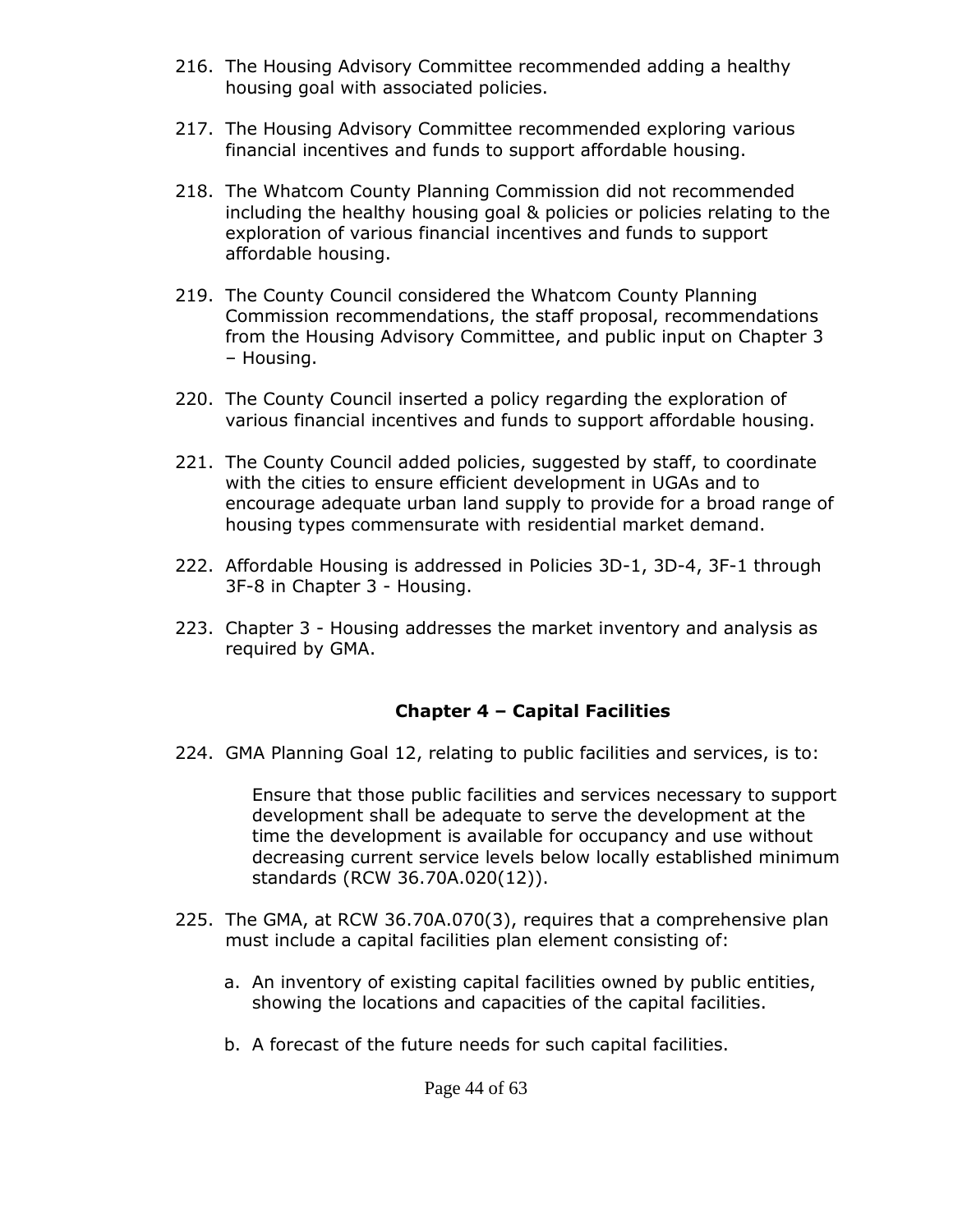- c. The proposed locations and capacities of expanded or new capital facilities.
- d. At least a six-year plan that will finance such capital facilities within projected funding capacities and clearly identifies sources of public money for such purposes.
- e. A requirement to reassess the land use element if probable funding falls short of meeting existing needs and to ensure that the land use element, capital facilities plan element, and financing plan within the capital facilities plan element are coordinated and consistent.
- 226. County-wide Planning Policy K.1 states: "As part of the comprehensive planning process, the county and the cities shall identify appropriate land for public facilities which meets the needs of the community, such as schools, recreation, transportation and utility corridors, human service facilities . . ."
- 227. The Whatcom County Comprehensive Plan's capital facilities element contains several components: Chapter 4 - Capital Facilities, the Whatcom County 20-Year Capital Facilities Plan (Appendix E), and the Six-Year Capital Improvement Program for Whatcom County Facilities (Appendix F). Collectively, these components contain an inventory of existing facilities owned by public entities, a forecast of future needs, proposed expanded or new capital facilities, costs and funding sources.
- 228. Existing Comprehensive Plan Policy 4A-4 addresses the GMA requirement to reassess the land use element if probable capital facility funding falls short.

# **Chapter 5 – Utilities**

- 229. The GMA, at RCW 36.70A.070(4), requires that a comprehensive plan must include "A utilities element consisting of the general location, proposed location, and capacity of all existing and proposed utilities, including, but not limited to, electrical lines, telecommunication lines, and natural gas lines."
- 230. There are a number of Countywide Planning Policies that address utilities, with which the Comprehensive Plan policy amendments are found to be consistent. These Countywide Planning Policies include:
	- a. F.4 "Within Urban Growth Areas, cities shall not extend water and sewer utilities without an adopted program for annexation and an adopted Capital Facilities Plan. . ."
	- b. F.5 "In the areas where utilities presently extend beyond city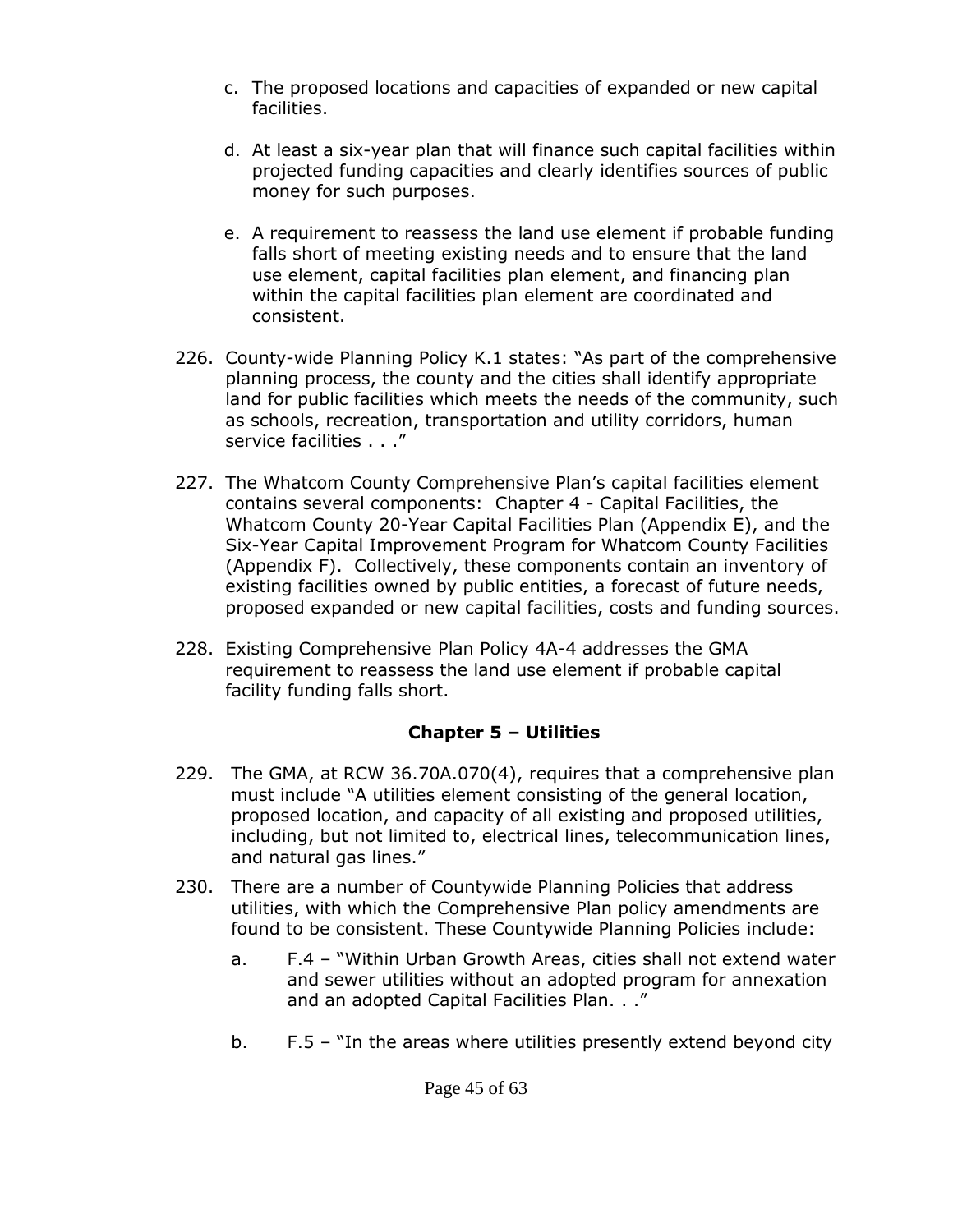limits, but are within Urban Growth Areas, the city, county, and the existing water purveyors for the area should jointly plan with the county. The County shall adopt zoning which reflects this joint planning."

- c. F.12 "To encourage contiguous, orderly development and annexation in Urban Growth Areas around cities, the county shall designate Urban Residential zones limiting density to a maximum of one dwelling unit per five acres in undeveloped areas until urban level utilities are provided. . ."
- d. K.1 "As part of the comprehensive planning process, the county and the cities shall identify appropriate land for public facilities which meets the needs of the community, such as . . . utility corridors . . ."
- 231. The Utilities Chapter of the Whatcom County Comprehensive Plan provides background information and addresses a number of issues including Locational Criteria for Siting Utilities, Trends in Utility Technology, Electric Power, Natural Gas, Petroleum, and Telecommunications, Permitting Process Efficiency, Impediments to the Provision of Utilities, Regulatory Controls Encouraging Energy Conservation, Utility Corridors, Natural Gas and Hazardous Liquid Transmission Pipelines, Water Supply, Sewage Treatment, and Solid Waste Management.
- 232. Review was sought by the major utility providers in Whatcom County, but no comments were received.
- 233. The County Council considered Whatcom County Planning Commission recommendations, staff recommendations, and public comments on Chapter 5 – Utilities.

### **Chapter 6 – Transportation**

- 234. GMA Planning Goal 3, relating to transportation, is to "Encourage efficient multimodal transportation systems that are based on regional priorities and coordinated with county and city comprehensive plans" (RCW 36.70A.020(3)).
- 235. The GMA, at RCW 36.70A.070(6), requires that a comprehensive plan must contain a transportation element that includes an inventory of existing facilities, level of service (LOS) standards, traffic forecasts, actions needed to meet LOS standards, a financing plan to meet identified needs, intergovernmental coordination, demand management, pedestrian and bicycle components, and concurrency measures.
- 236. The County-wide Planning Policies contain a section relating to transportation facilities and strategies. County-wide Planning Policy J-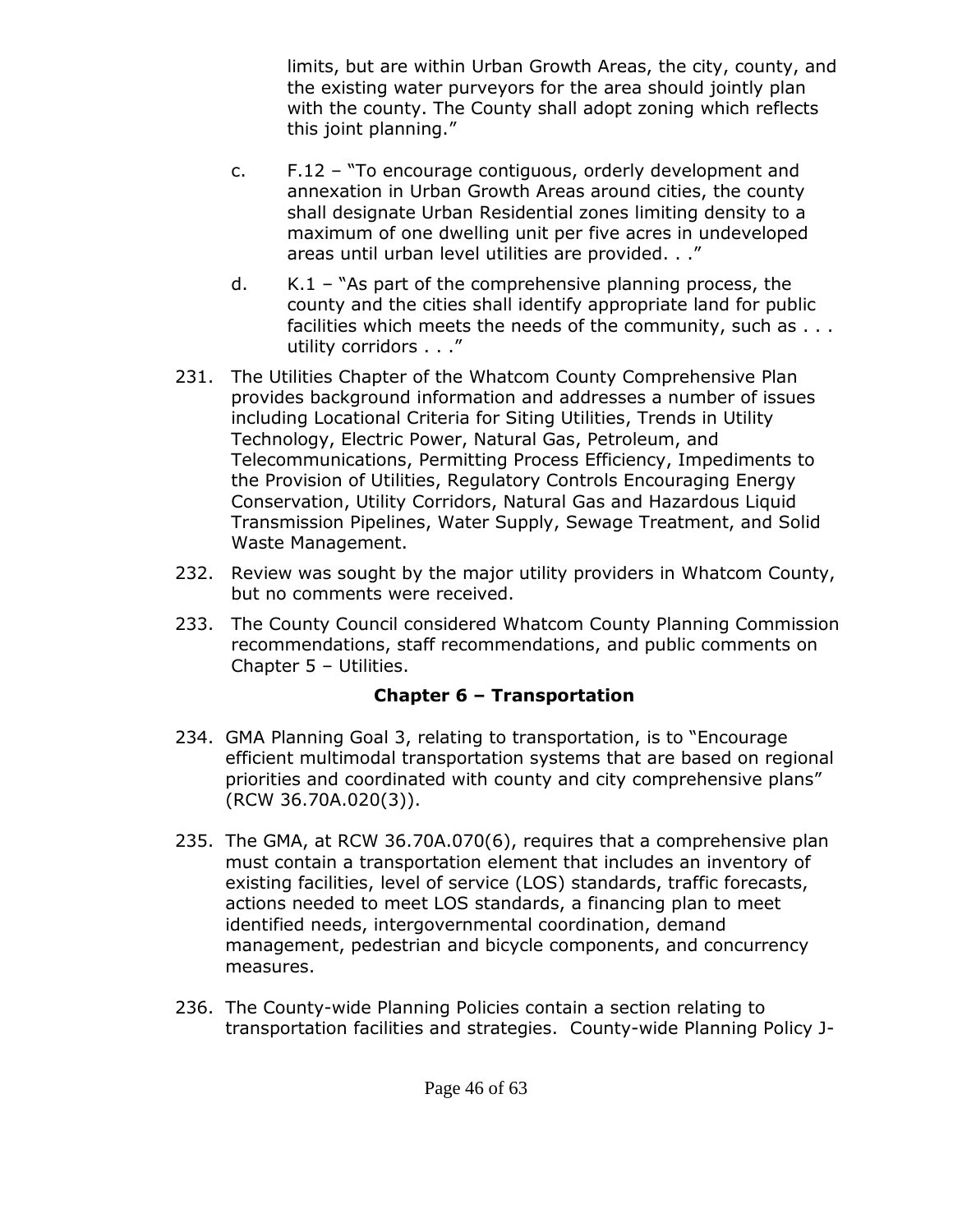5 states: "Where the roadway level of service (LOS) adopted in local comprehensive plans cannot be maintained as a result of proposed new development, that development shall be denied, unless the proponents agree to pay a proportionate share of the cost of maintaining the LOS."

- 237. County-wide Planning Policy J-2 states that "Whatcom County jurisdictions shall encourage alternative modes of transportation . . ."
- 238. The Transportation Chapter of the Whatcom County Comprehensive Plan provides background information and addresses a number of issues including level of service standards, concurrency, planning & design of transportation improvements, arterial and collector improvements, coordination with land use, multimodal approach, bicycle & pedestrian facilities, intergovernmental coordination, environmental practices, congestion & emissions reduction, and funding.
- 239. In 2011, the County Executive requested the Whatcom County Bicycle Pedestrian Advisory Committee (BPAC) and the Whatcom Council of Governments' Citizens Transportation Advisory Group (CTAG) to act as citizen advisory groups to help guide the revisions to Chapter 6 Transportation. Staff briefed both committees on GMA requirements for the transportation element prior to discussion of the specific amendments to the chapter.
- 240. The CTAG reviewed Chapter 6 Transportation in July 2014. CTAG made no specific recommendations.
- 241. The BPAC reviewed Chapter 6 Transportation in August and September 2014. The BPAC made recommendations to revise draft wording, which staff incorporated into the draft amendments to the chapter.
- 242. The County Council considered Whatcom County Planning Commission recommendations, staff recommendations, BPAC recommendations, and public input on Chapter 6 – Transportation.

### **Chapter 7 – Economics**

243. GMA Planning Goal 5, relating to economic development, is to:

Encourage economic development throughout the state that is consistent with adopted comprehensive plans, promote economic opportunity for all citizens of this state, especially for unemployed and for disadvantaged persons, promote the retention and expansion of existing businesses and recruitment of new businesses, recognize regional differences impacting economic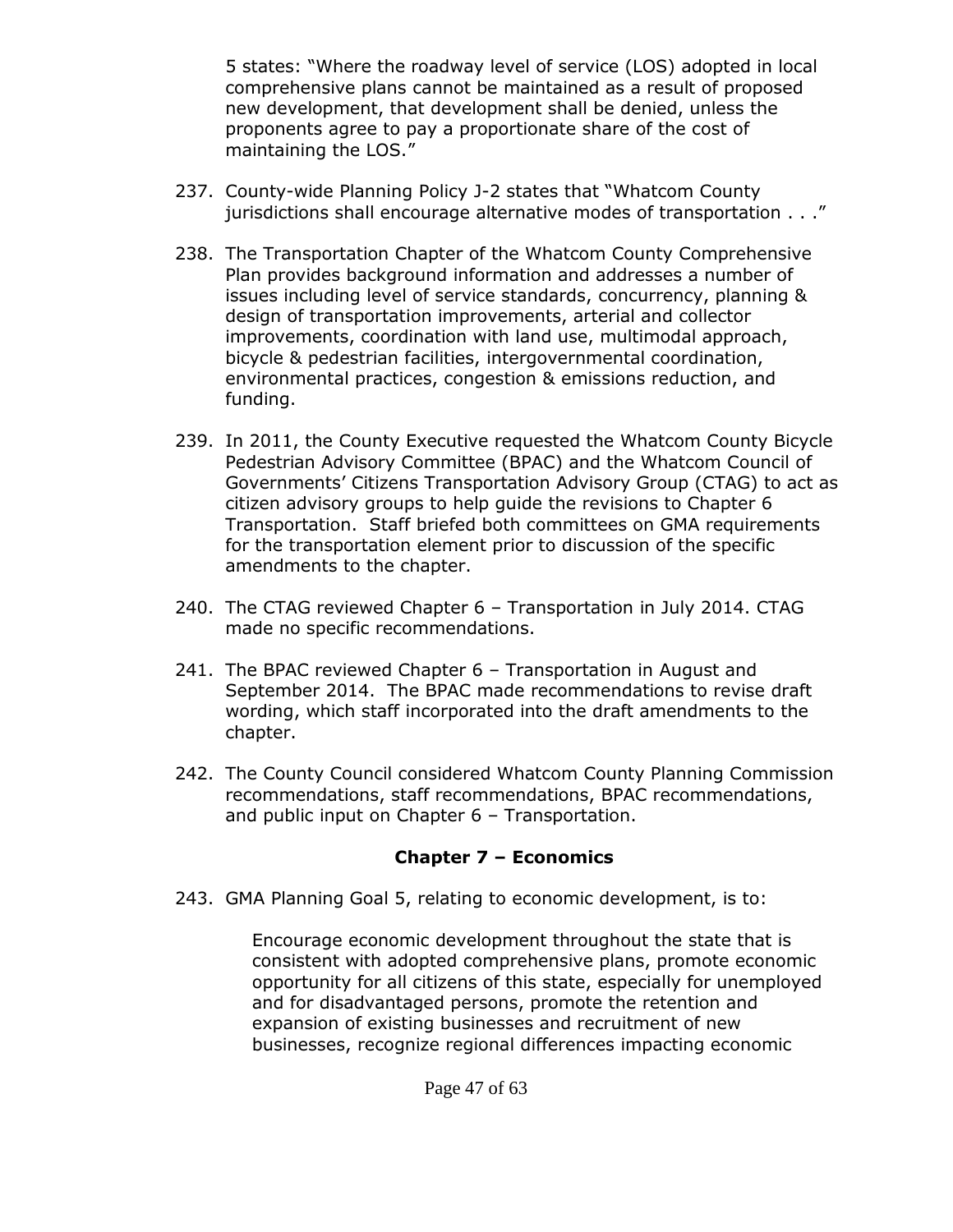development opportunities, and encourage growth in areas experiencing insufficient economic growth, all within the capacities of the state's natural resources, public services, and public facilities (RCW 36.70A.020(5)).

- 244. GMA amendments were adopted by the state legislature in 2002, at RCW 36.70A.070(7) and (9), to require an economic development element in a comprehensive plan if ". . . funds sufficient to cover applicable local government costs are appropriated and distributed by the state at least two years before local government must update comprehensive plans. . ." (Second Substitute House Bill 2697). In an e-mail of July 6, 2015, the Washington State Department of Commerce indicated that the economic development element is considered optional because the state still has not provided funding.
- 245. The County-wide Planning Policies contain a section relating to economic development and employment. County-wide Planning Policy I-1 states "Whatcom County recognizes that a healthy economy, which provides opportunity for diverse segments of the community, is important to the quality of life in the area. . ."
- 246. County-wide Planning Policy I-4 is to "Encourage business location, retention, and expansion according to city and county comprehensive plans in order to meet current and future demand for diverse business and industry. . ."
- 247. The Economics Chapter of the Whatcom County Comprehensive Plan recognizes that a strong and diversified economy is essential to quality of life.
- 248. The Economics Chapter of the Whatcom County Comprehensive Plan provides background information and addresses a number of issues including the Comprehensive Economic Development Strategy, the Whatcom Futures report, current economic development activities, a diversified economy, coordination/cooperation between businesses, jurisdictions and other entities, infrastructure, regulations & permit processing, proximity to Canada, business retention & expansion, economic growth & environmental quality, natural resource based industries, unemployment & underemployment, geographic location of economic development, and the local food system.

# **Chapter 8 – Resource Lands**

249. GMA Planning Goal 8, relating to natural resource industries, is to:

Maintain and enhance natural resource-based industries, including productive timber, agricultural, and fisheries industries. Encourage the conservation of productive forest lands and productive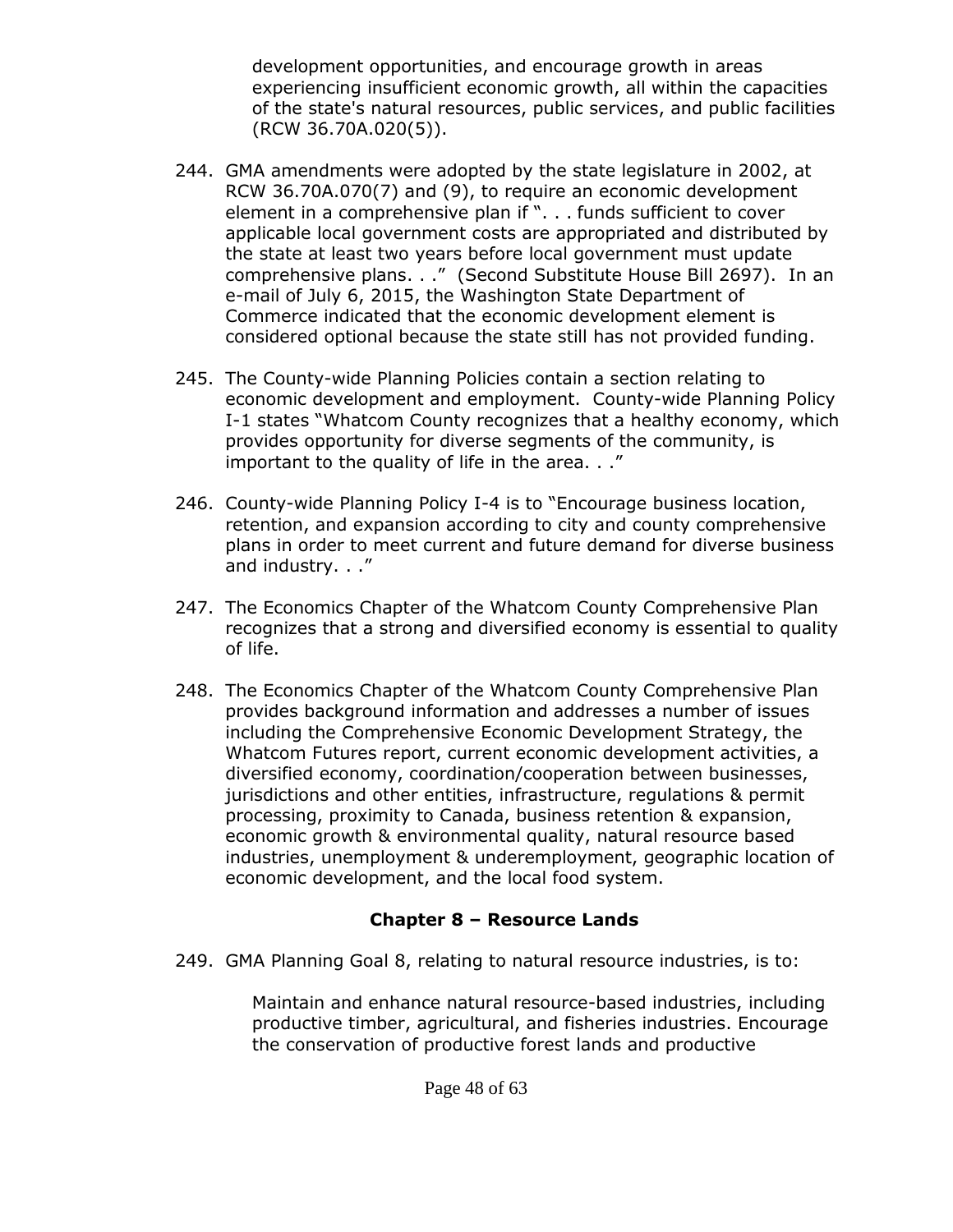agricultural lands, and discourage incompatible uses (RCW 36.70A.020(8)).

- 250. The GMA requires counties to designate and assure conservation of agricultural, forest and mineral resource lands of long-term commercial significance (RCW 37.70A.060, .070, and 170).
- 251. Additionally, RCW 36.70A.131 requires that, as part of the comprehensive plan update, the county must review its mineral resource lands designations and mineral resource lands development regulations taking into consideration: (a) New information made available since the adoption or last review of its designations or development regulations, including data available from the department of natural resources relating to mineral resource deposits; and (b) New or modified model development regulations for mineral resource lands prepared by the Department of Natural Resources, the Department of Commerce, or the Washington state association of counties.
- 252. County-wide Planning Policy I-9 states that "The County and the cities recognize the need for the protection and utilization of natural resources and resource lands including agricultural, mineral, forestry and fishing. . ."
- 253. The Resource Lands Chapter of the Whatcom County Comprehensive Plan addresses designated Agricultural, Forestry and Mineral Resource Lands and related issues. The County Council is also adding a new "Marine Resource Lands" section in the Chapter.

#### Agricultural Lands

- 254. The agricultural lands section of the Resource Lands Chapter provides background information and addresses a number of issues including the agricultural land base, agricultural products industry, cultural heritage, land use conflicts, fish & wildlife, and water for agriculture.
- 255. The Agricultural Advisory Committee reviewed the agricultural text, goals and policies of Chapter 8 – Resource Lands in a series of meetings held between October 2014 and May 2015. After considering staff input and public comments, the Agricultural Advisory Committee issued its recommendations.
- 256. The Agricultural Advisory Committee recommended that the agricultural designation criteria be included in a policy. The designation criteria had been originally adopted through Ordinance 92- 013, but had not been incorporated into a policy in the Comprehensive Plan.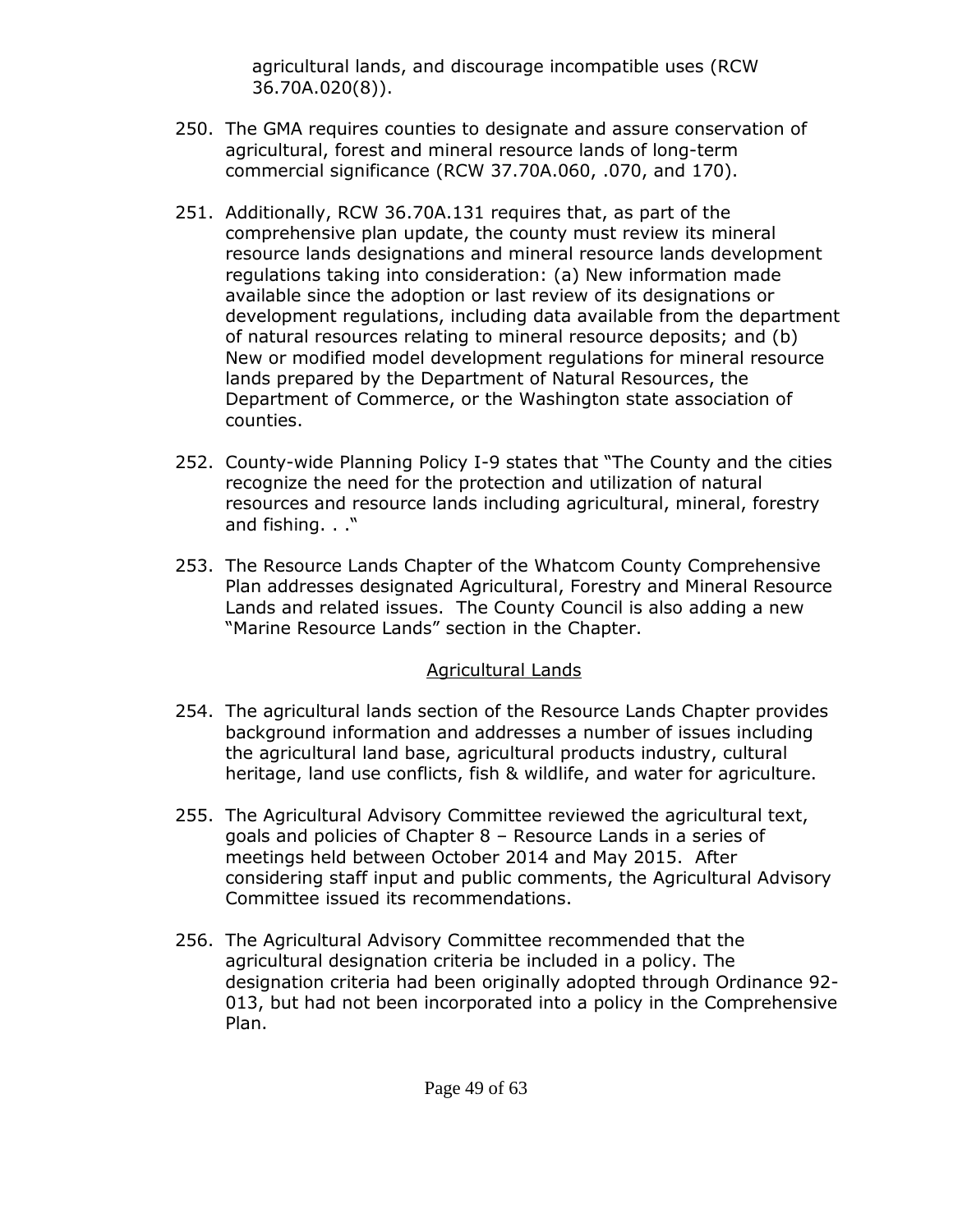- 257. The Agricultural Advisory Committee recommended a policy that lists actions the County may explore to support Goal 8A: "Conserve and enhance Whatcom County's agricultural land base for the continued production of food and fiber." The Agricultural Advisory Committee recommended adding additional bullet points to Policy 8A-2 to support working farms and maintain the agricultural land base.
- 258. The Whatcom County Planning Commission recommended removing or editing several bullet points recommended by the Agricultural Advisory Committee under proposed Policy 8A-2. Specifically, the Planning Commission recommended striking exploration/development of a transfer of development rights program and a natural resource marketplace.
- 259. The County Council considered the Whatcom County Planning Commission recommendations, staff recommendations, Agricultural Advisory Committee recommendations and public input on Chapter 8 – Resource Lands.
- 260. The County Council is amending several bullet points under proposed Policy 8A-2 to add the exploration of a transfer of development rights program, developing a natural resource marketplace, tracking the acres lost due to agricultural conversion, and reviewing the Rural Study Areas for potential zoning changes.
- 261. New Policy 8A-3, relating to designation and de-designation of Agricultural lands, incorporates criteria in WAC 365-190-050 relating to "Agricultural Resource Lands."

### Forest Resource Lands

- 262. The forest resource lands section of the Resource Lands Chapter provides background information and addresses a number of issues including the forest land base, forest products industry, land use conflicts, and fish & wildlife.
- 263. The Forestry Advisory Committee reviewed the forestry text, goals and policies of Chapter 8 – Resource Lands in a series of meetings held between July 2014 and November 2014. After considering staff input and public comments, the Forestry Advisory Committee issued its recommendations.
- 264. Policy 8F-9 discourages inappropriate conversion of designated forest land to incompatible non-forest uses. The existing Comprehensive Plan states that incompatible uses include those which permanently remove a significant portion of a parcel from productive forest uses. The Forestry Advisory Committee recommended amending the policy to identify a "significant portion" as 20%.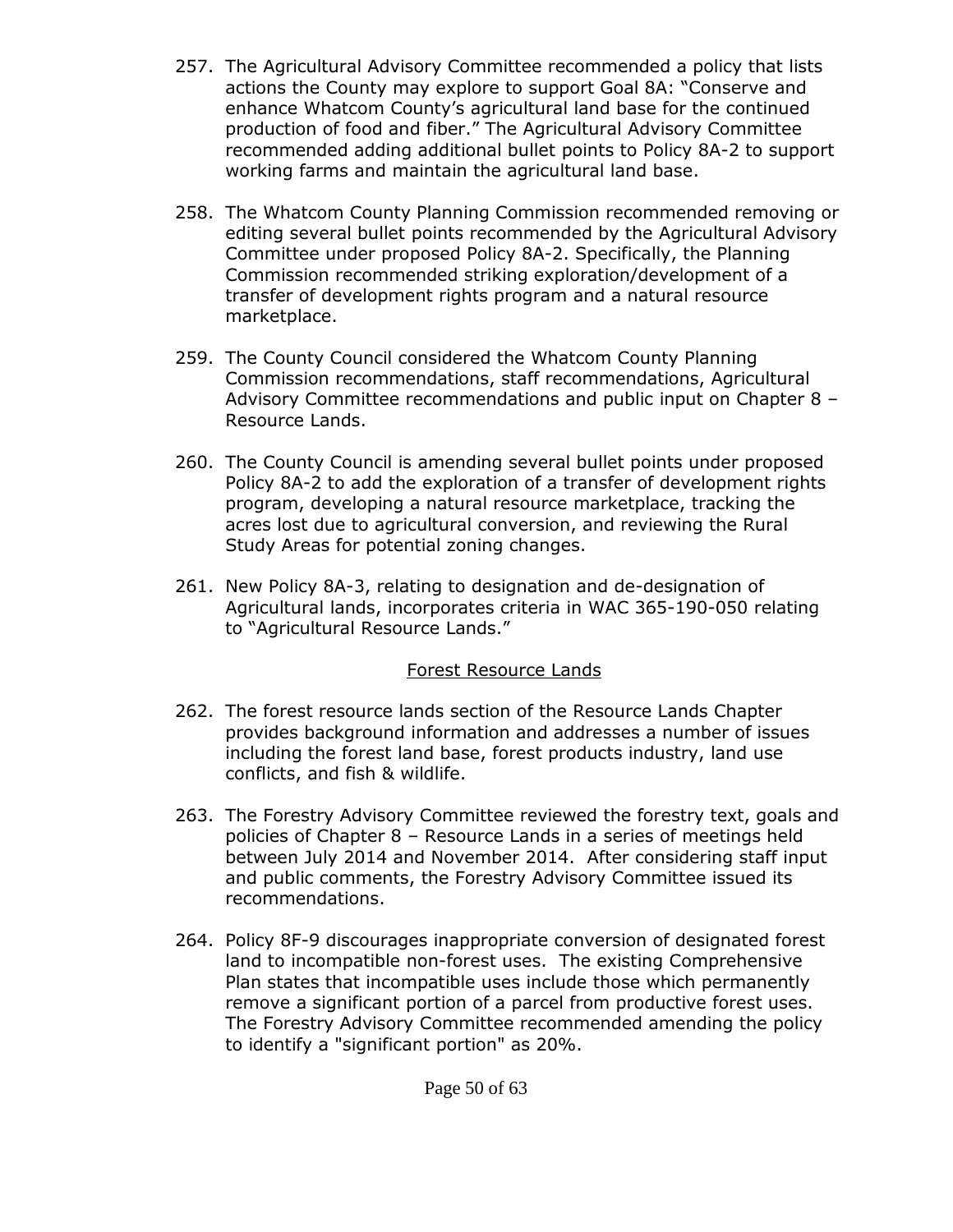- 265. The Forestry Advisory Committee recommended a new Policy 8F-11 to recognize the difference between designated (mapped) forest lands and working forests.
- 266. The Forestry Advisory Committee recommended a new Policy 8F-12 to maintain a working forest land base sufficient to support a viable local forestry industry by considering the impacts of working forests as part of the legislative decision making process, including measures that may be taken to support working forests.
- 267. The County Council considered Whatcom County Planning Commission recommendations, staff recommendations, Forestry Advisory Committee recommendations, and public input on Chapter 8 – Resource Lands.
- 268. The County Council added language to Policy 8F-12 to track loss of forest land productivity due to conversion, implementation of critical areas ordinance, etc.

#### Mineral Resource Lands

- 269. The mineral resources section of the Resource Lands Chapter provides background information and addresses a number of issues including sustaining mineral resource industries, conserving mineral lands, rural & urban areas, agricultural areas, forestry areas, riverine areas, mineral resource land designations, and fish & wildlife.
- 270. Consistent with RCW 36.70A.131, Whatcom County has considered new information included in the "Aggregate Resource Inventory 2014 Study Update Whatcom County, Washington" authored by Element Solutions and dated December 22, 2014.
- 271. There are no new or modified model development regulations for mineral resource lands.
- 272. The Surface Mining Advisory Committee reviewed the mineral resource text, goals and policies of Chapter 8 – Resource Lands in a series of meetings held between July 2014 and December 2014. After considering staff input and public comments, the Surface Mining Advisory Committee issued its recommendations.
- 273. The Surface Mining Advisory Committee recommended deleting Policy 8Q-2 which states "Ensure that at least 50% of the total areas designated for construction aggregate is within ten miles from cities and urban growth areas where feasible." This recommendation was made because it may not be feasible, as resources are located based on geologic history, not human development patterns.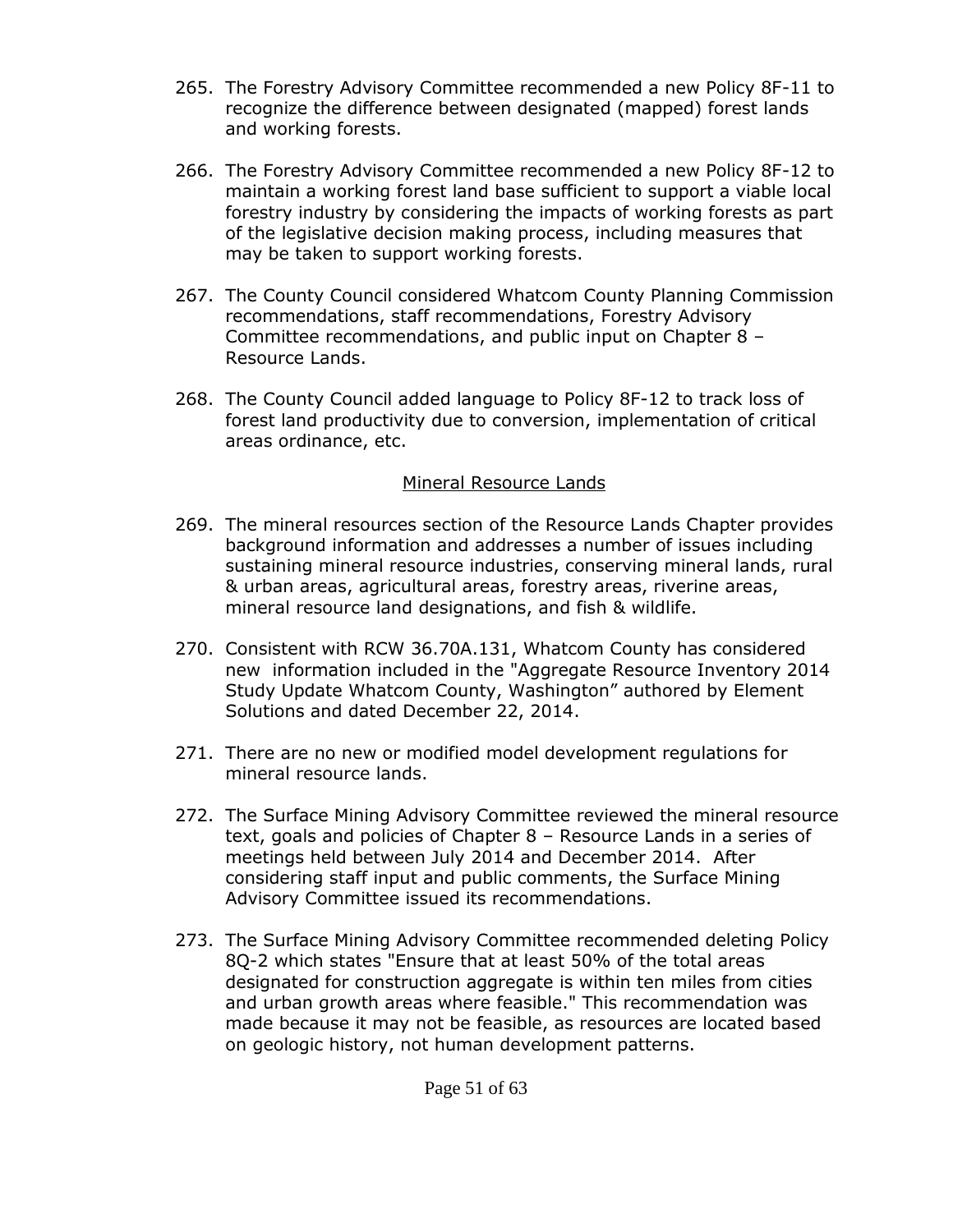- 274. The Surface Mining Advisory Committee recommended amending Policy 8Q-1 to protect all potentially commercially significant construction aggregate supply to meet future demand, rather than just a 50-year supply.
- 275. The Surface Mining Advisory Committee recommended reducing the minimum amount of non-metallic mineral deposits per new Mineral Resource Land Designation from one million to 250,000 cubic yards.
- 276. The Surface Mining Advisory Committee recommended combining existing Policies 8R-5, 8R-6, and 8R-7 into a single policy that addresses in-stream gravel extraction to ensure that protected species, essential fish habitat, and other critical areas are not adversely impacted and that flooding or erosion in surrounding areas is not increased.
- 277. The County Council considered Whatcom County Planning Commission recommendations, staff recommendations, Surface Mining Advisory Committee recommendations and public input on Chapter 8 – Resource Lands.
- 278. Policy 8Q-1 is amended to identify and designate mineral resource lands through a county-led county-wide assessment. The intent of the assessment is to meet future mineral resource demand in a manner that is compatible with water resources, agricultural lands, forest lands, and GMA planning goals.
- 279. The minimum non-metallic mineral deposit of one million cubic yards per new Mineral Resource Land Designation is retained.

### Marine Resource Lands

- 280. A new Marine Resource Lands section is added to the Resource Lands Chapter. This section contains new Goal 8S to "Conserve and enhance Whatcom County's marine land base for the long-term and sustainable production of commercial and recreational economic activities."
- 281. Whatcom County will work with the Marine Resource Committee, the Shellfish Protection Advisory Committees, and other local marine land experts to develop policies supporting Goal 8S.

# **Chapter 9 – Recreation**

282. GMA Planning Goal 9, relating to open space and recreation, is to: "Retain open space, enhance recreational opportunities, conserve fish and wildlife habitat, increase access to natural resource lands and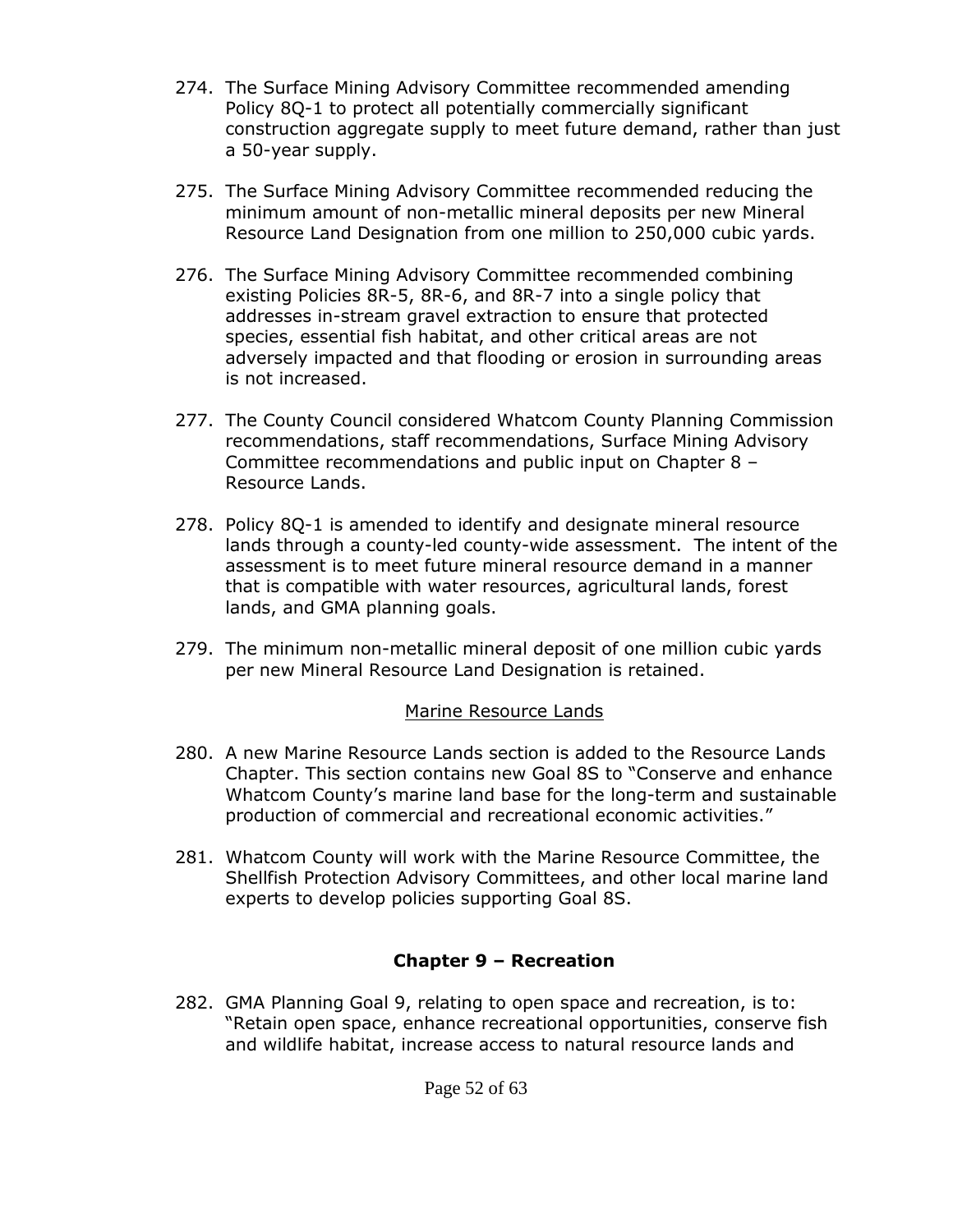water, and develop parks and recreation facilities" (RCW 36.70A.020(9)).

- 283. GMA amendments were adopted by the state legislature in 2002, at RCW 36.70A.070(8) and (9), to require a park and recreation element in a comprehensive plan if ". . . funds sufficient to cover applicable local government costs are appropriated and distributed by the state at least two years before local government must update comprehensive plans. . ." (Second Substitute House Bill 2697). In an e-mail of July 6, 2015, the Washington State Department of Commerce indicated that the park and recreation element is considered optional because the state has not provided funding.
- 284. RCW 36.70A.080, entitled "Comprehensive Plans Optional Elements," provides that jurisdictions planning under the GMA may include additional elements in comprehensive plans that relate to physical development within the jurisdiction. Such optional elements may include a recreation element.
- 285. County-wide Planning Policy H-1 states: "The county, cities, Port of Bellingham, and other appropriate jurisdictions should coordinate protection of linked greenbelts, within and between Urban Growth Areas, parks, and open space to protect wildlife corridors and to enhance recreational opportunities, public access and trail development."
- 286. Whatcom County has elected to adopt a recreation element in the Comprehensive Plan (Chapter 9) as provided in RCW 36.70A.080(1). This element is coordinated and consistent with other Whatcom County Comprehensive Plan elements. It is responsive to, informs, and relies on the Whatcom County Parks, Recreation, and Open Space Plan.
- 287. The Recreation Chapter of the Whatcom County Comprehensive Plan recognizes that recreation is essential to quality of life.
- 288. The Recreation Chapter of the Whatcom County Comprehensive Plan provides background information and addresses a number of issues including regional parks, multi-use camping parks, trail systems, specialized recreation areas, shoreline access areas, off road vehicle riding areas, activity centers, and park facilities.
- 289. The Whatcom County Parks & Recreation Commission reviewed Chapter 9 – Recreation in a series of meetings held between June 2014 and June 2015. After considering staff input and public comments, the Parks & Recreation Commission issued its recommendations.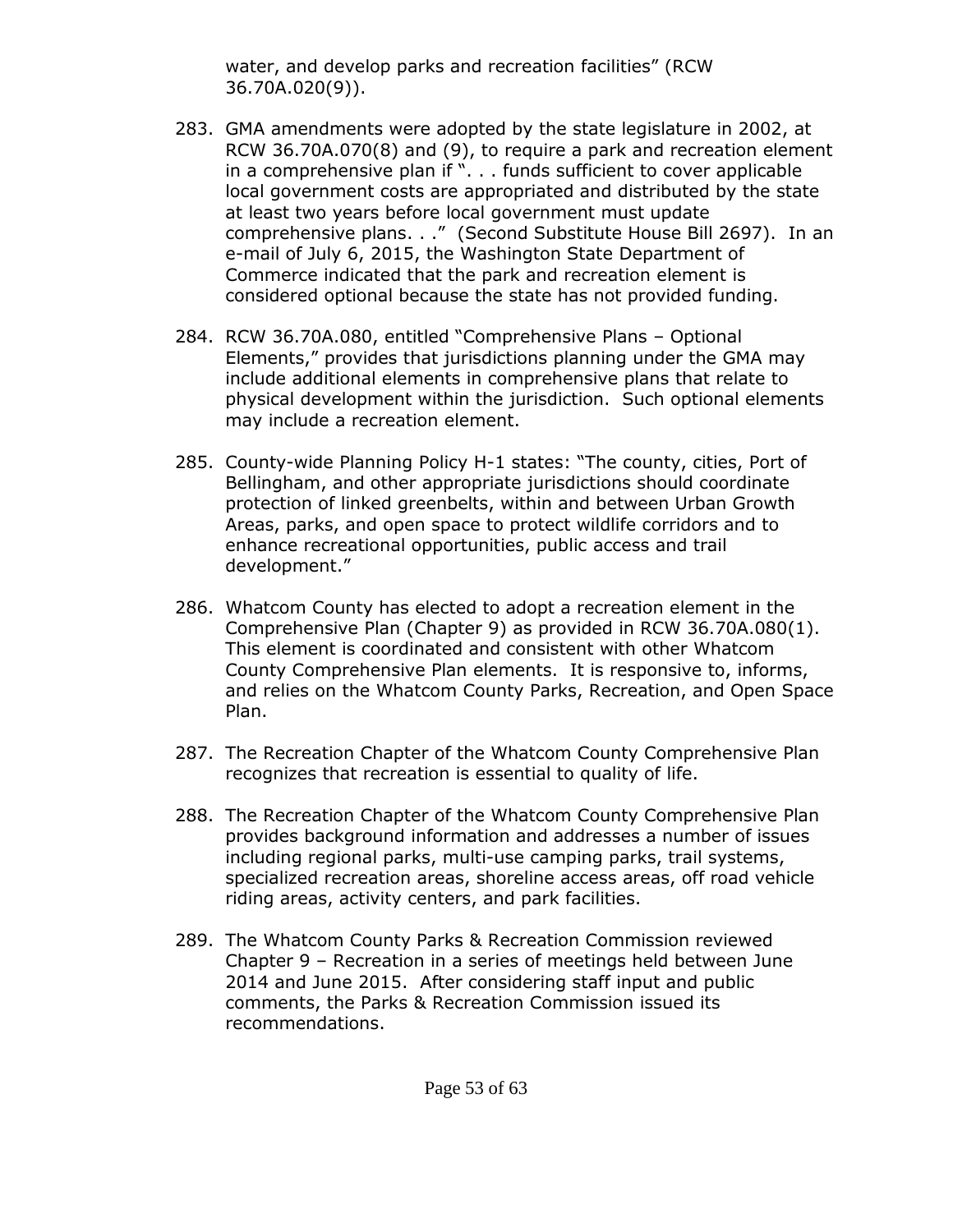- 290. The Parks & Recreation Commission recommended that instead of continuing to adopt by reference the Whatcom County Comprehensive Parks, Recreation and Open Space Plan and the Whatcom County Pedestrian & Bicycle Plan, which are separate functional documents, that these documents be referenced in the chapter as background documents.
- 291. The Parks & Recreation Commission also recommended that text, goals, policies and maps relating to Recreation Resource Management Areas (RRMAs) be removed from Chapter 9 – Recreation. This recommendation was based on public comment indicating that the County's vision with respect to RRMAs may be outdated, and that relevant aspects of the RRMA vision may otherwise continue to be addressed in other Recreation Chapter 9 goals or policies.
- 292. The County Council considered Whatcom County Planning Commission recommendations, staff recommendations, Parks & Recreation Commission recommendations, and public input on Chapter 9 – Recreation.
- 293. The Comprehensive Parks, Recreation, and Open Space Plan and the Whatcom County Bicycle and Pedestrian Plan should no longer be incorporated by reference into the Comprehensive Plan. Rather, they should be referenced in Chapter 9 as background documents.
- 294. The Recreation Resource Management Areas text, goals, policies and map designations should also be removed from Chapter 9.

# **Chapter 10 – Design (Deleted)**

- 295. A design chapter is not a required element in a comprehensive plan.
- 296. When Chapter 10 Design was adopted in 1997, the County Council elected not to adopt policies that the Whatcom County Planning Commission had recommended in 1996. This reduced the chapter to a series of general goals without specific implementing policies (with the exception of the Historic and Cultural Resources section). Many of the general topics discussed in the chapter are addressed in greater detail in other chapters such as Land Use, Transportation, Resource Lands, Recreation, and Environment (for example, rural character, open space, clustering, and natural resources) or through development standards, incentives, or regulations that do not require a "Design" chapter of the Comprehensive Plan. Such issues may be better addressed through community or watershed specific planning approaches within the discretion of Whatcom County. Some design issues, such as rural clustering, have already been addressed as part of the County's rural element GMA compliance efforts.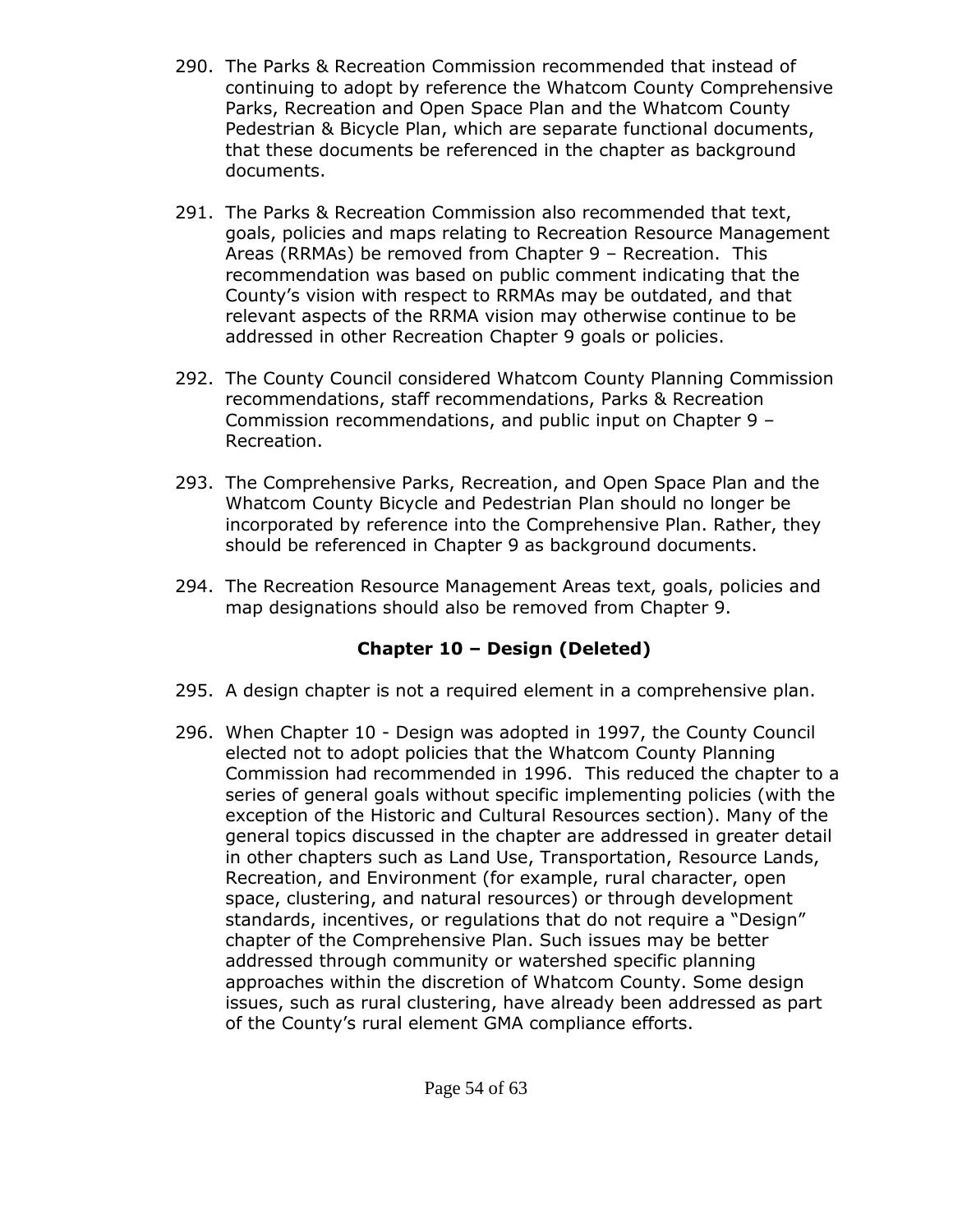297. Historic and cultural resources are important topics that are addressed by GMA Planning Goal 13. Additionally, WAC 365-196-450 calls on counties to identify and encourage the preservation of historic and cultural resources. Therefore, the amendments retain and move the "Historic and Cultural Resources" section to Chapter 2, Land Use. The amendments delete the remaining portions of Chapter 10.

# **Chapter 11 – Environment (renumbered to Chapter 10)**

- 298. GMA Planning Goal 10, relating to the environment, is to "Protect the environment and enhance the state's high quality of life, including air and water quality, and the availability of water" (RCW 36.70A.020(10)).
- 299. There are a number of Countywide Planning Policies that address the environment, with which the Comprehensive Plan policy amendments are found to be consistent. These Countywide Planning Policies include:
	- a. H-2 "The county and the cities shall plan for greenbelts and open space in their Comprehensive Planning processes and coordinate with each other. Open space systems should include lands which contain natural areas, habitat lands, natural drainage features, and/or other environmental, cultural and scenic resources. . ."
	- b. I-8 "Economic development should be encouraged that . . . does not adversely impact the environment. . ."
	- c. N-1 "The cities, and the county, in cooperation with other municipal corporations, tribal governments, federal and state agencies, and public and private utilities shall cooperate in the protection of water resources and in drawing upon said water to support growth."
	- d. N-3 "Jurisdictions shall cooperate to protect and restore water resources and fish habitat within UGA's and across jurisdictional boundaries to maintain quality of life and economic health in Whatcom County."
	- e. N-6 "All jurisdictions shall maximize reduction of water pollutants from stormwater runoff and combined sewer overflows."
- 300. The Environment Chapter of the Whatcom County Comprehensive Plan recognizes that the environment is essential to our well-being, health, safety, and economy.
- 301. The Environment Chapter of the Whatcom County Comprehensive Plan provides background information and addresses a number of issues including community & environmental protection, administration and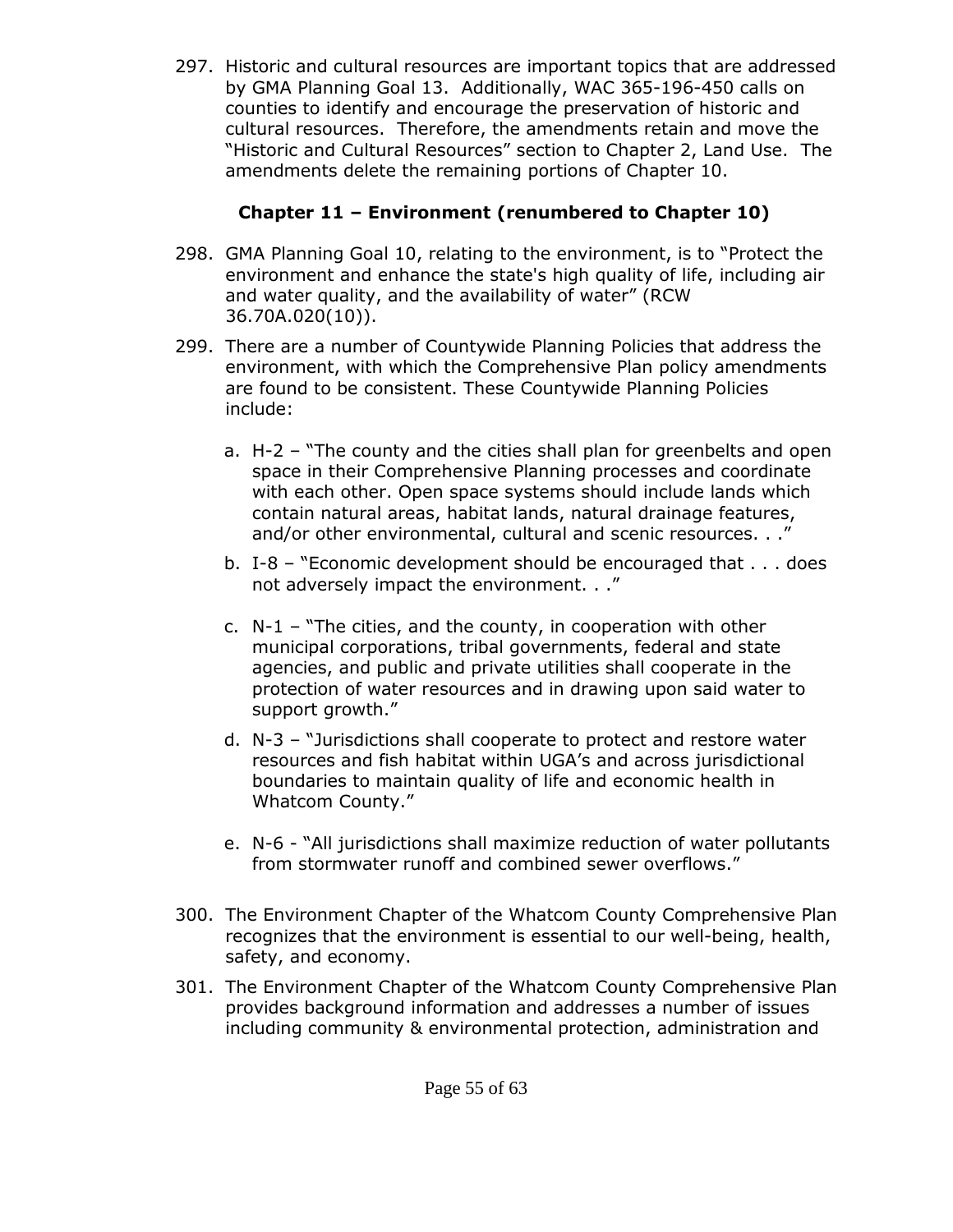regulation, the environment & property rights, climate change, natural hazards, water resources, watershed planning & management, surface water & groundwater, stormwater & drainage, water conservation, Lake Whatcom Watershed, natural systems, fish & wildlife, wetlands, and marine habitat.

- 302. The Marine Resources Advisory Committee reviewed Chapter 11 Environment in a series of meetings held between May and July 2014. After considering staff input and public comments, the Marine Resources Advisory Committee issued its recommendations, which were incorporated into the document that went to the Whatcom County Planning Commission.
- 303. The Critical Areas Ordinance Citizens Advisory Committee also reviewed Chapter 11 – Environment in a public meeting in September 2015, but could not come to consensus on recommendations.
- 304. The Wildlife Advisory Committee reviewed Chapter 11 Environment in meetings held in April and May 2016 and issued recommendations.
- 305. The County Council considered Whatcom County Planning Commission recommendations, staff recommendations, Marine Resources Advisory Committee recommendations, Wildlife Advisory Committee recommendations, and public input on Chapter 11 – Environment.

#### **Appendix A – Glossary of Terms**

306. The amendments to Appendix A are intended to ensure the definitions are consistent with state law, state administrative code, County code, and a pertinent technical document.

### **Appendix B – Acronyms**

307. The amendments to Appendix B add acronyms that were previously omitted. The amendments also remove some acronyms.

# **Appendix C – Countywide Planning Policies**

- 308. Appendix C formerly contained the GMA Planning Goals, Countywide Planning Policies, and the Visioning Value Statements. Appendix C is amended to contain only the Countywide Planning Policies.
- 309. Comprehensive Plan Chapter 1 now contains the GMA Planning Goals.
- 310. The amendments delete the glossary to the Countywide Planning Policies to avoid duplication with the glossary in Appendix A. Terms from this glossary that were not already in Appendix A are moved to that appendix.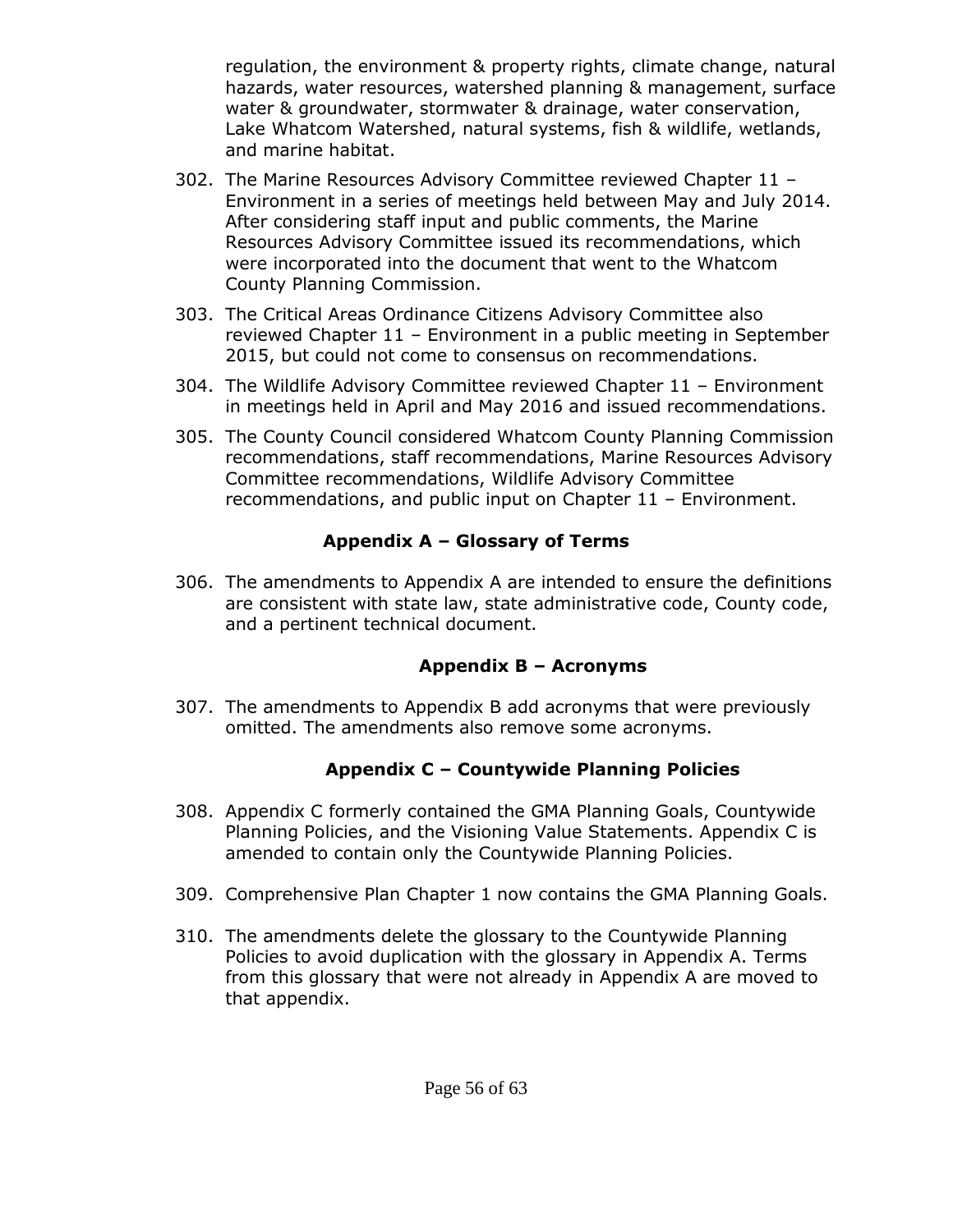311. The Visioning Value Statements (also known as "community value statements") were developed in 1994 to assist in creation of the original 1997 Comprehensive Plan. Today, Land Use Chapter 2 contains a vision statement. Additionally, there are advisory committees and commissions focused on many of these issues. Therefore, the 1994 community value statements are deleted from the Comprehensive Plan.

### **Appendix D – Bibliography**

312. The amendments to Appendix D add references to reports the County used when preparing the Comprehensive Plan.

# **Appendix E – 20-Year CFP and Appendix F – Six-Year CIP**

- 313. GMA planning goal # 12 is to "Ensure that those public facilities and services necessary to support development shall be adequate to serve the development at the time the development is available for occupancy and use without decreasing current service levels below locally established minimum standards" (RCW 36.70A.020(12)).
- 314. The GMA, at RCW 36.70A.070(3), requires that a comprehensive plan must include a capital facilities plan element consisting of:
	- a. An inventory of existing capital facilities owned by public entities, showing the locations and capacities of the capital facilities.
	- b. A forecast of the future needs for such capital facilities.
	- c. The proposed locations and capacities of expanded or new capital facilities.
	- d. At least a six-year plan that will finance such capital facilities within projected funding capacities and clearly identifies sources of public money for such purposes.
	- e. A requirement to reassess the land use element if probable funding falls short of meeting existing needs and to ensure that the land use element, capital facilities plan element, and financing plan within the capital facilities plan element are coordinated and consistent.
- 315. The updated Whatcom County 20-Year Capital Facilities Plan (CFP) and the updated Six-Year Capital Improvement Program (CIP) for Whatcom County Facilities contain inventories of existing facilities owned by public entities, a forecast of future needs, proposed expanded or new capital facilities, costs and funding sources. The existing 20-year CFP and existing Six-Year CIP will be repealed.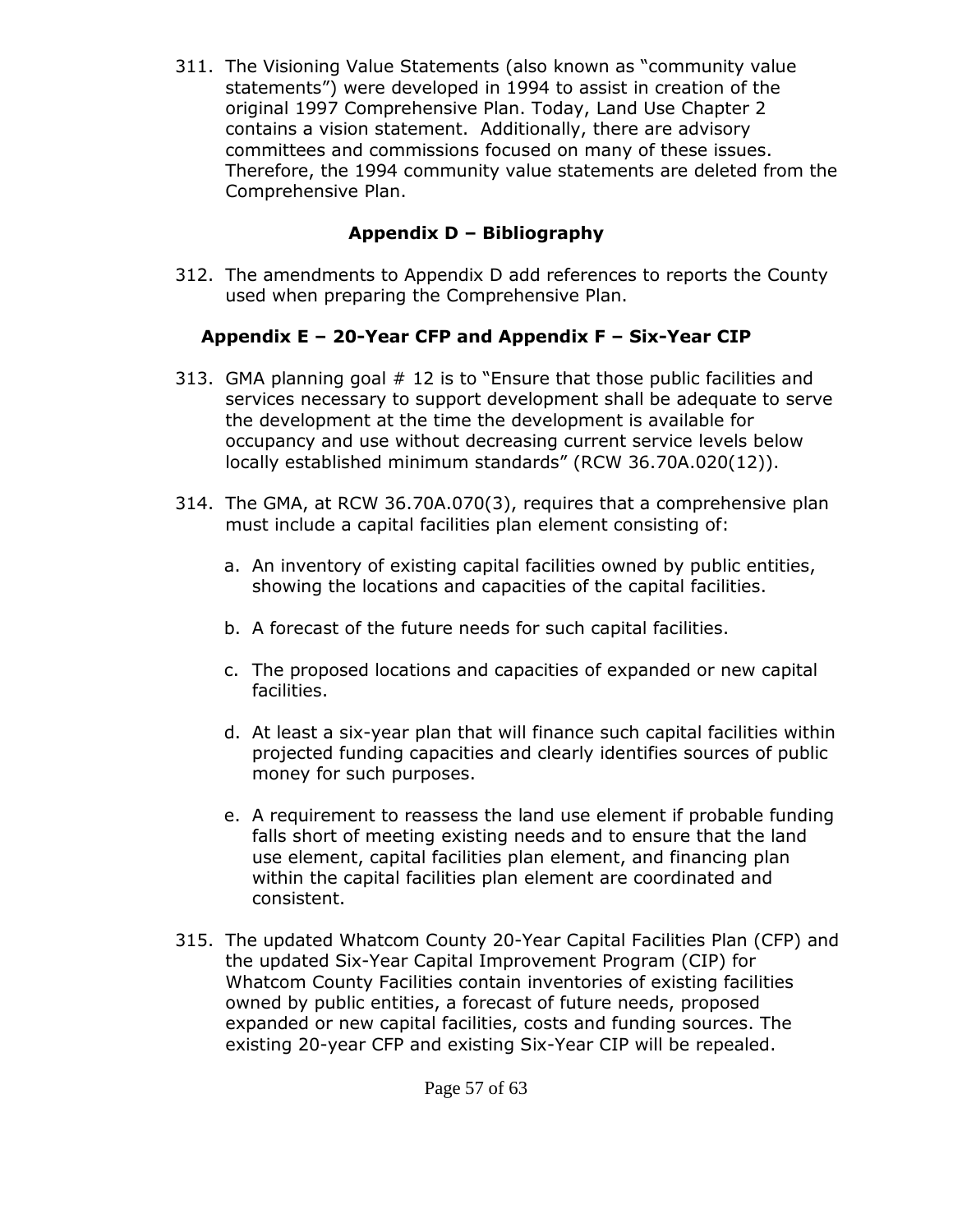#### **Appendix G – Transportation Impact Fee Background Information**

316. In 2005 the County added transportation impact fee background information to Appendix G. However, the County has not enacted impact fees. Therefore the existing appendix is not needed. The amendments delete the existing Appendix G in its entirety.

### **Appendix H – Airport Overlay and Appendix I – Airport Surfaces**

- 317. RCW 36.70.547 requires "Every county, city, and town in which there is located a general aviation airport that is operated for the benefit of the general public, whether publicly owned or privately owned public use, shall, through its comprehensive plan and development regulations, discourage the siting of incompatible uses adjacent to such general aviation airport. Such plans and regulations may only be adopted or amended after formal consultation with: Airport owners and managers, private airport operators, general aviation pilots, ports, and the aviation division of the department of transportation. . ."
- 318. The Whatcom County Council created an Airport/Land Use Compatibility Advisory Committee in 2003 (Resolution 2003-058).
- 319. The Airport/Land Use Compatibility Advisory Committee issued final recommendations in 2004.
- 320. The County Council adopted Comprehensive Plan amendments relating to airport/land use compatibility in 2005 (Ordinance 2005-004). This ordinance included an "Airport Overlay Zones" map (relating to land use near an airport) in Appendix H for the Bellingham International Airport. It also included "Imaginary Surfaces" maps (relating to height of structures near an airport) in Appendix I for the Bellingham International Airport and the Blaine Municipal Airport.
- 321. The Blaine Municipal Airport closed in 2008. Therefore, the "Imaginary Surfaces" map for Blaine is deleted from Appendix I.

### **County-wide Planning Policies**

322. The GMA requires counties to adopt county-wide planning policies in cooperation with cities. County-wide planning policies provide a framework from which county and city comprehensive plans are developed and facilitate consistency between comprehensive plans (RCW 36.70A.210). County-wide Planning Policies are contained in Appendix C of the Whatcom County Comprehensive Plan. The Comprehensive Plan amendments are consistent with the County-wide Planning Policies.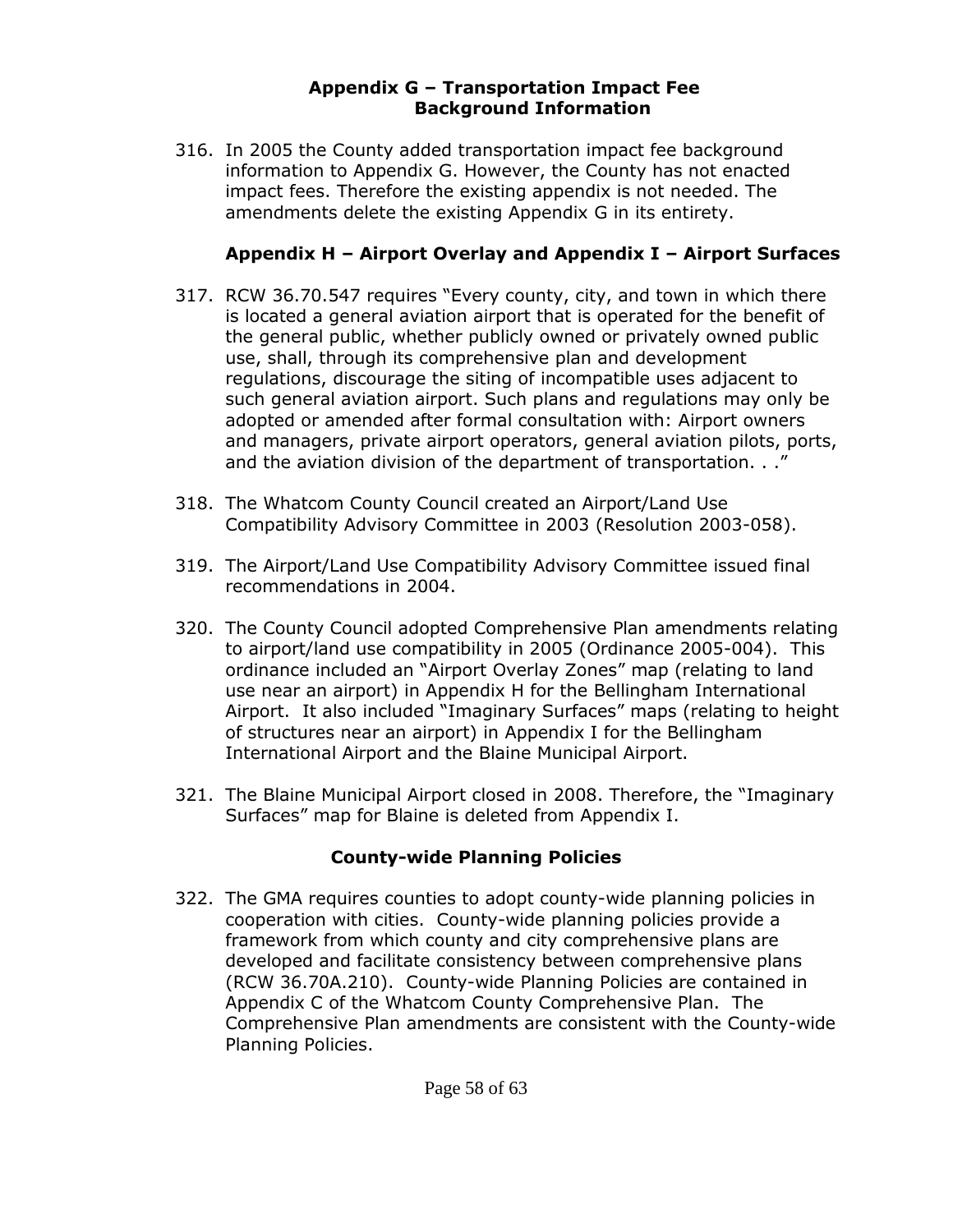#### **Interlocal Agreements**

323. Inter-local agreements between Whatcom County and the cities were approved in 2012. These agreements, which are valid through 2022, address a number of growth management planning issues including inter-jurisdictional coordination, urban growth area review, land capacity analysis, population and employment projections, and capital facility planning.

### **Further Studies/Changed Conditions**

324. The EIS and land capacity analysis are studies that indicate a need to amend the comprehensive plan in order to comply with the requirements of the GMA. Additionally, outdated information is eliminated and new policy direction is incorporated into the Comprehensive Plan.

### **Public Interest**

- 325. The 2016 Comprehensive Plan Update and UGA Review establish new growth projections for the planning period through the year 2036 and plan UGAs that can accommodate projected urban growth, as required by with the GMA. Resource lands will be conserved and rural character protected, as required by the GMA.
- 326. Capital facility planning by cities, special purpose districts, and the County will support the land use plan with planned public facilities and services.
- 327. In considering the public interest, it is recognized that Agriculture is a critical industry in Whatcom County. According to the Census of Agriculture, the market value of agricultural production was over \$357 million in 2012.
- 328. Changes to Designated Agricultural Lands of Long-Term Commercial Significance must be reviewed in a county-wide review process.
- 329. Changes to Designated Agricultural Lands of Long-Term Commercial Significance are being undertaken as part of Whatcom County's 2016 Comprehensive Plan update, in which all elements of the Plan have been reviewed including the Comprehensive Plan land use designation map and the Resource Lands chapter. These changes are made in the context of this county-wide review process, and are not based solely on a parcel-by-parcel review process.
- 330. The Final EIS address Designated Agricultural Lands of Long-Term Commercial Significance.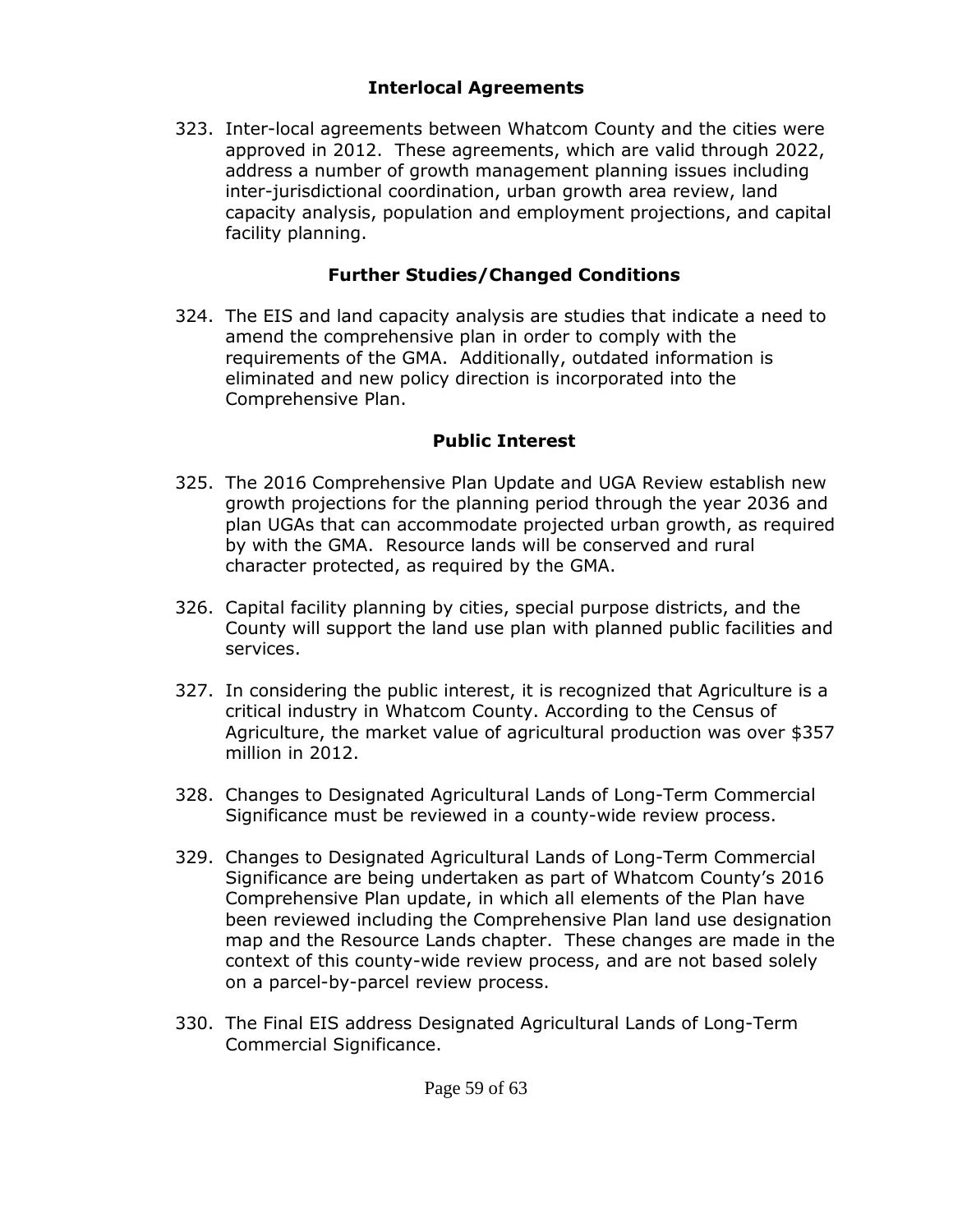- 331. Whatcom County Council approved Resolution 2009-040 on July 7, 2009 in which the Council confirmed that 100,000 acres of land available for agricultural use is the minimum goal for ensuring a land base necessary to support a viable agricultural industry in Whatcom County.
- 332. Whatcom County currently has more than 85,900 acres of Designated Agricultural Lands of Long-Term Commercial Significance. Additionally, there are other areas in the County used for agriculture. The Census of Agriculture indicates that Whatcom County had more than 115,800 acres of land in farms in 2012.
- 333. Two UGA proposals would change designated Agricultural lands to UGA.
- 334. The Lynden UGA proposal would de-designate approximately 38.4 acres of Agricultural lands on the southern edges of the City.
- 335. The Nooksack UGA proposal would de-designate approximately 35 acres of Agricultural lands, but would result in designation of 81 acres for Agriculture that is currently UGA Reserve. The Nooksack proposal would result in a net gain of 46 acres of designated Agricultural lands.
- 336. On a county-wide basis, the following changes are made to the designated Agricultural lands of long-term commercial significance.

| <b>UGA/UGA</b><br><b>Reseve</b> | <b>Designated</b><br><b>Agriculture Lands</b><br><b>Changed to UGA</b><br>(Acres) | <b>UGA Reserve</b><br><b>Changed to</b><br><b>Designated</b><br><b>Agriculture Lands</b><br>(Acres) | <b>Change in</b><br><b>Designated</b><br><b>Agriculture</b><br>Lands (Acres) |
|---------------------------------|-----------------------------------------------------------------------------------|-----------------------------------------------------------------------------------------------------|------------------------------------------------------------------------------|
| Bellingham                      | 0.0                                                                               | 0.0                                                                                                 | 0.0                                                                          |
| <b>Birch Bay</b>                | 0.0                                                                               | 0.0                                                                                                 | 0.0                                                                          |
| <b>Blaine</b>                   | 0.0                                                                               | 0.0                                                                                                 | 0.0                                                                          |
| Cherry Point                    | 0.0                                                                               | 0.0                                                                                                 | 0.0                                                                          |
| Columbia Valley                 | 0.0                                                                               | 0.0                                                                                                 | 0.0                                                                          |
| Everson                         | 0.0                                                                               | 0.0                                                                                                 | 0.0                                                                          |
| Ferndale                        | 0.0                                                                               | 0.0                                                                                                 | 0.0                                                                          |
| Lynden                          | 38.4                                                                              | 0.0                                                                                                 | $-38.4$                                                                      |
| Nooksack                        | 35.0                                                                              | 81.0                                                                                                | 46.0                                                                         |
| <b>Sumas</b>                    | 0.0                                                                               | 0.0                                                                                                 | 0.0                                                                          |
| <b>Other Areas</b>              | O                                                                                 | 0                                                                                                   | 0                                                                            |
| <b>TOTAL</b>                    | 73.4                                                                              | 81.0                                                                                                | 7.6                                                                          |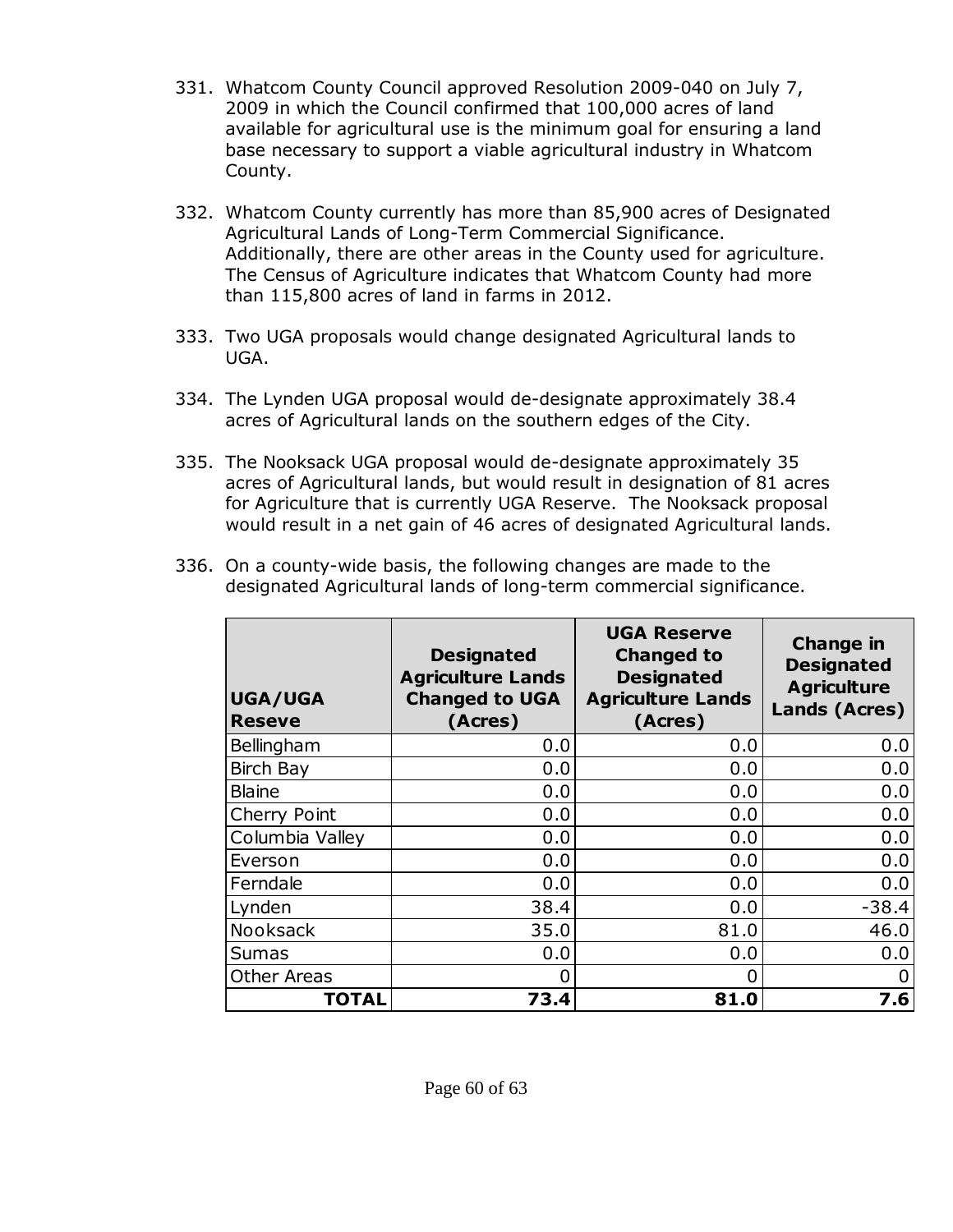- 337. In cumulative total, on a county-wide basis, there would not be a net loss of acreage designated as Agricultural lands of long-term commercial significance. In fact, Whatcom County's designated Agricultural lands of long-term commercial significance would increase slightly (by approximately 7.6 acres). Additionally, the amendments will not cause the County to breach the 100,000 acre goal needed to support a viable agricultural industry. When considered in the context of the County's designated Agricultural lands as a whole and the need to ensure the viability of resource-based industries, the amendments are consistent with GMA Planning Goal 8, which is to "Maintain and enhance natural resource-based industries . . ." (RCW 36.70A.020(8)) and Whatcom County Comprehensive Plan Goal 8A-3.
- 338. Whatcom County Charter Section 1.11 states, "The rights of the individual citizen shall be guaranteed under the Constitutions of the United States and the State of Washington. No regulation or ordinance shall be drafted and adopted without consideration of and provisions for compensation to those unduly burdened." The Whatcom County Council concludes that this ordinance will not unduly burden a property owner by leaving him or her without a reasonable use of his or her property, or otherwise deprive him or her of legally recognized rights.
- 339. The Growth Management Act requires the state attorney general to establish "an orderly, consistent process, including a checklist if appropriate, that better enables state agencies and local governments to evaluate proposed regulatory or administrative actions to assure that such actions do not result in an unconstitutional taking of private property" (RCW 36.70A.370). The Whatcom County Council has been briefed by legal counsel on the Attorney General's *Advisory Memorandum and Recommended Process for Evaluating Proposed Regulatory or Administrative Actions to Avoid Unconstitutional Takings of Private Property* (December 2015) and concludes that this ordinance will not result in unconstitutional taking of private property.
- 340. The goal of the 2016 Comprehensive Plan Update and UGA Review is to engage in growth management planning to serve the people of Whatcom County and comply with the GMA. Such planning in the public interest.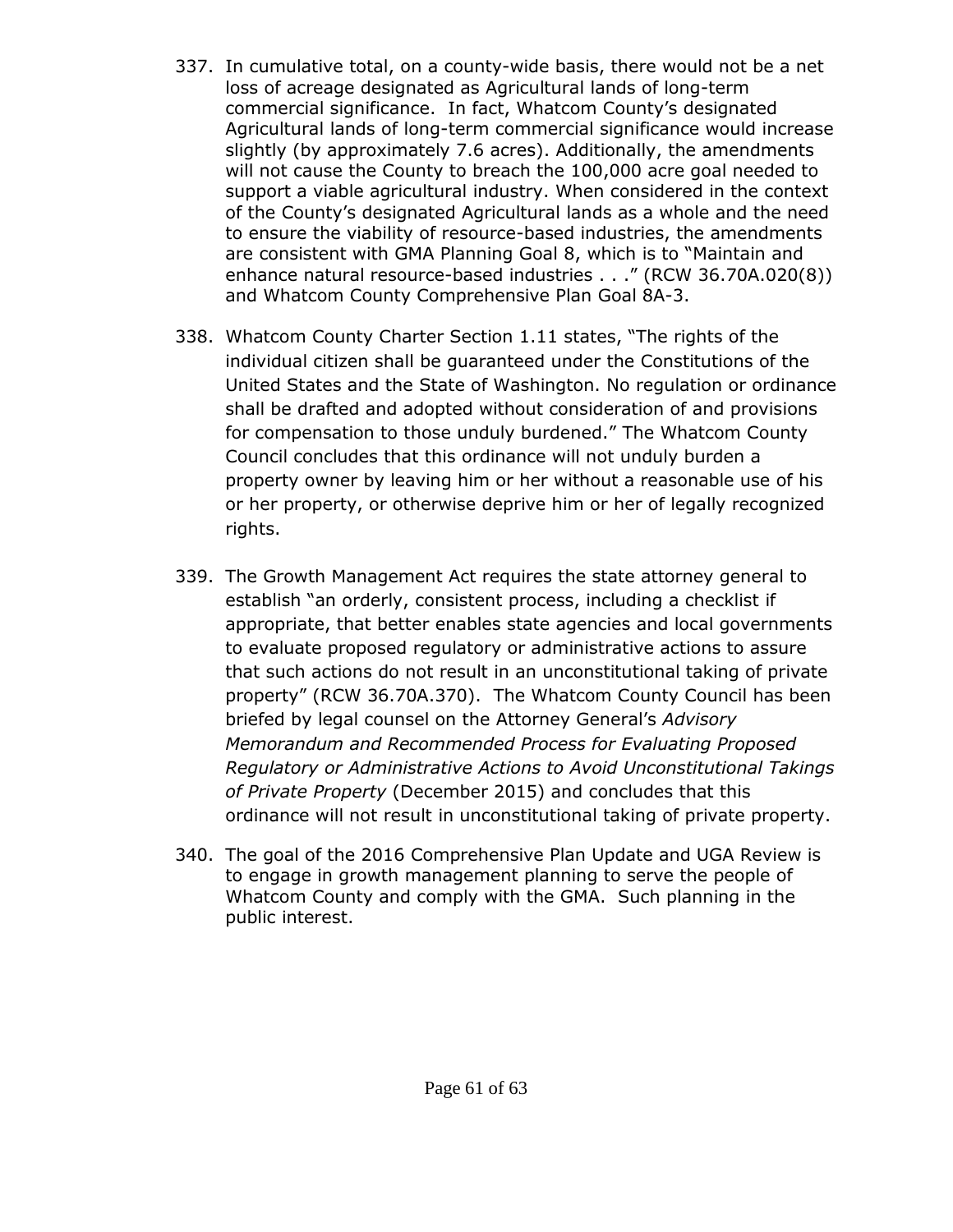#### **Spot Zoning**

- 341. "Illegal spot zoning" means a zoning action by which a smaller area is singled out of a larger area or district and specially zoned for a use classification totally different from, and inconsistent with, the classification of surrounding land and not in accordance with the Comprehensive Plan. Spot zoning is zoning for private gain designed to favor or benefit a particular individual or group and not the welfare of the community as a whole (WCC 20.97.187).
- 342. The subject proposal does not involve nor facilitate illegal spot zoning.

### **Completion of Periodic Review**

343. With adoption of this ordinance, Whatcom County has completed the periodic update of the Comprehensive Plan and the UGA review required under the GMA.

### **CONCLUSIONS**

- 1. The subject amendments are consistent with and implement the GMA planning goals. The amendments conform to applicable requirements of the GMA.
- 2. The subject amendments satisfy the approval criteria of WCC 2.160.080.